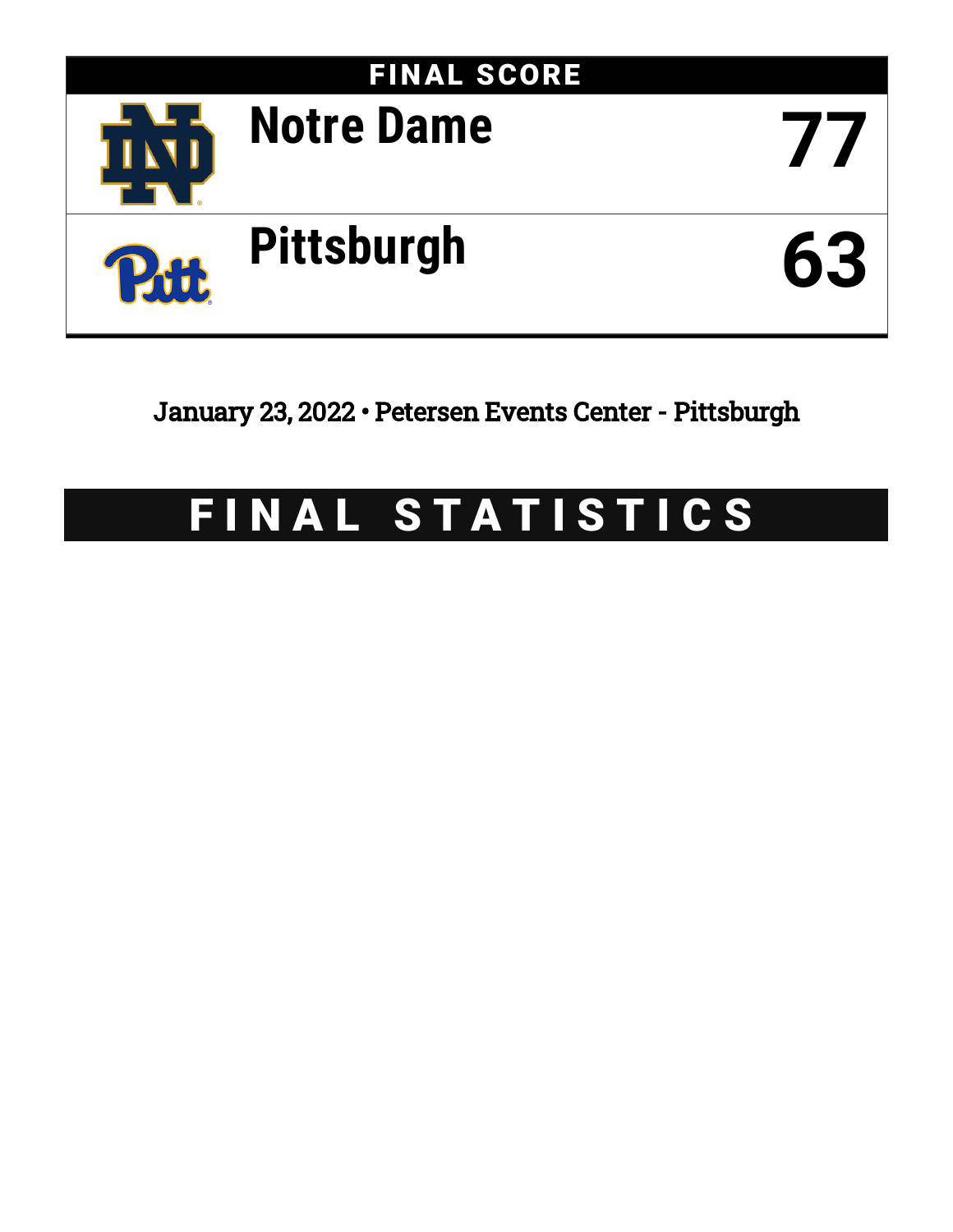# **Official Box Score Notre Dame vs Pittsburgh Game Totals -- Final Statistics January 23, 2022 at Petersen Events Center - Pittsburgh**



# **Notre Dame 77**

| No. | Plaver                 | S  | Pts      | FG.      | 3FG      | FT      | ΟR | DR            | TR | PF            | A            | TO            | <b>Blk</b> | Stl      | Min   | $+/-$          |
|-----|------------------------|----|----------|----------|----------|---------|----|---------------|----|---------------|--------------|---------------|------------|----------|-------|----------------|
| 00  | DODSON, MAYA           | F. | 23       | $9 - 18$ | $0-0$    | $5-5$   | 3  | 9             | 12 | 3             | $\mathbf{0}$ | 2             | 4          |          | 37    | 22             |
| 01  | <b>MABREY, DARA</b>    | G  | 10       | $2 - 5$  | $2 - 4$  | $4 - 4$ | 0  | 5             | 5  | $\Omega$      | 3            | $\mathcal{P}$ | $\Omega$   | 0        | 32    | 13             |
| 05  | MILES, OLIVIA          | G. | 14       | $5 - 14$ | $0 - 3$  | $4 - 4$ | 0  | 5             | 5  |               | 6            | 4             | $\Omega$   | 2        | 38    | 20             |
| 21  | PEOPLES, ANAYA         | G  | $\Omega$ | $0 - 0$  | $0 - 0$  | $0 - 0$ | 2  | $\mathcal{P}$ | 4  | $\Omega$      | 1            | 1             | $\Omega$   | $\Omega$ | 16    | -6             |
| 34  | <b>WESTBELD, MADDY</b> | F. | 8        | $3 - 8$  | $0 - 2$  | $2 - 2$ |    | 3             | 4  | $\Omega$      | 2            |               |            | $\Omega$ | 28    | 9              |
| 11  | CITRON, SONIA          | G  | 12       | $4 - 8$  | $1 - 1$  | $3 - 4$ |    | 6             | 7  | $\mathcal{P}$ | -1           | 3             | $\Omega$   | 3        | 32    | 14             |
| 12  | PROHASKA, ABBY         | G  | $\Omega$ | $0-0$    | $0-0$    | $0 - 0$ | 0  | $\Omega$      | 0  | 0             | $\mathbf{0}$ | $\Omega$      | $\Omega$   | 0        | 3     | $\overline{1}$ |
| 33  | <b>BRUNELLE, SAM</b>   | F. | 10       | $4 - 7$  | $1 - 3$  | $1 - 1$ |    | 2             | 3  | 4             | 1            | 3             | $\Omega$   | $\Omega$ | 15    | $-3$           |
|     | <b>TEAM</b>            |    |          |          |          |         | 2  | 1             | 3  | $\mathbf 0$   |              | 1             |            |          |       |                |
|     | <b>TOTALS</b>          |    | 77.      | 27-60    | $4 - 13$ | $19-20$ | 10 | 33            | 43 | 10            | 14           | 17            | 5          |          | 6 200 |                |

| <b>Shooting By Period</b> |           |       |         |            |           |       |
|---------------------------|-----------|-------|---------|------------|-----------|-------|
| Period                    | FG        | FG%   | 3FG     | 3FG%       | FT        | FT%   |
| 1st Qtr                   | $8 - 16$  | 50%   | $1 - 5$ | <b>20%</b> | $0 - 0$   | 0%    |
| 2nd Qtr                   | $6 - 13$  | 46%   | $2 - 3$ | 67%        | $8-9$     | 89%   |
| 3rd Qtr                   | $8 - 15$  | 53%   | $1 - 3$ | 33%        | $6 - 6$   | 100%  |
| 4th Qtr                   | $5 - 16$  | 31%   | $0 - 2$ | 00%        | $5 - 5$   | 100%  |
| 1st Half                  | 14-29     | 48%   | $3 - 8$ | 38%        | $8-9$     | 89%   |
| 2nd Half                  | 13-31     | 42%   | $1 - 5$ | <b>20%</b> | $11 - 11$ | 100%  |
| Game                      | $27 - 60$ | 45.0% | 4-13    | 30.8%      | $19 - 20$ | 95.0% |

**Pittsburgh 63**

| No. | Player                | S  | Pts | FG       | 3FG      | FT.     | 0R             | DR | TR             | PF       | A        | TO | <b>B</b> lk  | Stl      | Min        | $+/-$ |
|-----|-----------------------|----|-----|----------|----------|---------|----------------|----|----------------|----------|----------|----|--------------|----------|------------|-------|
| 01  | HARRIS, DAYSHANETTE   | G  | 12  | $5 - 17$ | $0 - 2$  | $2 - 2$ | 0              | 0  | $\mathbf{0}$   | 2        | 5        | 4  | 0            | 2        | 33         | $-4$  |
| 05  | <b>BROWN, AMBER</b>   | F. | 3   | $1 - 2$  | $0 - 0$  | $1 - 2$ |                | 2  | 3              | 3        |          |    | $\Omega$     |          | 20         | $-10$ |
| -20 | EVERETT, JAYLA        | G  | 15  | $6 - 23$ | $2 - 12$ | $1 - 2$ | 0              | 5  | 5              | 3        | 4        | 2  |              | 3        | 34         | $-23$ |
| 21  | JOHNSON, MALIYAH      | F. | 3   | $1 - 5$  | $1 - 4$  | $0 - 0$ |                |    | 2              |          | 0        | 0  | 0            | 0        | 18         | 2     |
| 23  | <b>IGBOKWE, RITA</b>  | F. | 8   | $4 - 7$  | $0 - 0$  | $0 - 3$ | 7              | 6  | 13             |          | 0        | 2  | 5            |          | 25         | $-14$ |
| 03  | <b>EXANOR, TAISHA</b> | G  | 6   | $3 - 7$  | $0 - 1$  | $0 - 0$ | $\overline{2}$ | 0  | $\overline{2}$ | 2        | $\Omega$ | 0  | $\mathbf{0}$ |          | 25         | -8    |
| 04  | HAYFORD, EMY          | G  | 2   | $1 - 2$  | $0 - 0$  | $0 - 0$ | 0              | 2  | 2              |          | 3        | 0  | $\mathbf{0}$ |          | 10         | -9    |
| 14  | EZEJA, CYNTHIA        | F. | 0   | $0 - 1$  | $0 - 0$  | $0 - 0$ | 1.             | 4  | 5.             | 3        | $\Omega$ |    |              |          | 12         | 1     |
| 15  | DUNN, MARY            | F  | 0   | $0 - 1$  | $0 - 0$  | $0 - 0$ |                |    | 2              | 2        | 0        | 0  | 0            | 0        | 3          | -1    |
| 31  | STROTHER, DESTINY     | G  | 14  | $5 - 10$ | $4 - 8$  | $0 - 0$ | 0              | 0  | $\Omega$       | 2        |          |    | $\mathbf{0}$ | $\Omega$ | 20         | $-4$  |
|     | <b>TEAM</b>           |    |     |          |          |         | 3              |    | 4              | $\Omega$ |          |    |              |          |            |       |
|     | <b>TOTALS</b>         |    | 63  | 26-75    | 7-27     | $4 - 9$ | 16             | 22 | 38             | 20       | 14       | 12 |              | 10       | <b>200</b> |       |
|     |                       |    |     |          |          |         |                |    |                |          |          |    |              |          |            |       |

| <b>Shooting By Period</b> |          |       |          |       |         |       |
|---------------------------|----------|-------|----------|-------|---------|-------|
| Period                    | FG       | FG%   | 3FG      | 3FG%  | FT      | FT%   |
| 1st Qtr                   | $7-19$   | 37%   | $2-9$    | 22%   | $0 - 0$ | $0\%$ |
| 2nd Qtr                   | $9 - 19$ | 47%   | $3 - 4$  | 75%   | $2 - 2$ | 100%  |
| 3rd Qtr                   | $7-19$   | 37%   | $2 - 8$  | 25%   | $0 - 2$ | 00%   |
| 4th Qtr                   | $3 - 18$ | 17%   | $0 - 6$  | 00%   | $2 - 5$ | 40%   |
| 1st Half                  | 16-38    | 42%   | $5 - 13$ | 38%   | $2 - 2$ | 100%  |
| 2nd Half                  | 10-37    | 27%   | $2 - 14$ | 14%   | $2 - 7$ | 29%   |
| Game                      | 26-75    | 34.7% | 7-27     | 25.9% | 4-9     | 44.4% |

*Deadball Rebounds:* 3,1 *Last FG:* 4th-05:22 *Biggest Run:* 8-0 *Largest lead:* By 6 at 1st-04:11 *Technical Fouls:* None.

*Deadball Rebounds:* 1,2 *Last FG:* 4th-00:42 *Biggest Run:* 9-0

*Largest lead:* By 14 at 4th-00:42 *Technical Fouls:* None.

| Game Notes:                                                                                 | <b>Score</b>                                                                     |    | 1st 2nd 3rd 4th |     |    | TOT |
|---------------------------------------------------------------------------------------------|----------------------------------------------------------------------------------|----|-----------------|-----|----|-----|
| Officials:<br>Attendance: 2201                                                              | UND                                                                              | 17 | - 22            | 23  | 15 | 77  |
|                                                                                             | PIT                                                                              |    | 16 23           | 16. | 8  | 63  |
| Start Time: 02:02 PM ET<br>End Time: 03:51 PM ET<br>Game Duration: 1:49<br>Conference Game; | UND led for 29:18. PIT led for 5:15.<br>Game was tied for 5:29.<br>Times tied: 7 |    | Lead Changes: 8 |     |    |     |

**UND led for 29:18. PIT led for 5:15. Game was tied for 5:29.** Times tied: **7** Lead Changes: **8**

**Score 1st 2nd 3rd 4th TOT**

| <b>Points</b>     | UND            | <b>PIT</b>     |
|-------------------|----------------|----------------|
| In the Paint      | 38             | 28             |
| Off Turns         | 15             | 18             |
| 2nd Chance        | 8              | 6              |
| <b>Fast Break</b> | 12             | 14             |
| Bench             | 22             | 22             |
| Per Poss          | 1.027<br>35/75 | 0.840<br>28/75 |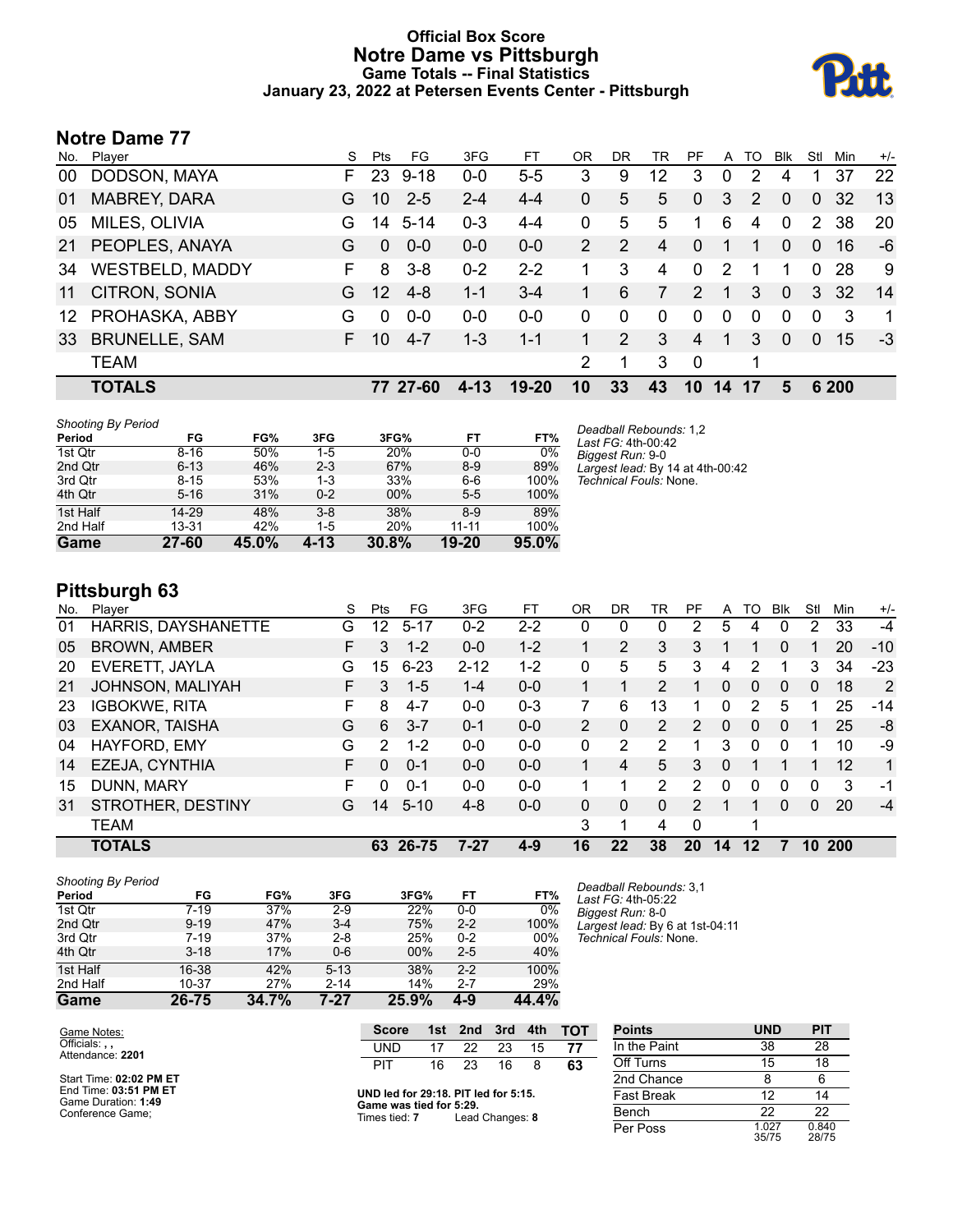### **Official Box Score Notre Dame vs Pittsburgh First Half Statistics Only January 23, 2022 at Petersen Events Center - Pittsburgh**



# **Notre Dame 39**

| No.             | Player                 | S. | <b>Pts</b> | FG.       | 3FG     | <b>FT</b> | 0R | <b>DR</b>   | <b>TR</b> | <b>PF</b> | $\mathsf{A}$ | TO       | <b>Blk</b>   | Stl          | <b>Min</b>  | $+/-$          |
|-----------------|------------------------|----|------------|-----------|---------|-----------|----|-------------|-----------|-----------|--------------|----------|--------------|--------------|-------------|----------------|
| 00              | DODSON, MAYA           | F. | 13         | $5 - 7$   | $0 - 0$ | $3 - 3$   |    |             | 8         |           | 0            |          | 2            | 0            | 19          | 6              |
| 01              | <b>MABREY, DARA</b>    | G  | 8          | $2 - 4$   | $2 - 4$ | $2 - 2$   | 0  | 3           | 3         | $\Omega$  |              |          | 0            | 0            | 17          | $-1$           |
| 05              | MILES, OLIVIA          | G  | 8          | $3 - 7$   | $0 - 1$ | $2 - 2$   | 0  | 1           | 1         | 1         | 3            | 3        | $\mathbf 0$  |              | 18          | 6              |
| 11              | CITRON, SONIA          | G  | 4          | $1 - 4$   | $1 - 1$ | $1 - 2$   |    |             | 2         | 0         |              | 0        | 0            |              | 15          | $\mathbf{1}$   |
| 12 <sup>°</sup> | PROHASKA, ABBY         | G  | $\Omega$   | $0 - 0$   | $0 - 0$ | $0-0$     | 0  | $\Omega$    | 0         | 0         | $\mathbf{0}$ | $\Omega$ | $\Omega$     | $\mathbf{0}$ | 3           | $\mathbf 1$    |
| 21              | PEOPLES, ANAYA         | G  | $\Omega$   | $0 - 0$   | $0 - 0$ | $0 - 0$   | 0  |             | 1         | 0         |              |          | 0            | $\Omega$     |             | -7             |
| 33              | <b>BRUNELLE, SAM</b>   | F  | 2          | $1 - 4$   | $0 - 2$ | $0 - 0$   | 0  |             |           |           | 1            | 2        | $\Omega$     | $\Omega$     | 8           | $-10$          |
| 34              | <b>WESTBELD, MADDY</b> | F. | 4          | $2 - 3$   | $0-0$   | $0 - 0$   | 0  |             | 1         | 0         |              |          | 0            | $\Omega$     | 13          | $\overline{4}$ |
|                 | <b>TEAM</b>            |    | $\Omega$   | $0 - 0$   | $0-0$   | $0 - 0$   |    | $\mathbf 0$ | 1         | 0         | 0            | $\Omega$ | 0            | 0            | $\Omega$    |                |
|                 | <b>TOTALS</b>          |    | 39.        | $14 - 29$ | $3 - 8$ | $8-9$     | 3  | 15          | 18        | 3         | 8            | 9        | $\mathbf{c}$ |              | <b>2100</b> |                |

| <b>Shooting By Period</b><br>Period | FG        | FG%   | 3FG      | 3FG%  | FT        | FT%   |
|-------------------------------------|-----------|-------|----------|-------|-----------|-------|
| 1st Otr                             | $8 - 16$  | 50%   | $1-5$    | 20%   | 0-0       | 0%    |
| 2nd Qtr                             | $6 - 13$  | 46%   | $2 - 3$  | 67%   | 8-9       | 89%   |
| 1st Half                            | 14-29     | 48%   | $3 - 8$  | 38%   | $8-9$     | 89%   |
| Game                                | $27 - 60$ | 45.0% | $4 - 13$ | 30.8% | $19 - 20$ | 95.0% |

*Deadball Rebounds:* 1,2 *Last FG Half:* UND 2nd-00:48

# **Pittsburgh 39**

| No. | Player                | S  | Pts            | FG      | 3FG      | <b>FT</b> | <b>OR</b> | <b>DR</b> | <b>TR</b> | PF       | A | <b>TO</b> | <b>Blk</b> | Stl      | Min | $+/-$          |
|-----|-----------------------|----|----------------|---------|----------|-----------|-----------|-----------|-----------|----------|---|-----------|------------|----------|-----|----------------|
| 01  | HARRIS, DAYSHANETTE   | G  | 10             | 4-10    | $0 - 2$  | $2 - 2$   | 0         | 0         | 0         | $\Omega$ | 3 | 3         | 0          | 0        | 15  | -1             |
| 03  | <b>EXANOR, TAISHA</b> | G  | $\overline{4}$ | $2 - 2$ | $0 - 0$  | $0 - 0$   |           | 0         |           | 2        | 0 | 0         | 0          |          | 13  | 3              |
| 04  | HAYFORD, EMY          | G  | 2              | 1-1     | $0 - 0$  | $0 - 0$   | 0         | 2         | 2         | 0        | 3 | 0         | 0          |          | 6   | 4              |
| 05  | <b>BROWN, AMBER</b>   | F. | 0              | $0 - 1$ | $0 - 0$  | $0 - 0$   | 0         | 0         | $\Omega$  |          |   | 0         | 0          |          | 7   | $-3$           |
| 14  | EZEJA, CYNTHIA        | F. | 0              | $0 - 1$ | $0 - 0$  | $0 - 0$   |           | 3         | 4         | 2        | 0 |           | 0          |          |     | 7              |
| 15  | DUNN, MARY            | F  | 0              | $0 - 1$ | $0 - 0$  | $0 - 0$   |           |           | 2         | 2        | 0 | $\Omega$  | 0          | $\Omega$ | 3   | $-1$           |
| 20  | EVERETT, JAYLA        | G  | 2              | 1-8     | $0 - 4$  | $0 - 0$   | 0         |           | 1         |          | 2 | 1         | 0          | 3        | 16  | -9             |
| 21  | JOHNSON, MALIYAH      | F. | 3.             | $1 - 3$ | $1 - 3$  | $0 - 0$   | 0         |           |           | $\Omega$ | 0 | $\Omega$  | $\Omega$   | 0        | 11  | 2              |
| 23  | <b>IGBOKWE, RITA</b>  | F  | 4              | $2 - 5$ | $0 - 0$  | $0 - 0$   | 3         | 3         | 6         | $\Omega$ | 0 | 0         |            | 0        | 10  | -6             |
| 31  | STROTHER, DESTINY     | G  | 14             | $5-6$   | $4 - 4$  | $0 - 0$   | 0         | 0         | $\Omega$  | 2        | 0 | $\Omega$  | 0          | 0        | 10  | $\overline{4}$ |
|     | TEAM                  |    | 0              | $0 - 0$ | $0 - 0$  | $0 - 0$   |           | 0         | 1         | 0        | 0 | 0         | 0          | 0        | 0   |                |
|     | <b>TOTALS</b>         |    | 39             | 16-38   | $5 - 13$ | $2 - 2$   |           | 11        | 18        | 10       | 9 | 5         |            |          | 100 |                |

| <b>Shooting By Period</b><br>Period | FG       | FG%   | 3FG    | 3FG%  | FT      | FT%   |
|-------------------------------------|----------|-------|--------|-------|---------|-------|
| 1st Otr                             | 7-19     | 37%   | $2-9$  | 22%   | 0-0     | $0\%$ |
| 2nd Qtr                             | $9 - 19$ | 47%   | $3-4$  | 75%   | $2 - 2$ | 100%  |
| 1st Half                            | 16-38    | 42%   | $5-13$ | 38%   | $2-2$   | 100%  |
| Game                                | 26-75    | 34.7% | 7-27   | 25.9% | $4-9$   | 44.4% |

*Deadball Rebounds:* 3,1 *Last FG Half:* PIT 2nd-01:05

| Game Notes:                                  | <b>Score</b> | 1st | 2nd | 3rd | 4th | <b>TOT</b> | <b>Points from (This Period)</b> | <b>UND PIT</b> |    |
|----------------------------------------------|--------------|-----|-----|-----|-----|------------|----------------------------------|----------------|----|
| Officials:<br>Attendance: 2201               | UND          |     | 22  | 23  | 15  | 77         | In the Paint                     | 20             | 16 |
|                                              | PIT          | 16  | 23  | 16  |     | 63         | Off Turns                        |                | 10 |
| Start Time: 02:02 PM ET                      |              |     |     |     |     |            | 2nd Chance                       |                |    |
| End Time: 03:51 PM ET<br>Game Duration: 1:49 |              |     |     |     |     |            | Fast Break                       |                |    |
| Conference Game;                             |              |     |     |     |     |            | Bench                            |                | 20 |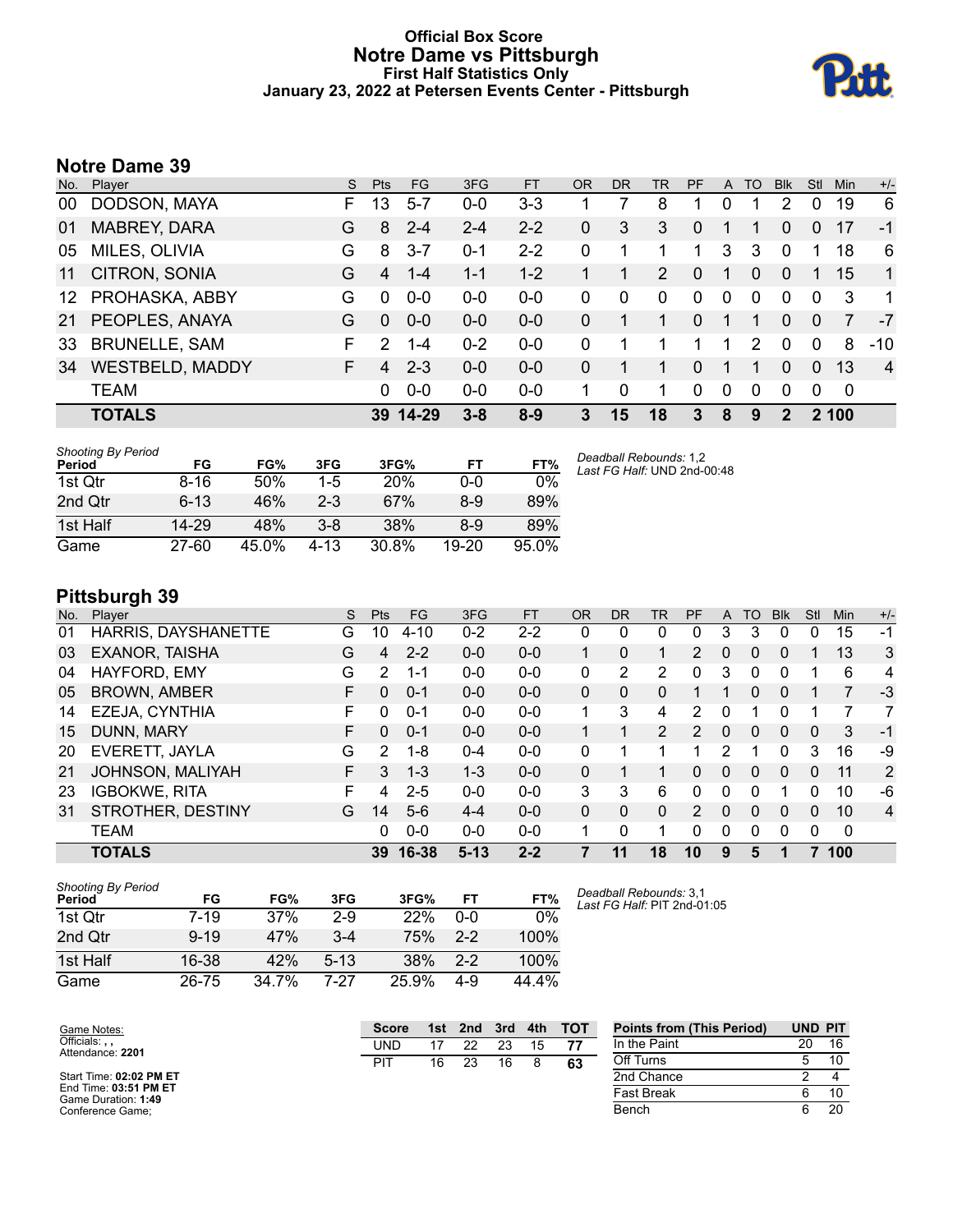### **Official Box Score Notre Dame vs Pittsburgh First Quarter Statistics Only January 23, 2022 at Petersen Events Center - Pittsburgh**



# **Notre Dame 17**

| No.             | Player                 | S. | Pts           | <b>FG</b> | 3FG     | <b>FT</b> | <b>OR</b> | <b>DR</b> | TR             | PF       | A           | <b>TO</b> | <b>Blk</b> | Stl            | <b>Min</b> | $+/-$       |
|-----------------|------------------------|----|---------------|-----------|---------|-----------|-----------|-----------|----------------|----------|-------------|-----------|------------|----------------|------------|-------------|
| 00              | DODSON, MAYA           | F  | 6             | 3-4       | $0 - 0$ | $0 - 0$   |           | 5         | 6              | 0        |             |           | 0          | 0              | 9          | 7           |
| 01              | <b>MABREY, DARA</b>    | G  | 3             | $1 - 3$   | $1 - 3$ | $0 - 0$   | 0         | 2         | $\overline{2}$ | 0        |             | 0         | $\Omega$   | 0              | 10         | $\mathbf 1$ |
| 05              | MILES, OLIVIA          | G  | 6             | $3-6$     | $0 - 1$ | $0-0$     | 0         | $\Omega$  | 0              |          |             |           | $\Omega$   | $\Omega$       | 8          | 7           |
| 21              | PEOPLES, ANAYA         | G  | $\Omega$      | $0 - 0$   | $0-0$   | $0 - 0$   | 0         |           | 1              | 0        |             | 1         | $\Omega$   | $\Omega$       | 5          | $-4$        |
| 34              | <b>WESTBELD, MADDY</b> | F  | $\mathcal{P}$ | $1 - 1$   | $0-0$   | $0-0$     | 0         | 0         | 0              | $\Omega$ | $\mathbf 0$ | 0         | $\Omega$   | 0              | 8          | 3           |
| 11              | CITRON, SONIA          | G  | $\Omega$      | $0 - 1$   | $0-0$   | $0 - 0$   | 0         |           | 1              | 0        |             | $\Omega$  | $\Omega$   | $\Omega$       | 7          | $-1$        |
| 12 <sup>1</sup> | PROHASKA, ABBY         | G  | 0             | $0-0$     | $0-0$   | $0-0$     | 0         | 0         | 0              | 0        | $\mathbf 0$ | $\Omega$  | $\Omega$   | $\Omega$       | $\Omega$   | $\mathbf 0$ |
| 33              | <b>BRUNELLE, SAM</b>   | F. | $\Omega$      | $0 - 1$   | $0 - 1$ | $0 - 0$   | 0         | 1         |                | 1        | $\Omega$    | 1         | $\Omega$   | $\overline{0}$ | 3          | -8          |
|                 | <b>TEAM</b>            |    |               |           |         |           | 0         | 0         | 0              | 0        |             | 0         |            |                |            |             |
|                 | <b>TOTALS</b>          |    | 17            | $8 - 16$  | $1 - 5$ | $0 - 0$   |           | 10        | 11             | 2        | 4           | 4         | 0          | O.             | 50         |             |
|                 |                        |    |               |           |         |           |           |           |                |          |             |           |            |                |            |             |

| <b>Shooting By Period</b><br>Period | FG        | FG%   | 3FG      | 3FG%       | FT        | FT%   | Deadball Rebounds: 1,2 |
|-------------------------------------|-----------|-------|----------|------------|-----------|-------|------------------------|
| 1st Qtr                             | $8 - 16$  | 50%   | $1 - 5$  | 20%        | $0 - 0$   | $0\%$ |                        |
| 2nd Qtr                             | $6 - 13$  | 46%   | $2 - 3$  | 67%        | $8-9$     | 89%   |                        |
| 1st Half                            | $8 - 16$  | 50%   | $1-5$    | <b>20%</b> | $0 - 0$   | 0%    |                        |
| 1st Half                            | 14-29     | 48%   | $3 - 8$  | 38%        | $8-9$     | 89%   |                        |
| Game                                | $27 - 60$ | 45.0% | $4 - 13$ | 30.8%      | $19 - 20$ | 95.0% |                        |

# **Pittsburgh 16**

| No. | Plaver                  | S  | <b>Pts</b>    | FG      | 3FG     | <b>FT</b> | <b>OR</b>    | <b>DR</b> | TR | PF | A            | TO       | <b>Blk</b> | <b>Stl</b>    | Min      | $+/-$ |
|-----|-------------------------|----|---------------|---------|---------|-----------|--------------|-----------|----|----|--------------|----------|------------|---------------|----------|-------|
| 01  | HARRIS, DAYSHANETTE     | G  | 4             | $2 - 4$ | $0 - 1$ | $0-0$     | 0            | 0         | 0  | 0  | 2            |          | 0          | 0             | 8        | $-3$  |
| 05  | <b>BROWN, AMBER</b>     | F. | 0             | $0 - 0$ | $0 - 0$ | $0 - 0$   | $\Omega$     | 0         | 0  | 0  |              | 0        | 0          | $\mathbf{0}$  | 3        | $-2$  |
| 20  | EVERETT, JAYLA          | G  | $\mathcal{P}$ | 1-6     | $0 - 4$ | $0 - 0$   | 0            |           | 1. | 0  |              | 0        | 0          | 2             | 8        | -7    |
| 21  | <b>JOHNSON, MALIYAH</b> | F. | 0             | $0 - 2$ | $0 - 2$ | $0 - 0$   | $\Omega$     | 0         | 0  | 0  | $\mathbf{0}$ | $\Omega$ | 0          | 0             | 8        | $-3$  |
| 23  | <b>IGBOKWE, RITA</b>    | F  | 2             | $1 - 3$ | $0 - 0$ | $0 - 0$   | 1            | 0         | 1  | 0  | 0            | $\Omega$ | 0          | 0             |          | -9    |
| 03  | <b>EXANOR, TAISHA</b>   | G  | $\Omega$      | $0 - 0$ | $0 - 0$ | $0 - 0$   | 1            | 0         | 1  |    | 0            | $\Omega$ | 0          | $\Omega$      |          | 1     |
| 04  | HAYFORD, EMY            | G  | $\mathcal{P}$ | 1-1     | $0 - 0$ | $0-0$     | 0            | 2         | 2  | 0  | 0            | ∩        | 0          | 0             | 2        | 2     |
| 14  | EZEJA, CYNTHIA          | F  | 0             | $0 - 0$ | $0 - 0$ | $0 - 0$   | $\Omega$     | 3         | 3  |    | $\Omega$     | $\Omega$ | 0          | $\Omega$      | 3        | 8     |
| 15  | DUNN, MARY              | F. | 0             | $0 - 0$ | $0 - 0$ | $0-0$     | $\Omega$     | 0         | 0  | 0  | 0            | 0        | 0          | 0             | $\Omega$ | 0     |
| 31  | STROTHER, DESTINY       | G  | 6             | $2 - 3$ | $2 - 2$ | $0 - 0$   | 0            | 0         | 0  | 0  | $\Omega$     | $\Omega$ | 0          | $\mathbf{0}$  | 3        | 8     |
|     | <b>TEAM</b>             |    |               |         |         |           | 0            | 0         | 0  | 0  |              | 0        |            |               |          |       |
|     | <b>TOTALS</b>           |    | 16            | 7-19    | $2 - 9$ | $0 - 0$   | $\mathbf{2}$ | 6         | 8  | 2  | 4            |          | 0          | $\mathcal{P}$ | 50       |       |

| <b>Shooting By Period</b><br>Period | FG       | FG%   | 3FG     | 3FG%  | FT      | FT%   |
|-------------------------------------|----------|-------|---------|-------|---------|-------|
| 1st Qtr                             | $7 - 19$ | 37%   | $2-9$   | 22%   | $0 - 0$ | $0\%$ |
| 2nd Qtr                             | $9 - 19$ | 47%   | $3 - 4$ | 75%   | $2-2$   | 100%  |
| 1st Half                            | $7 - 19$ | 37%   | $2 - 9$ | 22%   | 0-0     | $0\%$ |
| 1st Half                            | 16-38    | 42%   | $5-13$  | 38%   | $2-2$   | 100%  |
| Game                                | 26-75    | 34.7% | 7-27    | 25.9% | 4-9     | 44.4% |

*Deadball Rebounds:* 3,1

| Game Notes:                                  |     | <b>Score</b><br>1st | 2nd | 3rd | 4th | <b>TOT</b> | <b>Points (This Period)</b> | <b>UND</b>    | <b>PIT</b>    |
|----------------------------------------------|-----|---------------------|-----|-----|-----|------------|-----------------------------|---------------|---------------|
| Officials: , ,<br>Attendance: 2201           | UND |                     | 22  | 23  | 15  | 77         | In the Paint                |               |               |
|                                              | PIT | 16                  | 23  | 16  |     | 63         | Off Turns                   |               |               |
| Start Time: 02:02 PM ET                      |     |                     |     |     |     |            | 2nd Chance                  |               |               |
| End Time: 03:51 PM ET<br>Game Duration: 1:49 |     |                     |     |     |     |            | <b>Fast Break</b>           |               |               |
| Conference Game:                             |     |                     |     |     |     |            | Bench                       |               |               |
|                                              |     |                     |     |     |     |            | Per Poss                    | 0.895<br>8/19 | 0.889<br>7/18 |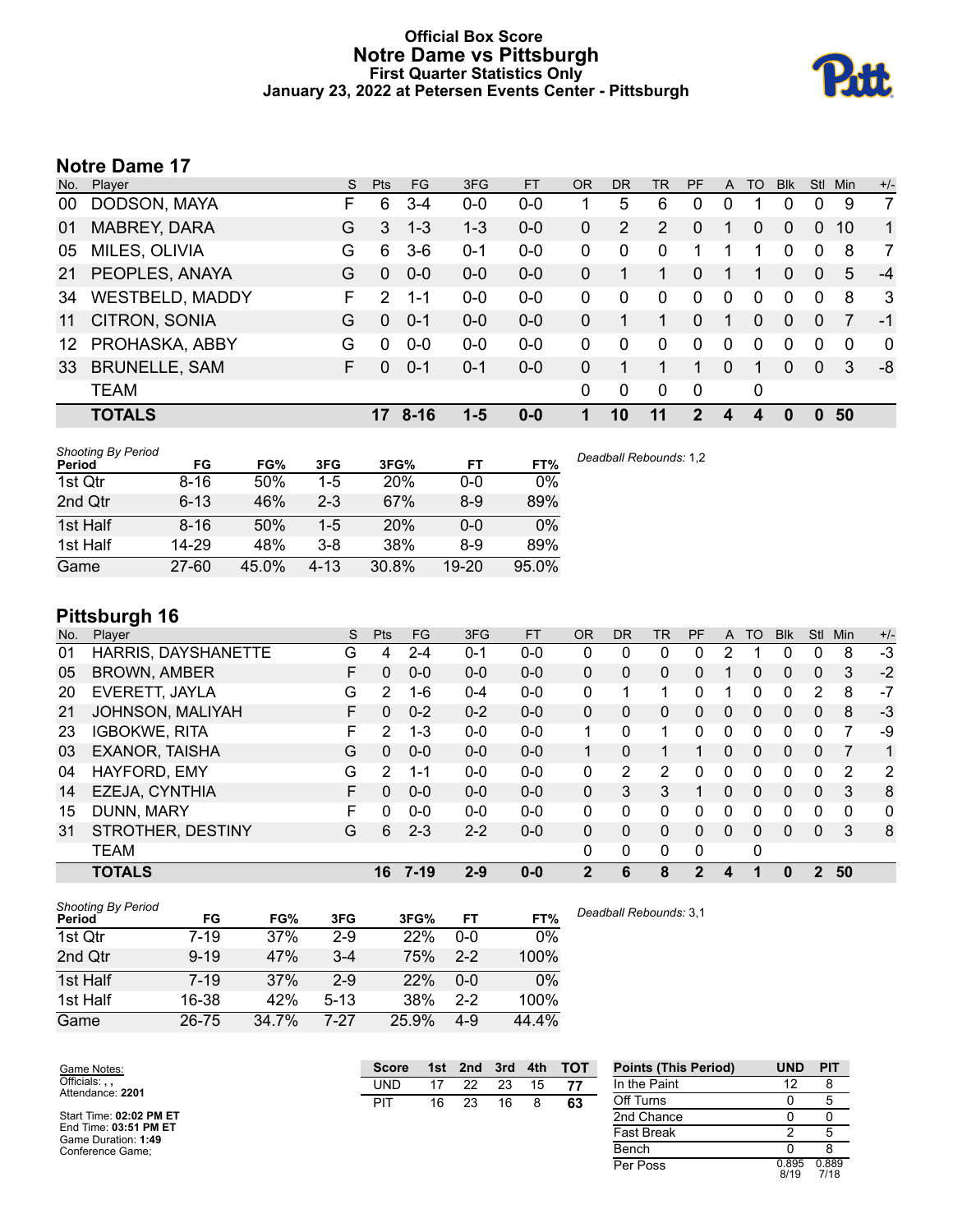## **Official Play-By-Play Notre Dame vs Pittsburgh First Quarter January 23, 2022 at Petersen Events Center - Pittsburgh**



#### **Period 1**

<mark>Starters:</mark><br>Notre Dame: 0 DODSON,MAYA (F); 1 MABREY,DARA (G); 5 MILES,OLIVIA (G); 21 PEOPLES,ANAYA (G); 34 WESTBELD,MADDY (F);<br>Pittsburgh: 1 HARRIS,DAYSHANETTE (G); 5 BROWN,AMBER (F); 20 EVERETT,JAYLA (G); 21 JOHNSON,MALIY

| Time           | <b>VISITORS: Notre Dame</b>                                  | <b>Score</b> | <b>Margin</b>  | <b>HOME: Pittsburgh</b>                                               |
|----------------|--------------------------------------------------------------|--------------|----------------|-----------------------------------------------------------------------|
| 09:32          | GOOD! LAYUP by DODSON, MAYA                                  | $0 - 2$      | V <sub>2</sub> |                                                                       |
| 09:11          |                                                              |              |                | MISSED 3PTR by EVERETT, JAYLA                                         |
| 09:08          | REBOUND (DEF) by PEOPLES, ANAYA                              |              |                |                                                                       |
| 09:01          | GOOD! LAYUP by DODSON, MAYA                                  | $0 - 4$      | V <sub>4</sub> |                                                                       |
| 09:01          | ASSIST by PEOPLES, ANAYA                                     |              |                |                                                                       |
| 08:52          |                                                              |              |                | TURNOVER (BADPASS) by HARRIS, DAYSHANETTE                             |
| 08:42          | TURNOVER (LOSTBALL) by DODSON, MAYA                          |              |                |                                                                       |
| 08:42          |                                                              |              |                | STEAL by EVERETT, JAYLA                                               |
| 08:37          |                                                              | $2 - 4$      | V <sub>2</sub> | GOOD! LAYUP by EVERETT, JAYLA [FB]                                    |
| 08:27          | MISSED LAYUP by MILES, OLIVIA                                |              |                |                                                                       |
| 08:24          |                                                              |              |                | REBOUND (DEF) by EVERETT, JAYLA                                       |
| 08:15          |                                                              | $4 - 4$      | $\mathsf T$    | GOOD! LAYUP by HARRIS, DAYSHANETTE                                    |
| 08:15          |                                                              | $4 - 6$      | V <sub>2</sub> | ASSIST by EVERETT, JAYLA                                              |
| 07:59<br>07:40 | GOOD! JUMPER by MILES, OLIVIA                                | $6-6$        | T              | GOOD! LAYUP by IGBOKWE, RITA                                          |
| 07:40          |                                                              |              |                | ASSIST by BROWN, AMBER                                                |
| 07:22          | GOOD! LAYUP by MILES, OLIVIA                                 | $6 - 8$      | V <sub>2</sub> |                                                                       |
| 06:56          |                                                              |              |                | MISSED JUMPER by HARRIS, DAYSHANETTE                                  |
| 06:54          | REBOUND (DEF) by DODSON, MAYA                                |              |                |                                                                       |
| 06:49          | TURNOVER (BADPASS) by MILES, OLIVIA                          |              |                |                                                                       |
| 06:49          |                                                              |              |                | SUB OUT: HARRIS, DAYSHANETTE                                          |
| 06:49          |                                                              |              |                | SUB OUT: BROWN, AMBER                                                 |
| 06:49          |                                                              |              |                | SUB OUT: JOHNSON, MALIYAH                                             |
| 06:49          |                                                              |              |                | SUB OUT: IGBOKWE, RITA                                                |
| 06:49          |                                                              |              |                | SUB IN: EXANOR, TAISHA                                                |
| 06:49          |                                                              |              |                | SUB IN: HAYFORD, EMY                                                  |
| 06:49          |                                                              |              |                | SUB IN: EZEJA, CYNTHIA                                                |
| 06:49          |                                                              |              |                | SUB IN: STROTHER, DESTINY                                             |
| 06:49          | SUB OUT: PEOPLES, ANAYA                                      |              |                |                                                                       |
| 06:49          | SUB OUT: WESTBELD, MADDY                                     |              |                |                                                                       |
| 06:49          | SUB IN: CITRON, SONIA                                        |              |                |                                                                       |
| 06:49          | SUB IN: BRUNELLE, SAM                                        |              |                |                                                                       |
| 06:33          |                                                              |              |                | MISSED 3PTR by EVERETT, JAYLA                                         |
| 06:29          | REBOUND (DEF) by DODSON, MAYA                                |              |                |                                                                       |
| 06:21<br>06:18 | MISSED 3PTR by MABREY, DARA                                  |              |                |                                                                       |
| 06:11          |                                                              |              |                | REBOUND (DEF) by EZEJA, CYNTHIA<br>MISSED JUMPER by STROTHER, DESTINY |
| 06:09          | REBOUND (DEF) by BRUNELLE, SAM                               |              |                |                                                                       |
| 06:09          |                                                              |              |                | FOUL (PERSONAL) by EXANOR, TAISHA                                     |
| 06:03          | MISSED 3PTR by MABREY, DARA                                  |              |                |                                                                       |
| 05:59          |                                                              |              |                | REBOUND (DEF) by HAYFORD, EMY                                         |
| 05:54          |                                                              | $8 - 8$      | $\mathsf{T}$   | GOOD! LAYUP by HAYFORD, EMY                                           |
| 05:30          | MISSED 3PTR by BRUNELLE, SAM                                 |              |                |                                                                       |
| 05:26          | REBOUND (OFF) by DODSON, MAYA                                |              |                |                                                                       |
| 05:22          | MISSED 3PTR by MILES, OLIVIA                                 |              |                |                                                                       |
| 05:18          |                                                              |              |                | REBOUND (DEF) by HAYFORD, EMY                                         |
| 05:16          | FOUL (PERSONAL) by MILES, OLIVIA                             |              |                |                                                                       |
| 05:16          |                                                              |              |                | SUB OUT: HAYFORD, EMY                                                 |
| 05:16          |                                                              |              |                | SUB OUT: EVERETT, JAYLA                                               |
| 05:16          |                                                              |              |                | SUB IN: HARRIS, DAYSHANETTE                                           |
| 05:16          |                                                              |              |                | SUB IN: JOHNSON, MALIYAH                                              |
| 05:16          | SUB OUT: DODSON, MAYA                                        |              |                |                                                                       |
| 05:16          | SUB OUT: MILES, OLIVIA                                       |              |                |                                                                       |
| 05:16          | SUB IN: PEOPLES, ANAYA                                       |              |                |                                                                       |
| 05:16          | SUB IN: WESTBELD, MADDY                                      |              |                |                                                                       |
| 04:57          |                                                              |              |                | MISSED 3PTR by JOHNSON, MALIYAH                                       |
| 04:53<br>04:49 | REBOUND (DEF) by MABREY, DARA<br>FOUL (OFF) by BRUNELLE, SAM |              |                |                                                                       |
| 04:49          | TURNOVER (OFFENSIVE) by BRUNELLE, SAM                        |              |                |                                                                       |
| 04:49          |                                                              |              |                |                                                                       |
| 04:33          |                                                              | $11 - 8$     | H <sub>3</sub> | GOOD! 3PTR by STROTHER, DESTINY                                       |
| 04:33          |                                                              |              |                | ASSIST by HARRIS, DAYSHANETTE                                         |
| 04:18          | MISSED LAYUP by CITRON, SONIA                                |              |                |                                                                       |
| 04:15          |                                                              |              |                | REBOUND (DEF) by EZEJA, CYNTHIA                                       |
| 04:11          |                                                              | $14 - 8$     | H <sub>6</sub> | GOOD! 3PTR by STROTHER, DESTINY [FB]                                  |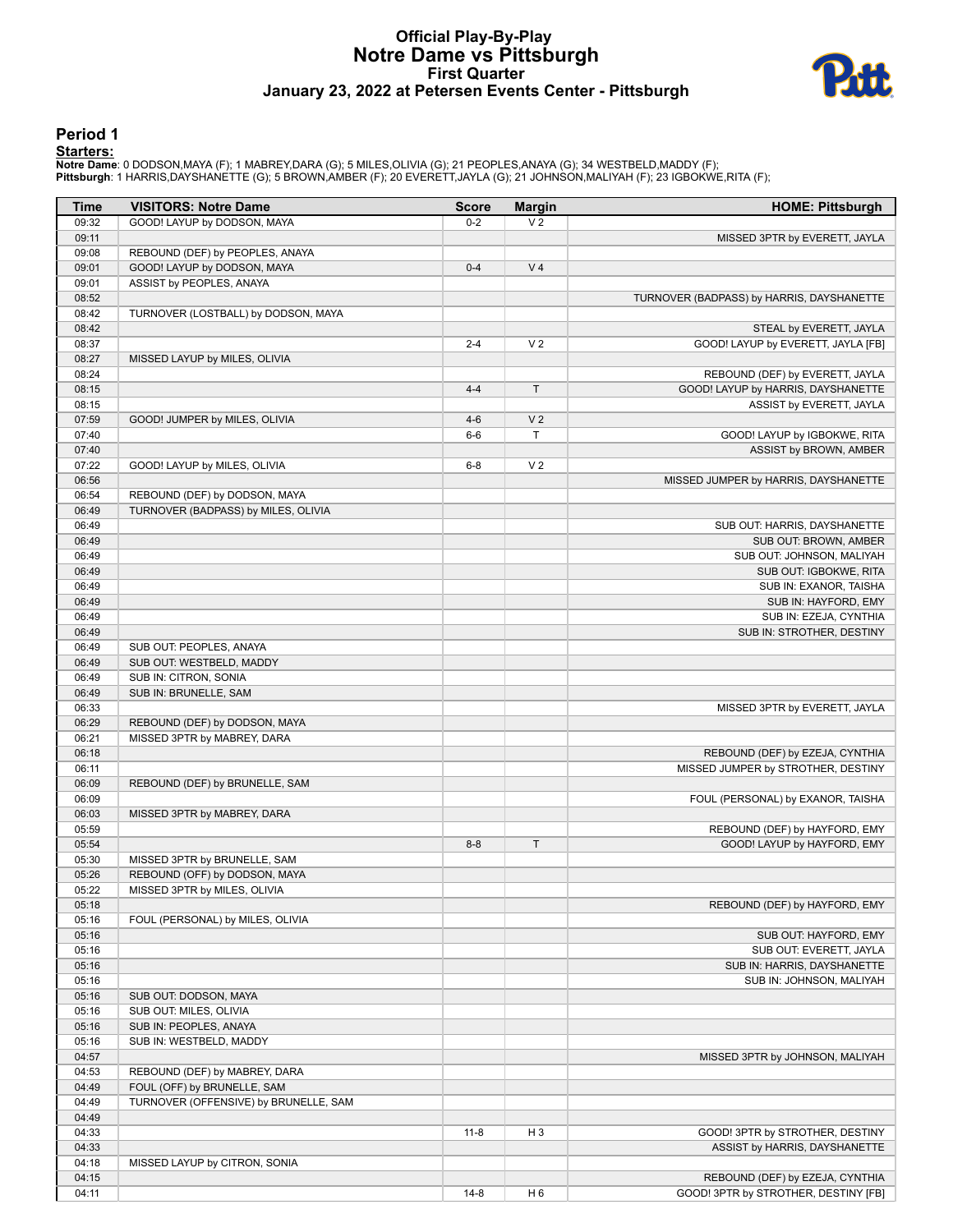| <b>Time</b> | <b>VISITORS: Notre Dame</b>           | <b>Score</b> | <b>Margin</b>  | <b>HOME: Pittsburgh</b>             |
|-------------|---------------------------------------|--------------|----------------|-------------------------------------|
| 04:11       |                                       |              |                | ASSIST by HARRIS, DAYSHANETTE       |
| 03:55       |                                       |              |                | FOUL (PERSONAL) by EZEJA, CYNTHIA   |
| 03:55       | SUB OUT: BRUNELLE, SAM                |              |                |                                     |
| 03:55       | SUB IN: DODSON, MAYA                  |              |                |                                     |
| 03:41       | MISSED JUMPER by DODSON, MAYA         |              |                |                                     |
| 03:38       |                                       |              |                | REBOUND (DEF) by EZEJA, CYNTHIA     |
| 03:33       |                                       |              |                | SUB OUT: EZEJA, CYNTHIA             |
| 03:33       |                                       |              |                | SUB OUT: STROTHER, DESTINY          |
| 03:33       |                                       |              |                | SUB IN: EVERETT, JAYLA              |
| 03:33       |                                       |              |                | SUB IN: IGBOKWE, RITA               |
| 03:28       |                                       |              |                | MISSED JUMPER by EVERETT, JAYLA     |
| 03:24       | REBOUND (DEF) by DODSON, MAYA         |              |                |                                     |
| 03:07       | TURNOVER (LOSTBALL) by PEOPLES, ANAYA |              |                |                                     |
| 03:07       |                                       |              |                | STEAL by EVERETT, JAYLA             |
| 03:07       | SUB OUT: PEOPLES, ANAYA               |              |                |                                     |
| 03:07       | SUB IN: MILES, OLIVIA                 |              |                |                                     |
| 02:47       |                                       |              |                | MISSED JUMPER by IGBOKWE, RITA      |
| 02:45       | REBOUND (DEF) by CITRON, SONIA        |              |                |                                     |
| 02:41       | GOOD! LAYUP by DODSON, MAYA [FB]      | $14 - 10$    | H4             |                                     |
| 02:41       | ASSIST by MILES, OLIVIA               |              |                |                                     |
| 02:20       |                                       |              |                | MISSED 3PTR by JOHNSON, MALIYAH     |
| 02:18       |                                       |              |                | REBOUND (OFF) by EXANOR, TAISHA     |
| 02:15       |                                       |              |                | MISSED 3PTR by EVERETT, JAYLA       |
| 02:10       |                                       |              |                | REBOUND (OFF) by IGBOKWE, RITA      |
| 02:09       |                                       |              |                | MISSED LAYUP by IGBOKWE, RITA       |
| 02:07       | REBOUND (DEF) by DODSON, MAYA         |              |                |                                     |
| 01:49       | GOOD! 3PTR by MABREY, DARA            | $14 - 13$    | H <sub>1</sub> |                                     |
| 01:49       | ASSIST by CITRON, SONIA               |              |                |                                     |
| 01:32       |                                       | $16-13$      | $H_3$          | GOOD! JUMPER by HARRIS, DAYSHANETTE |
| 01:12       | GOOD! LAYUP by WESTBELD, MADDY        | $16 - 15$    | H <sub>1</sub> |                                     |
| 01:00       |                                       |              |                | MISSED 3PTR by EVERETT, JAYLA       |
| 00:56       | REBOUND (DEF) by MABREY, DARA         |              |                |                                     |
| 00:50       | GOOD! LAYUP by MILES, OLIVIA          | $16-17$      | V <sub>1</sub> |                                     |
| 00:50       | ASSIST by MABREY, DARA                |              |                |                                     |
| 00:16       |                                       |              |                | MISSED 3PTR by HARRIS, DAYSHANETTE  |
| 00:12       | REBOUND (DEF) by DODSON, MAYA         |              |                |                                     |
| 00:01       | MISSED JUMPER by MILES, OLIVIA        |              |                |                                     |
| 00:00       |                                       |              |                | REBOUND (DEF) by TEAM               |

# **Notre Dame 17, Pittsburgh 16**

| <b>Points (This Period)</b> | <b>UND</b>    | PIT           |
|-----------------------------|---------------|---------------|
| In the Paint                | 12            |               |
| Off Turns                   |               |               |
| 2nd Chance                  |               |               |
| <b>Fast Break</b>           |               |               |
| Bench                       |               |               |
| Per Poss                    | 0.895<br>8/19 | 0.889<br>7/18 |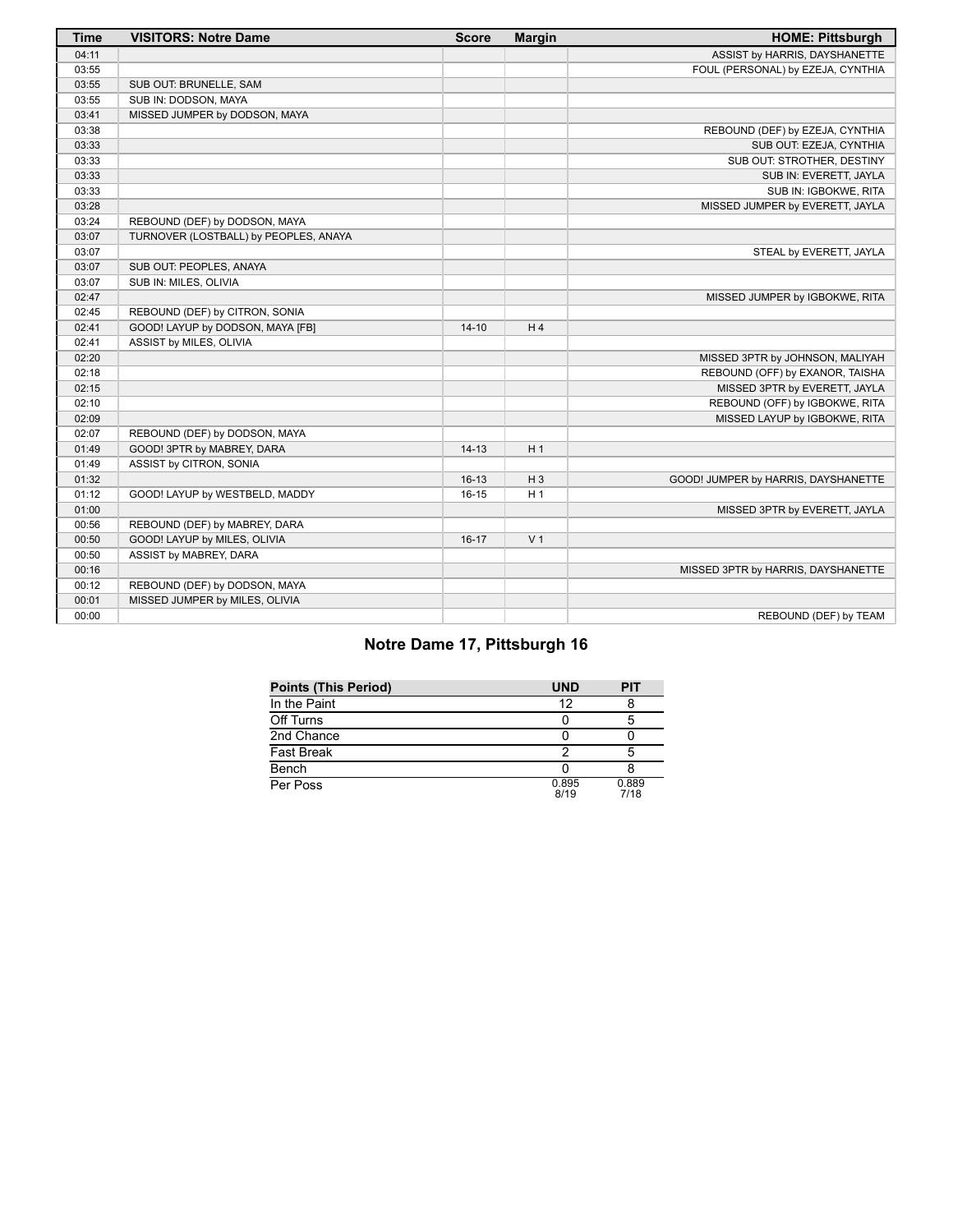### **Official Box Score Notre Dame vs Pittsburgh Second Quarter Statistics Only January 23, 2022 at Petersen Events Center - Pittsburgh**



# **Notre Dame 22**

| No. | Plaver                 | S  | Pts             | FG       | 3FG     | <b>FT</b> | <b>OR</b> | DR           | TR           | PF       | A            | TO       | <b>Blk</b> | Stl            | <b>Min</b> | $+/-$          |
|-----|------------------------|----|-----------------|----------|---------|-----------|-----------|--------------|--------------|----------|--------------|----------|------------|----------------|------------|----------------|
| 00  | DODSON, MAYA           | F  |                 | $2 - 3$  | $0 - 0$ | $3 - 3$   | 0         | 2            | 2            |          | $\Omega$     | 0        | 2          | 0              | 10         | -1             |
| 01  | MABREY, DARA           | G  | 5               | $1 - 1$  | $1 - 1$ | $2 - 2$   | 0         | 1            | 1            | 0        | $\mathbf{0}$ | 1        | $\Omega$   | $\overline{0}$ | 7          | $-2$           |
| 05  | MILES, OLIVIA          | G  | $\mathcal{P}$   | $0 - 1$  | $0-0$   | $2 - 2$   | 0         |              | 1            | 0        | 2            | 2        | $\Omega$   |                | 10         | $-1$           |
| 21  | PEOPLES, ANAYA         | G  | $\Omega$        | $0 - 0$  | $0 - 0$ | $0 - 0$   | 0         | $\Omega$     | $\mathbf{0}$ | $\Omega$ | $\mathbf{0}$ | $\Omega$ | $\Omega$   | $\Omega$       | 2          | -3             |
| 34  | <b>WESTBELD, MADDY</b> | F  | $\mathcal{P}$   | $1 - 2$  | $0-0$   | $0-0$     | 0         | 1            | 1            | $\Omega$ |              | 1        | 0          | $\mathbf{0}$   | 5          | $\mathbf 1$    |
| 11  | CITRON, SONIA          | G  | 4               | $1 - 3$  | $1 - 1$ | $1 - 2$   |           | $\Omega$     | 1            | 0        | $\Omega$     | $\Omega$ | $\Omega$   | -1             | 8          | $\overline{2}$ |
| 12  | PROHASKA, ABBY         | G  | 0               | $0 - 0$  | $0-0$   | $0 - 0$   | 0         | 0            | 0            | 0        | $\Omega$     | $\Omega$ | $\Omega$   | $\Omega$       | 3          | 1              |
| 33  | <b>BRUNELLE, SAM</b>   | F. | $\mathcal{P}$   | $1 - 3$  | $0 - 1$ | $0 - 0$   | 0         | $\mathbf{0}$ | $\mathbf{0}$ | $\Omega$ |              | 1        | $\Omega$   | $\Omega$       | 5          | $-2$           |
|     | <b>TEAM</b>            |    |                 |          |         |           | 1         | 0            | 1            | 0        |              | 0        |            |                |            |                |
|     | <b>TOTALS</b>          |    | 22 <sub>2</sub> | $6 - 13$ | $2 - 3$ | $8-9$     | 2         | 5            | 7            |          | 4            | 5        | 2          | $\mathcal{P}$  | 50         |                |
|     |                        |    |                 |          |         |           |           |              |              |          |              |          |            |                |            |                |

| <b>Shooting By Period</b><br>Period | FG        | FG%   | 3FG      | 3FG%       | FT        | FT%   | Deadball Rebounds: 1,2 |
|-------------------------------------|-----------|-------|----------|------------|-----------|-------|------------------------|
| 3rd Qtr                             | $8 - 15$  | 53%   | 1-3      | 33%        | 6-6       | 100%  |                        |
| 4th Qtr                             | $5 - 16$  | 31%   | $0 - 2$  | $00\%$     | $5-5$     | 100%  |                        |
| 2nd Half                            | $6 - 13$  | 46%   | $2 - 3$  | 67%        | 8-9       | 89%   |                        |
| 2nd Half                            | $13 - 31$ | 42%   | 1-5      | <b>20%</b> | $11 - 11$ | 100%  |                        |
| Game                                | $27 - 60$ | 45.0% | $4 - 13$ | 30.8%      | $19 - 20$ | 95.0% |                        |

# **Pittsburgh 23**

| No. | Player                   | S  | <b>Pts</b> | <b>FG</b> | 3FG     | <b>FT</b> | <b>OR</b> | <b>DR</b> | TR           | PF | A              | TO       | <b>Blk</b> | Stl      | Min | $+/-$          |
|-----|--------------------------|----|------------|-----------|---------|-----------|-----------|-----------|--------------|----|----------------|----------|------------|----------|-----|----------------|
| 01  | HARRIS, DAYSHANETTE      | G  | 6          | $2-6$     | 0-1     | $2 - 2$   | 0         | 0         | 0            | 0  |                |          | 0          | 0        |     | $\overline{2}$ |
| 05  | <b>BROWN, AMBER</b>      | F  | $\Omega$   | $0 - 1$   | $0 - 0$ | $0 - 0$   | 0         | 0         | 0            |    | $\overline{0}$ | 0        | 0          |          | 4   | $-1$           |
| 20  | EVERETT, JAYLA           | G  | 0          | $0 - 2$   | $0 - 0$ | $0 - 0$   | 0         | 0         | 0            |    |                |          | 0          |          | 8   | $-2$           |
| 21  | JOHNSON, MALIYAH         | F. | 3          | $1 - 1$   | $1 - 1$ | $0-0$     | 0         |           | 1            | 0  | $\overline{0}$ | 0        | 0          | $\Omega$ | 3   | 5              |
| 23  | <b>IGBOKWE, RITA</b>     | F. | 2          | $1 - 2$   | $0 - 0$ | $0-0$     | 2         | 3         | 5            | 0  | 0              | 0        |            | 0        | 3   | 3              |
| 03  | <b>EXANOR, TAISHA</b>    | G  | 4          | $2 - 2$   | $0 - 0$ | $0 - 0$   | 0         | 0         | 0            |    | $\mathbf{0}$   | $\Omega$ | 0          |          | 6   | 2              |
| 04  | HAYFORD, EMY             | G  | 0          | $0 - 0$   | $0 - 0$ | $0-0$     | $\Omega$  | $\Omega$  | $\mathbf{0}$ | 0  | 3              | $\Omega$ | 0          |          | 4   | 2              |
| 14  | EZEJA, CYNTHIA           | F  | $\Omega$   | $0 - 1$   | $0 - 0$ | $0 - 0$   | 1.        | 0         | 1.           |    | 0              |          | 0          |          | 4   | $-1$           |
| 15  | DUNN, MARY               | F  | ∩          | $0 - 1$   | $0 - 0$ | $0 - 0$   |           |           | 2            | 2  | $\Omega$       | $\Omega$ | 0          | 0        | 3   | $-1$           |
| 31  | <b>STROTHER, DESTINY</b> | G  | 8          | $3 - 3$   | $2 - 2$ | $0 - 0$   | 0         | 0         | 0            | 2  | $\Omega$       | 0        | 0          | $\Omega$ | 7   | $-4$           |
|     | <b>TEAM</b>              |    |            |           |         |           |           | 0         | 1            | 0  |                | 0        |            |          |     |                |
|     | <b>TOTALS</b>            |    | 23         | $9 - 19$  | $3 - 4$ | $2 - 2$   | 5         | 5         | 10           | 8  | 5              |          |            | 5        | 50  |                |

| Shooting By Period<br>Period | FG        | FG%   | 3FG      | 3FG%   | FT      | FT%   |
|------------------------------|-----------|-------|----------|--------|---------|-------|
| 3rd Qtr                      | $7 - 19$  | 37%   | $2 - 8$  | 25%    | $0 - 2$ | 00%   |
| 4th Qtr                      | $3 - 18$  | 17%   | $0 - 6$  | $00\%$ | $2-5$   | 40%   |
| 2nd Half                     | $9 - 19$  | 47%   | $3-4$    | 75%    | $2 - 2$ | 100%  |
| 2nd Half                     | $10 - 37$ | 27%   | $2 - 14$ | 14%    | $2 - 7$ | 29%   |
| Game                         | 26-75     | 34.7% | 7-27     | 25.9%  | $4 - 9$ | 44.4% |

*Deadball Rebounds:* 3,1

| Game Notes:                                  | <b>Score</b> | 1st | 2nd | 3rd | 4th | <b>TOT</b> | <b>Points (This Period)</b> | <b>UND</b>    | <b>PIT</b>     |
|----------------------------------------------|--------------|-----|-----|-----|-----|------------|-----------------------------|---------------|----------------|
| Officials:<br>Attendance: 2201               | UND          |     | 22  | 23  | 15  | 77         | In the Paint                |               |                |
|                                              | PIT          | 16  | 23  | 16  |     | 63         | Off Turns                   |               |                |
| Start Time: 02:02 PM ET                      |              |     |     |     |     |            | 2nd Chance                  |               |                |
| End Time: 03:51 PM ET<br>Game Duration: 1:49 |              |     |     |     |     |            | Fast Break                  |               |                |
| Conference Game:                             |              |     |     |     |     |            | Bench                       |               | 12             |
|                                              |              |     |     |     |     |            | Per Poss                    | .100<br>10/20 | 1.211<br>10/19 |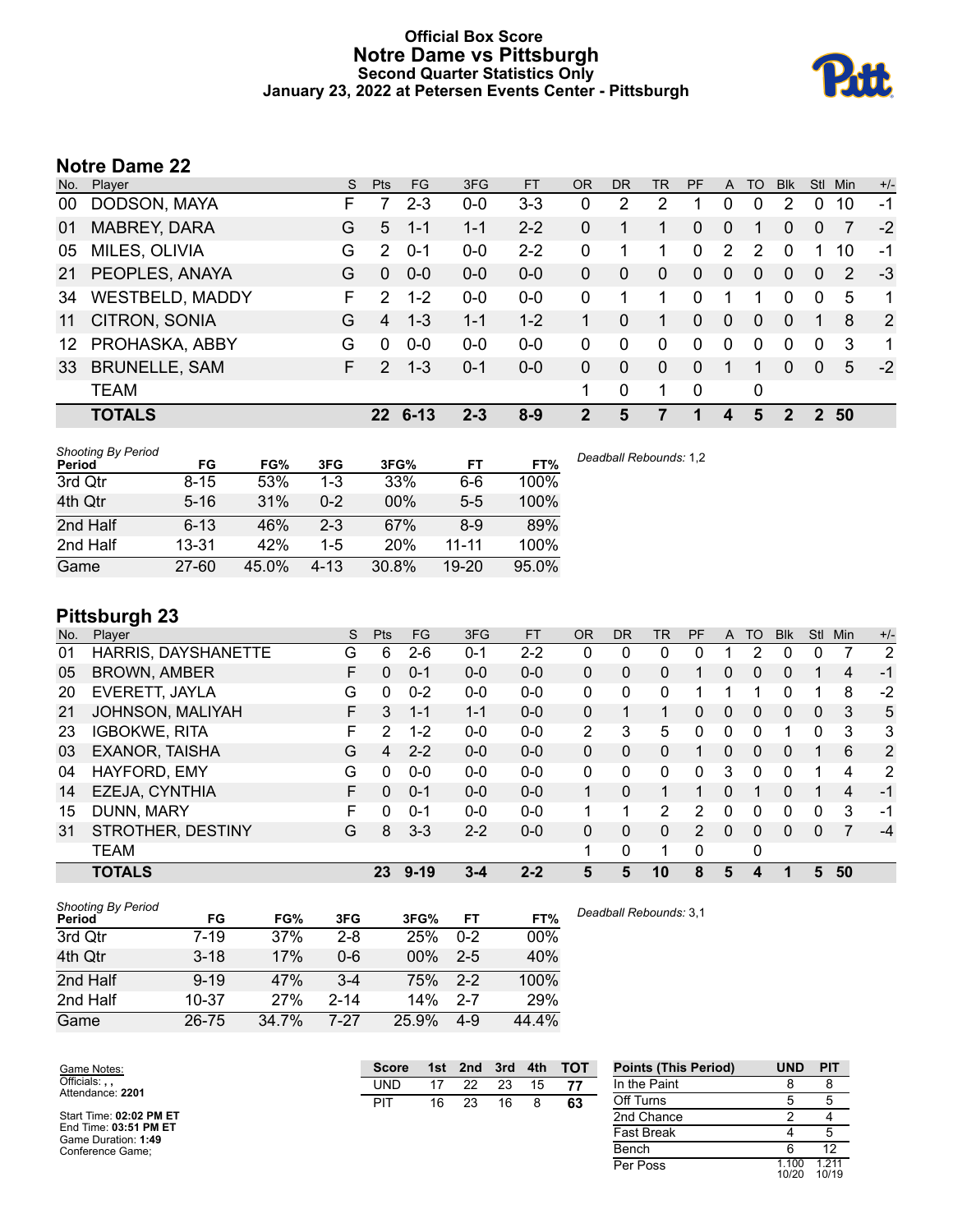## **Official Play-By-Play Notre Dame vs Pittsburgh Second Quarter January 23, 2022 at Petersen Events Center - Pittsburgh**



#### **Period 2**

**Starters:**

Notre Dame: 0 DODSON,MAYA (F); 1 MABREY,DARA (G); 5 MILES,OLIVIA (G); 21 PEOPLES,ANAYA (G); 34 WESTBELD,MADDY (F);<br>Pittsburgh: 1 HARRIS,DAYSHANETTE (G); 5 BROWN,AMBER (F); 20 EVERETT,JAYLA (G); 21 JOHNSON,MALIYAH (F); 23 I

| Time           | <b>VISITORS: Notre Dame</b>      | <b>Score</b> | <b>Margin</b>  | <b>HOME: Pittsburgh</b>                                               |
|----------------|----------------------------------|--------------|----------------|-----------------------------------------------------------------------|
| 10:00          |                                  |              |                | SUB OUT: HARRIS, DAYSHANETTE                                          |
| 10:00          |                                  |              |                | SUB OUT: EXANOR, TAISHA                                               |
| 10:00          |                                  |              |                | SUB OUT: JOHNSON, MALIYAH                                             |
| 10:00          |                                  |              |                | SUB OUT: IGBOKWE, RITA                                                |
| 10:00          |                                  |              |                | SUB IN: HAYFORD, EMY                                                  |
| 10:00          |                                  |              |                | SUB IN: BROWN, AMBER                                                  |
| 10:00          |                                  |              |                | SUB IN: DUNN, MARY                                                    |
| 10:00<br>10:00 | SUB OUT: MABREY, DARA            |              |                | SUB IN: STROTHER, DESTINY                                             |
| 10:00          | SUB IN: PROHASKA, ABBY           |              |                |                                                                       |
| 09:47          | GOOD! LAYUP by DODSON, MAYA      | 16-19        | $V_3$          |                                                                       |
| 09:47          | ASSIST by WESTBELD, MADDY        |              |                |                                                                       |
| 09:47          |                                  |              |                | FOUL (PERSONAL) by DUNN, MARY                                         |
| 09:47          | GOOD! FT by DODSON, MAYA         | 16-20        | V <sub>4</sub> |                                                                       |
| 09:29          |                                  |              |                | MISSED LAYUP by BROWN, AMBER                                          |
| 09:27          | REBOUND (DEF) by DODSON, MAYA    |              |                |                                                                       |
| 09:12          | MISSED JUMPER by WESTBELD, MADDY |              |                |                                                                       |
| 09:08          | REBOUND (OFF) by CITRON, SONIA   |              |                |                                                                       |
| 09:07          | MISSED LAYUP by CITRON, SONIA    |              |                |                                                                       |
| 09:05          |                                  |              |                | REBOUND (DEF) by DUNN, MARY                                           |
| 08:54<br>08:49 |                                  |              |                | MISSED LAYUP by EVERETT, JAYLA<br>REBOUND (OFF) by DUNN, MARY         |
| 08:49          |                                  |              |                | MISSED LAYUP by DUNN, MARY                                            |
| 08:49          | REBOUND (DEF) by WESTBELD, MADDY |              |                |                                                                       |
| 08:33          | GOOD! LAYUP by WESTBELD, MADDY   | 16-22        | $V_6$          |                                                                       |
| 08:20          |                                  | 19-22        | V <sub>3</sub> | GOOD! 3PTR by STROTHER, DESTINY                                       |
| 08:20          |                                  |              |                | ASSIST by HAYFORD, EMY                                                |
| 08:02          | GOOD! LAYUP by DODSON, MAYA      | 19-24        | V <sub>5</sub> |                                                                       |
| 07:45          |                                  | $22 - 24$    | V <sub>2</sub> | GOOD! 3PTR by STROTHER, DESTINY                                       |
| 07:45          |                                  |              |                | ASSIST by HAYFORD, EMY                                                |
| 07:18          |                                  |              |                | FOUL (PERSONAL) by DUNN, MARY                                         |
| 07:18          |                                  |              |                | SUB OUT: HAYFORD, EMY                                                 |
| 07:18          |                                  |              |                | SUB OUT: BROWN, AMBER                                                 |
| 07:18<br>07:18 |                                  |              |                | SUB OUT: DUNN, MARY<br>SUB IN: HARRIS, DAYSHANETTE                    |
| 07:18          |                                  |              |                | SUB IN: EXANOR, TAISHA                                                |
| 07:18          |                                  |              |                | SUB IN: EZEJA, CYNTHIA                                                |
| 07:18          | SUB OUT: PROHASKA, ABBY          |              |                |                                                                       |
| 07:18          | SUB OUT: WESTBELD, MADDY         |              |                |                                                                       |
| 07:18          | SUB IN: MABREY, DARA             |              |                |                                                                       |
| 07:18          | SUB IN: BRUNELLE, SAM            |              |                |                                                                       |
| 07:16          | GOOD! 3PTR by MABREY, DARA       | 22-27        | V <sub>5</sub> |                                                                       |
| 07:16          | ASSIST by BRUNELLE, SAM          |              |                |                                                                       |
| 06:59          |                                  | 24-27        | $V_3$          | GOOD! JUMPER by STROTHER, DESTINY                                     |
| 06:59          |                                  |              |                | ASSIST by HARRIS, DAYSHANETTE<br>FOUL (PERSONAL) by STROTHER, DESTINY |
| 06:41<br>06:41 | GOOD! FT by DODSON, MAYA         | 24-28        | V <sub>4</sub> |                                                                       |
| 06:41          | GOOD! FT by DODSON, MAYA         | 24-29        | V <sub>5</sub> |                                                                       |
| 06:29          |                                  |              |                | TURNOVER (LOSTBALL) by HARRIS, DAYSHANETTE                            |
| 06:29          | STEAL by MILES, OLIVIA           |              |                |                                                                       |
| 06:29          |                                  |              |                | FOUL (PERSONAL) by EZEJA, CYNTHIA                                     |
| 06:16          | MISSED JUMPER by DODSON, MAYA    |              |                |                                                                       |
| 06:15          | REBOUND (OFF) by TEAM            |              |                |                                                                       |
| 06:15          |                                  |              |                | SUB OUT: EZEJA, CYNTHIA                                               |
| 06:15          |                                  |              |                | SUB IN: IGBOKWE, RITA                                                 |
| 06:09          |                                  |              |                | FOUL (PERSONAL) by EXANOR, TAISHA                                     |
| 06:09          | GOOD! FT by MILES, OLIVIA        | 24-30        | $V_6$          |                                                                       |
| 06:09          | GOOD! FT by MILES, OLIVIA        | 24-31        | V <sub>7</sub> |                                                                       |
| 05:58<br>05:55 |                                  |              |                | MISSED LAYUP by HARRIS, DAYSHANETTE<br>REBOUND (OFF) by IGBOKWE, RITA |
| 05:54          |                                  |              |                | MISSED LAYUP by IGBOKWE, RITA                                         |
| 05:52          | REBOUND (DEF) by MILES, OLIVIA   |              |                |                                                                       |
| 05:49          | MISSED LAYUP by BRUNELLE, SAM    |              |                |                                                                       |
| 05:49          |                                  |              |                | BLOCK by IGBOKWE, RITA                                                |
| 05:45          |                                  |              |                | REBOUND (DEF) by IGBOKWE, RITA                                        |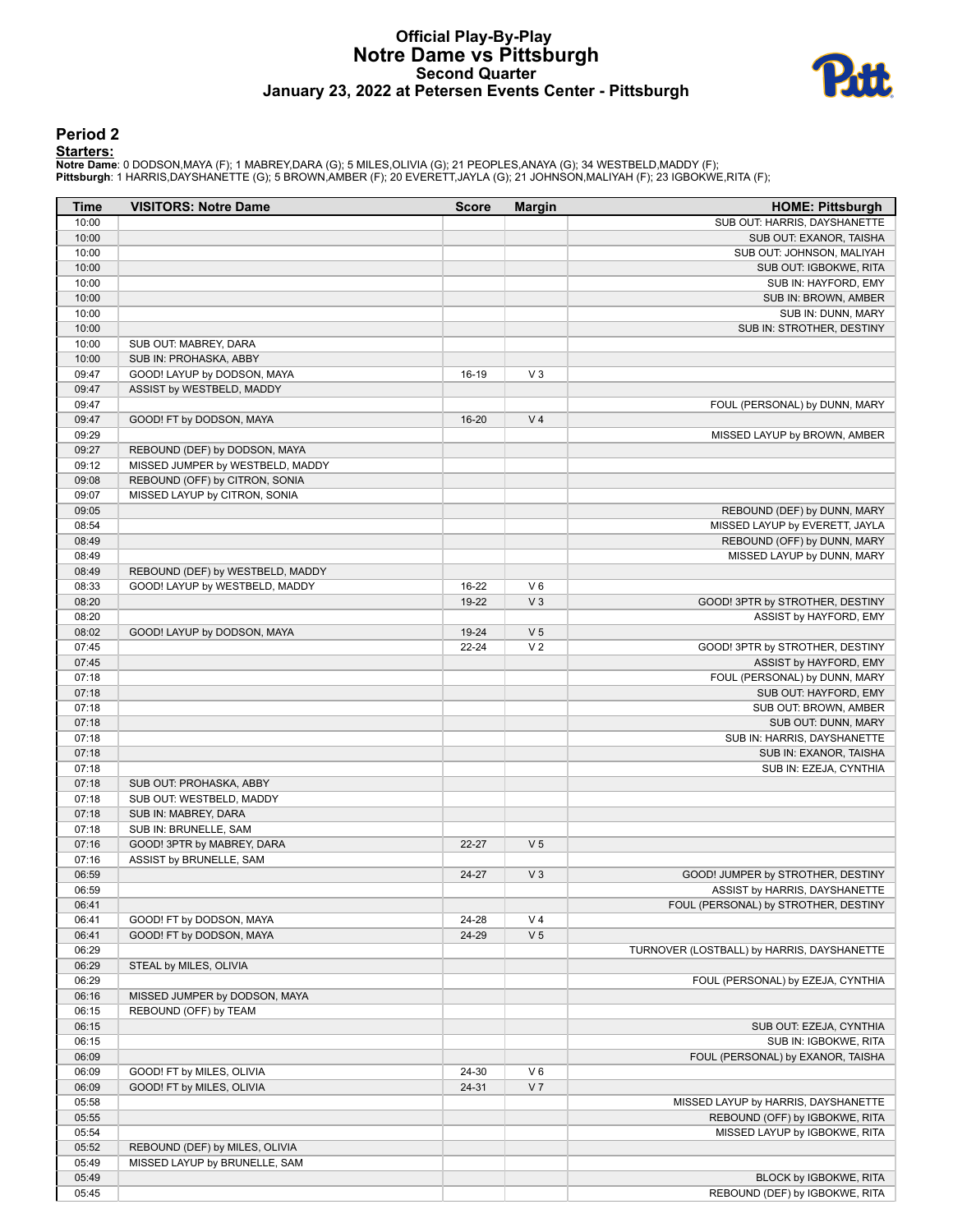| Time           | <b>VISITORS: Notre Dame</b>           | <b>Score</b> | <b>Margin</b>                    | <b>HOME: Pittsburgh</b>                    |
|----------------|---------------------------------------|--------------|----------------------------------|--------------------------------------------|
| 05:42          |                                       |              |                                  | MISSED LAYUP by EVERETT, JAYLA             |
| 05:42          | BLOCK by DODSON, MAYA                 |              |                                  |                                            |
| 05:42          |                                       |              |                                  | REBOUND (OFF) by TEAM                      |
| 05:35          |                                       | 26-31        | V <sub>5</sub>                   | GOOD! JUMPER by HARRIS, DAYSHANETTE        |
| 05:11          | MISSED JUMPER by CITRON, SONIA        |              |                                  |                                            |
| 05:09          |                                       |              |                                  | REBOUND (DEF) by IGBOKWE, RITA             |
| 04:41          |                                       |              |                                  | TURNOVER (LOSTBALL) by HARRIS, DAYSHANETTE |
| 04:41          | STEAL by CITRON, SONIA                |              |                                  |                                            |
| 04:37          |                                       |              |                                  | FOUL (PERSONAL) by STROTHER, DESTINY       |
| 04:37          |                                       |              |                                  |                                            |
| 04:37          |                                       |              |                                  | SUB OUT: EVERETT, JAYLA                    |
| 04:37          |                                       |              |                                  | SUB OUT: STROTHER, DESTINY                 |
| 04:37<br>04:37 |                                       |              |                                  | SUB IN: HAYFORD, EMY                       |
| 04:37          | SUB OUT: CITRON, SONIA                |              |                                  | SUB IN: JOHNSON, MALIYAH                   |
| 04:37          | SUB IN: PEOPLES, ANAYA                |              |                                  |                                            |
| 04:37          | GOOD! FT by MABREY, DARA [FB]         | 26-32        | $V_6$                            |                                            |
| 04:37          | GOOD! FT by MABREY, DARA [FB]         | 26-33        | V <sub>7</sub>                   |                                            |
| 04:09          |                                       |              |                                  | MISSED LAYUP by HARRIS, DAYSHANETTE        |
| 04:06          |                                       |              |                                  | REBOUND (OFF) by IGBOKWE, RITA             |
| 04:05          |                                       | 28-33        | V <sub>5</sub>                   | GOOD! LAYUP by IGBOKWE, RITA               |
| 03:48          | TURNOVER (BADPASS) by BRUNELLE, SAM   |              |                                  |                                            |
| 03:48          |                                       |              |                                  | STEAL by HAYFORD, EMY                      |
| 03:41          |                                       | 31-33        | V <sub>2</sub>                   | GOOD! 3PTR by JOHNSON, MALIYAH [FB]        |
| 03:41          |                                       |              |                                  | ASSIST by HAYFORD, EMY                     |
| 03:27          | TURNOVER (BADPASS) by MILES, OLIVIA   |              |                                  |                                            |
| 03:27          |                                       |              |                                  | STEAL by EXANOR, TAISHA                    |
| 03:23          |                                       | 33-33        | T                                | GOOD! LAYUP by EXANOR, TAISHA [FB]         |
| 03:10          | MISSED JUMPER by MILES, OLIVIA        |              |                                  |                                            |
| 03:07          |                                       |              |                                  | REBOUND (DEF) by IGBOKWE, RITA             |
| 03:03          |                                       |              |                                  | MISSED 3PTR by HARRIS, DAYSHANETTE         |
| 03:00          | REBOUND (DEF) by DODSON, MAYA         |              |                                  |                                            |
| 02:54<br>02:54 | GOOD! LAYUP by BRUNELLE, SAM [FB]     | 33-35        | V <sub>2</sub>                   |                                            |
| 02:54          | ASSIST by MILES, OLIVIA               |              |                                  | SUB OUT: HAYFORD, EMY                      |
| 02:54          |                                       |              |                                  | SUB OUT: IGBOKWE, RITA                     |
| 02:54          |                                       |              |                                  | SUB IN: EZEJA, CYNTHIA                     |
| 02:54          |                                       |              |                                  | SUB IN: EVERETT, JAYLA                     |
| 02:54          | SUB OUT: PEOPLES, ANAYA               |              |                                  |                                            |
| 02:54          | SUB IN: CITRON, SONIA                 |              |                                  |                                            |
| 02:36          |                                       | 35-35        | $\mathsf{T}$                     | GOOD! JUMPER by EXANOR, TAISHA [PNT]       |
| 02:36          |                                       |              |                                  | ASSIST by EVERETT, JAYLA                   |
| 02:19          | MISSED 3PTR by BRUNELLE, SAM          |              |                                  |                                            |
| 02:12          |                                       |              |                                  | REBOUND (DEF) by JOHNSON, MALIYAH          |
| 02:12          | SUB OUT: BRUNELLE, SAM                |              |                                  |                                            |
| 02:12          | SUB IN: WESTBELD, MADDY               |              |                                  |                                            |
| 01:45          | FOUL (PERSONAL) by DODSON, MAYA       |              |                                  |                                            |
| 01:45          |                                       |              |                                  | SUB OUT: EXANOR, TAISHA                    |
| 01:45          |                                       |              |                                  | SUB OUT: JOHNSON, MALIYAH                  |
| 01:45          |                                       |              |                                  | SUB IN: BROWN, AMBER                       |
| 01:45          |                                       |              |                                  | SUB IN: STROTHER, DESTINY                  |
| 01:45<br>01:45 |                                       | 36-35        | H <sub>1</sub><br>H <sub>2</sub> | GOOD! FT by HARRIS, DAYSHANETTE            |
| 01:25          | TURNOVER (BADPASS) by WESTBELD, MADDY | 37-35        |                                  | GOOD! FT by HARRIS, DAYSHANETTE            |
| 01:25          |                                       |              |                                  | STEAL by EZEJA, CYNTHIA                    |
| 01:25          |                                       |              |                                  | TURNOVER (TRAVEL) by EZEJA, CYNTHIA        |
| 01:19          |                                       |              |                                  | FOUL (PERSONAL) by BROWN, AMBER            |
| 01:19          | MISSED FT by CITRON, SONIA            |              |                                  |                                            |
| 01:19          | REBOUND (OFF) by TEAM                 |              |                                  |                                            |
| 01:19          | GOOD! FT by CITRON, SONIA             | 37-36        | H <sub>1</sub>                   |                                            |
| 01:05          |                                       | 39-36        | $H_3$                            | GOOD! LAYUP by HARRIS, DAYSHANETTE         |
| 00:48          | GOOD! 3PTR by CITRON, SONIA           | 39-39        | $\mathsf T$                      |                                            |
| 00:48          | ASSIST by MILES, OLIVIA               |              |                                  |                                            |
| 00:35          |                                       |              |                                  | MISSED JUMPER by HARRIS, DAYSHANETTE       |
| 00:32          |                                       |              |                                  | REBOUND (OFF) by EZEJA, CYNTHIA            |
| 00:31          |                                       |              |                                  | MISSED LAYUP by EZEJA, CYNTHIA             |
| 00:31          | BLOCK by DODSON, MAYA                 |              |                                  |                                            |
| 00:27          | REBOUND (DEF) by MABREY, DARA         |              |                                  |                                            |
| 00:27          | TURNOVER (BADPASS) by MABREY, DARA    |              |                                  |                                            |
| 00:27          |                                       |              |                                  | STEAL by BROWN, AMBER                      |
| 00:09          |                                       |              |                                  | FOUL (OFF) by EVERETT, JAYLA               |
| 00:09          |                                       |              |                                  | TURNOVER (OFFENSIVE) by EVERETT, JAYLA     |
| 00:00          | TURNOVER (LOSTBALL) by MILES, OLIVIA  |              |                                  |                                            |
| 00:00          |                                       |              |                                  | STEAL by EVERETT, JAYLA                    |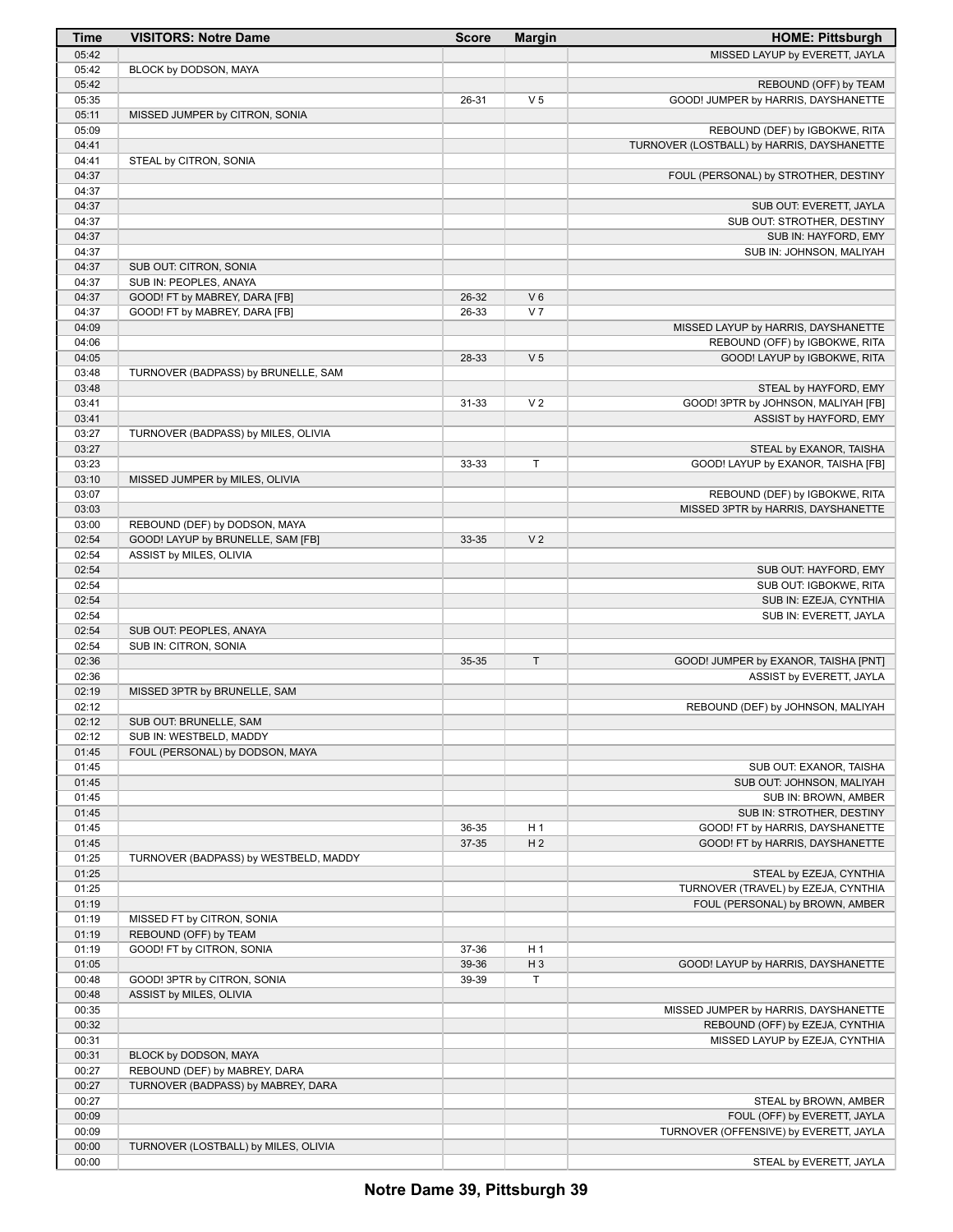| <b>Points (This Period)</b> | <b>UND</b>     | <b>PIT</b>       |
|-----------------------------|----------------|------------------|
| In the Paint                |                |                  |
| Off Turns                   | 5              | 5                |
| 2nd Chance                  |                |                  |
| <b>Fast Break</b>           |                | 5                |
| Bench                       | 6              | 12               |
| Per Poss                    | 1.100<br>10/20 | 1 2 1 1<br>10/19 |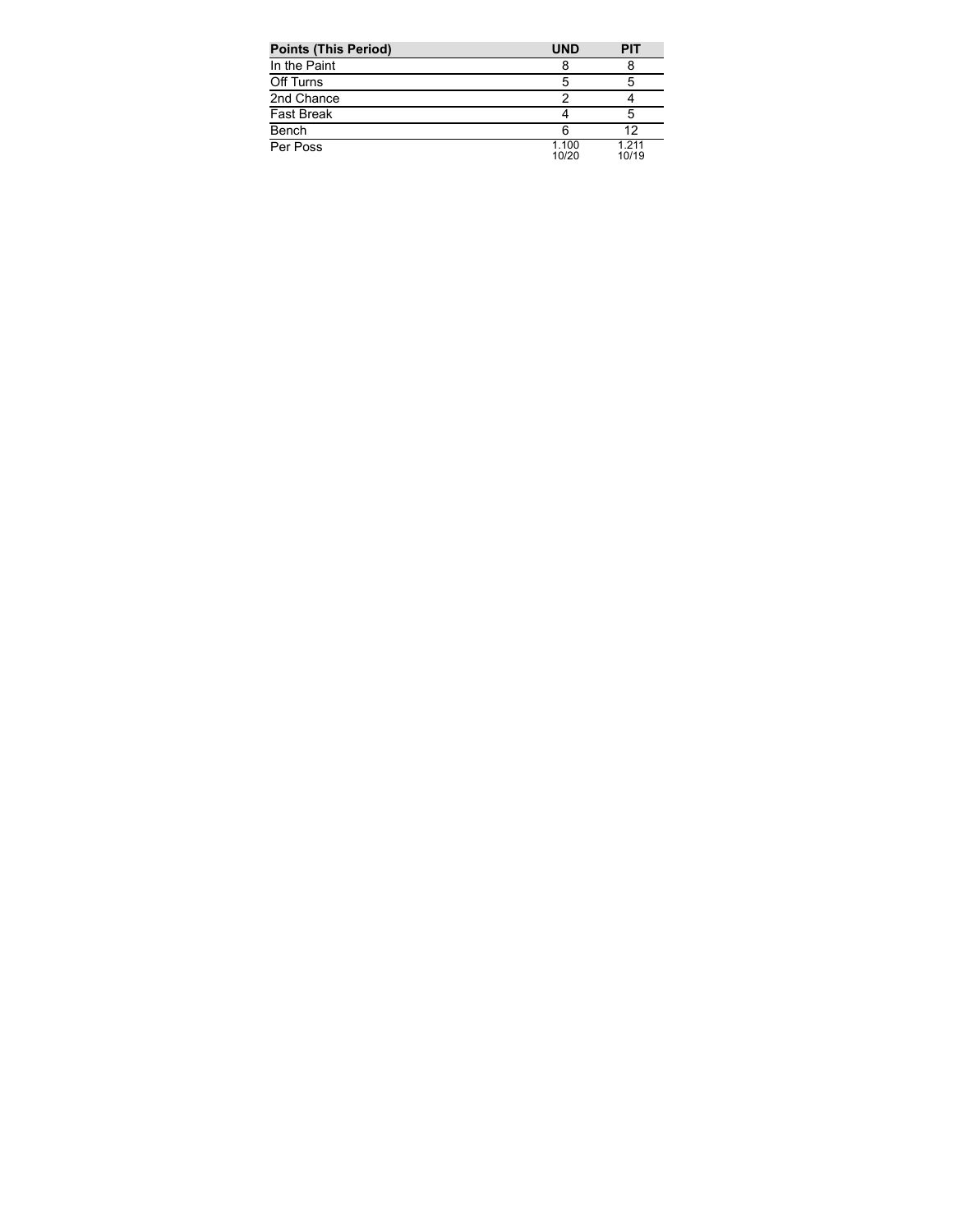## **Official Box Score Notre Dame vs Pittsburgh Second Half Statistics Only January 23, 2022 at Petersen Events Center - Pittsburgh**



# **Notre Dame 38**

| No.              | Player                 | S. | <b>Pts</b> | FG.      | 3FG     | <b>FT</b> | <b>OR</b> | D <sub>R</sub> | TR             | <b>PF</b>      | $\mathsf{A}$   | TO       | <b>Blk</b> | Stl            | <b>Min</b>   | $+/-$        |
|------------------|------------------------|----|------------|----------|---------|-----------|-----------|----------------|----------------|----------------|----------------|----------|------------|----------------|--------------|--------------|
| 00               | DODSON, MAYA           | F  | 10         | $4 - 11$ | $0 - 0$ | $2 - 2$   | 2         | 2              | 4              | 2              | 0              |          | 2          |                | 18           | 16           |
| 01               | <b>MABREY, DARA</b>    | G  | 2          | $0 - 1$  | $0-0$   | $2 - 2$   | 0         | 2              | 2              | 0              | 2              |          | 0          | 0              | 15           | 14           |
| 05               | MILES, OLIVIA          | G  | 6          | $2 - 7$  | $0 - 2$ | $2 - 2$   | 0         | 4              | 4              | $\Omega$       | 3              | 1        | $\Omega$   |                | 20           | 14           |
| 11               | CITRON, SONIA          | G  | 8          | $3 - 4$  | $0-0$   | $2 - 2$   | 0         | 5              | 5              | $\overline{2}$ | $\overline{0}$ | 3        | 0          | 2              | 17           | 13           |
| 12 <sup>12</sup> | PROHASKA, ABBY         | G  | $\Omega$   | $0 - 0$  | $0 - 0$ | $0-0$     | 0         | $\Omega$       | 0              | $\Omega$       | $\mathbf{0}$   | $\Omega$ | $\Omega$   | $\Omega$       | $\Omega$     | $\mathbf 0$  |
| $21 \,$          | PEOPLES, ANAYA         | G  | $\Omega$   | $0 - 0$  | $0 - 0$ | $0-0$     | 2         |                | 3              | $\Omega$       | $\mathbf{0}$   | $\Omega$ | $\Omega$   | $\overline{0}$ | 8            | $\mathbf{1}$ |
| 33               | <b>BRUNELLE, SAM</b>   | F  | 8          | $3 - 3$  | 1-1     | $1 - 1$   |           | 1              | $\overline{2}$ | 3              | $\mathbf{0}$   |          | 0          | $\Omega$       |              | 7            |
| 34               | <b>WESTBELD, MADDY</b> | F. | 4          | $1 - 5$  | $0 - 2$ | $2 - 2$   |           | 2              | 3              | 0              |                | $\Omega$ | 1          | $\Omega$       | 15           | 5            |
|                  | <b>TEAM</b>            |    | 0          | $0 - 0$  | $0-0$   | $0 - 0$   |           | 1              | 2              | $\Omega$       | $\mathbf{0}$   |          | 0          | 0              | $\mathbf{0}$ |              |
|                  | <b>TOTALS</b>          |    |            | 38 13-31 | $1 - 5$ | $11 - 11$ | 7         | 18             | 25             | 7              | 6              | 8        | 3          |                | 4 100        |              |

| <b>Shooting By Period</b><br>Period | FG        | FG%   | 3FG     | 3FG%   | FT        | FT%   | Deadball Rebounds: 1,2<br>Last FG Half: UND 4th-00:42 |
|-------------------------------------|-----------|-------|---------|--------|-----------|-------|-------------------------------------------------------|
| 3rd Otr                             | 8-15      | 53%   | $1 - 3$ | 33%    | $6-6$     | 100%  |                                                       |
| 4th Qtr                             | $5 - 16$  | 31%   | $0 - 2$ | $00\%$ | $5-5$     | 100%  |                                                       |
| 2nd Half                            | $13 - 31$ | 42%   | $1 - 5$ | 20%    | $11 - 11$ | 100%  |                                                       |
| Game                                | $27 - 60$ | 45.0% | 4-13    | 30.8%  | $19 - 20$ | 95.0% |                                                       |

# **Pittsburgh 24**

| No. | Player                | S  | <b>Pts</b>    | FG        | 3FG      | <b>FT</b> | <b>OR</b> | DR       | TR       | <b>PF</b>      | A | TO | <b>B</b> lk    | Stl      | Min      | $+/-$        |
|-----|-----------------------|----|---------------|-----------|----------|-----------|-----------|----------|----------|----------------|---|----|----------------|----------|----------|--------------|
| 01  | HARRIS, DAYSHANETTE   | G  | 2             | 1-7       | $0 - 0$  | $0 - 0$   | 0         | 0        | 0        | 2              | 2 |    | 0              | 2        | 18       | $-3$         |
| 03  | <b>EXANOR, TAISHA</b> | G  | $\mathcal{P}$ | $1 - 5$   | $0 - 1$  | $0 - 0$   |           | $\Omega$ |          | 0              | 0 | 0  | $\mathbf{0}$   | 0        | 13       | $-11$        |
| 04  | HAYFORD, EMY          | G  | 0             | $0 - 1$   | $0 - 0$  | $0 - 0$   | 0         | 0        | 0        |                | 0 | 0  | 0              | 0        | 4        | -13          |
| 05  | <b>BROWN, AMBER</b>   | F  | 3             | $1 - 1$   | $0 - 0$  | $1 - 2$   |           | 2        | 3        | $\overline{2}$ | 0 |    | $\overline{0}$ | $\Omega$ | 13       | $-7$         |
| 14  | EZEJA, CYNTHIA        | F  | 0             | $0 - 0$   | $0 - 0$  | $0 - 0$   | 0         |          |          |                | 0 | 0  |                | 0        | 5        | -6           |
| 15  | DUNN, MARY            | F  | 0             | $0 - 0$   | $0 - 0$  | $0 - 0$   | 0         | 0        | 0        | 0              | 0 | 0  | $\overline{0}$ | 0        | $\Omega$ | $\mathbf{0}$ |
| 20  | EVERETT, JAYLA        | G  | 13            | $5 - 15$  | $2 - 8$  | $1 - 2$   | 0         | 4        | 4        | 2              | 2 |    |                | 0        | 17       | $-14$        |
| 21  | JOHNSON, MALIYAH      | F. | 0             | $0 - 2$   | $0 - 1$  | $0 - 0$   | 1         | $\Omega$ |          |                | 0 | 0  | $\mathbf{0}$   | 0        | 7        | $\Omega$     |
| 23  | <b>IGBOKWE, RITA</b>  | F  | 4             | $2 - 2$   | $0 - 0$  | $0 - 3$   | 4         | 3        |          |                | 0 | 2  | 4              |          | 15       | -8           |
| 31  | STROTHER, DESTINY     | G  | 0             | $0 - 4$   | $0 - 4$  | $0 - 0$   | $\Omega$  | $\Omega$ | $\Omega$ | 0              |   |    | $\Omega$       | $\Omega$ | 9        | -8           |
|     | <b>TEAM</b>           |    | 0             | $0 - 0$   | $0 - 0$  | $0 - 0$   | 2         |          | 3        | $\Omega$       | 0 |    | 0              | 0        | 0        |              |
|     | <b>TOTALS</b>         |    | 24            | $10 - 37$ | $2 - 14$ | $2 - 7$   | 9         | 11       | 20       | 10             | 5 |    | 6              | 3        | 100      |              |

| <b>Shooting By Period</b><br>Period | FG        | FG%   | 3FG      | 3FG%   | FT      | FT%   |
|-------------------------------------|-----------|-------|----------|--------|---------|-------|
| 3rd Otr                             | $7 - 19$  | 37%   | $2 - 8$  | 25%    | $0 - 2$ | 00%   |
| 4th Otr                             | $3 - 18$  | 17%   | Ი-Ნ      | $00\%$ | $2-5$   | 40%   |
| 2nd Half                            | $10 - 37$ | 27%   | $2 - 14$ | 14%    | $2 - 7$ | 29%   |
| Game                                | 26-75     | 34.7% | 7-27     | 25.9%  | 4-9     | 44.4% |

*Deadball Rebounds:* 3,1 *Last FG Half:* PIT 4th-05:22

| Game Notes:                                  | <b>TOT</b><br>4th<br>3rd<br>1st<br>2nd<br><b>Score</b> |    |    |    |    |    | <b>Points from (This Period)</b> | <b>UND PIT</b> |    |  |
|----------------------------------------------|--------------------------------------------------------|----|----|----|----|----|----------------------------------|----------------|----|--|
| Officials:<br>Attendance: 2201               | UND                                                    |    | つつ | 23 | 15 |    | In the Paint                     | 18             | 12 |  |
|                                              | PI1                                                    | 16 | 23 | 16 |    | 63 | Off Turns                        | 10             |    |  |
| Start Time: 02:02 PM ET                      |                                                        |    |    |    |    |    | 2nd Chance                       |                |    |  |
| End Time: 03:51 PM ET<br>Game Duration: 1:49 |                                                        |    |    |    |    |    | <b>Fast Break</b>                |                |    |  |
| Conference Game:                             |                                                        |    |    |    |    |    | Bench                            | 16             |    |  |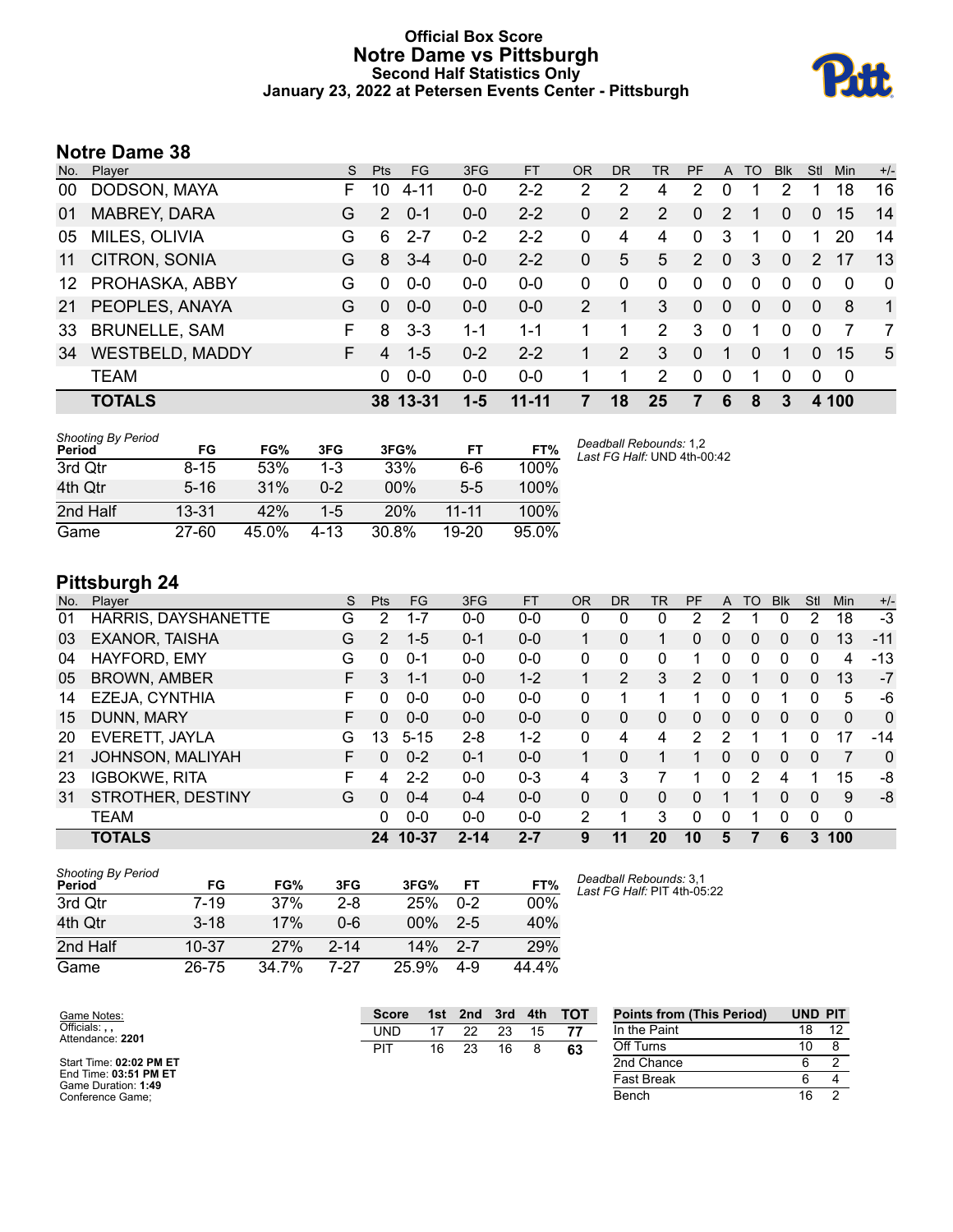### **Official Box Score Notre Dame vs Pittsburgh Third Quarter Statistics Only January 23, 2022 at Petersen Events Center - Pittsburgh**



# **Notre Dame 38**

| No.             | Player                 | S. | Pts           | FG.      | 3FG     | <b>FT</b> | 0R       | <b>DR</b>   | <b>TR</b>      | <b>PF</b>   | A            | TO       | <b>Blk</b> | Stl            | Min      | $+/-$          |
|-----------------|------------------------|----|---------------|----------|---------|-----------|----------|-------------|----------------|-------------|--------------|----------|------------|----------------|----------|----------------|
| 00              | DODSON, MAYA           | F. | 10            | $4 - 7$  | $0 - 0$ | $2 - 2$   |          | 0           |                |             | 0            |          |            | 0              | 10       | 7              |
| 01              | MABREY, DARA           | G  | 2             | $0 - 0$  | $0-0$   | $2 - 2$   | 0        | 2           | $\overline{2}$ | 0           | 2            |          | 0          | $\overline{0}$ | 10       | 7              |
| 05              | MILES, OLIVIA          | G  | 4             | $2 - 4$  | 0-1     | $0-0$     | $\Omega$ | 2           | 2              | $\Omega$    | 3            | $\Omega$ | 0          | $\Omega$       | 10       | 7              |
| 21              | PEOPLES, ANAYA         | G  | $\Omega$      | $0 - 0$  | $0 - 0$ | $0 - 0$   |          | $\Omega$    | 1              | 0           | $\mathbf{0}$ | $\Omega$ | $\Omega$   | 0              | 3        | $\overline{1}$ |
| 34              | <b>WESTBELD, MADDY</b> | F. | $\mathcal{P}$ | $0 - 2$  | 0-1     | $2 - 2$   |          | $\Omega$    | 1              | 0           | $\mathbf{0}$ | 0        | $\Omega$   | 0              |          | 2              |
| 11              | CITRON, SONIA          | G  | $\Omega$      | $0 - 0$  | $0 - 0$ | $0 - 0$   | 0        | 4           | 4              | $\Omega$    | $\Omega$     | 3        | $\Omega$   | $\Omega$       |          | 6              |
| 12 <sup>1</sup> | PROHASKA, ABBY         | G  | $\Omega$      | $0 - 0$  | $0-0$   | $0-0$     | 0        | 0           | 0              | $\Omega$    | $\mathbf{0}$ | 0        | 0          | $\Omega$       | $\Omega$ | $\mathbf{0}$   |
| 33              | <b>BRUNELLE, SAM</b>   | F. | 5             | $2 - 2$  | $1 - 1$ | $0 - 0$   |          | 1           | $\overline{2}$ |             | $\Omega$     | $\Omega$ | 0          | $\Omega$       | 3        | 5              |
|                 | <b>TEAM</b>            |    |               |          |         |           | 0        | $\mathbf 0$ | $\Omega$       | $\mathbf 0$ |              | 0        |            |                |          |                |
|                 | <b>TOTALS</b>          |    | 23.           | $8 - 15$ | $1 - 3$ | 6-6       |          | 9           | 13             | 2           | 5            | 5        | 1          | $\Omega$       | 50       |                |
|                 |                        |    |               |          |         |           |          |             |                |             |              |          |            |                |          |                |

| <b>Shooting By Period</b><br>Period | FG        | FG%   | 3FG     | 3FG%  | FT        | FT%   | Deadball Rebounds: 1,2 |
|-------------------------------------|-----------|-------|---------|-------|-----------|-------|------------------------|
| 2nd Half                            | 0-0       | 0%    | $0 - 0$ | 0%    | 0-0       | $0\%$ |                        |
| Game                                | $27 - 60$ | 45.0% | -4-13   | 30.8% | $19 - 20$ | 95.0% |                        |

# **Pittsburgh 24**

| No. | Plaver                  | S  | <b>Pts</b> | <b>FG</b> | 3FG     | <b>FT</b> | <b>OR</b>    | DR           | TR | PF | A            | TO          | <b>Blk</b>     | Stl           | Min         | $+/-$        |
|-----|-------------------------|----|------------|-----------|---------|-----------|--------------|--------------|----|----|--------------|-------------|----------------|---------------|-------------|--------------|
| 01  | HARRIS, DAYSHANETTE     | G  | 2          | 1-3       | $0-0$   | $0-0$     | 0            | 0            | 0  |    |              |             |                |               | 9           | 0            |
| 05  | <b>BROWN, AMBER</b>     | F. | 0          | $0 - 0$   | $0-0$   | $0 - 0$   | $\Omega$     | 0            | 0  | 0  | 0            | 0           | 0              | 0             | 5           | $-3$         |
| 20  | EVERETT, JAYLA          | G  | 10         | $4-9$     | $2 - 5$ | $0 - 0$   | 0            |              | 1  | 2  | 2            | 0           | 0              | 0             | 10          | $-7$         |
| 21  | <b>JOHNSON, MALIYAH</b> | F. | 0          | $0 - 0$   | $0 - 0$ | $0 - 0$   | $\mathbf{0}$ | 0            | 0  |    | 0            | $\Omega$    | 0              | $\mathbf{0}$  | 3           | 1            |
| 23  | <b>IGBOKWE, RITA</b>    | F. | 2          | $1 - 1$   | $0 - 0$ | $0 - 2$   | 2            |              | 3  | 0  | $\mathbf{0}$ | $\Omega$    | 1              |               | 6           | -3           |
| 03  | <b>EXANOR, TAISHA</b>   | G  | 2          | $1 - 3$   | $0 - 1$ | $0 - 0$   | $\mathbf{0}$ | 0            | 0  | 0  | $\mathbf{0}$ | $\Omega$    | 0              | $\Omega$      | 5           | $-4$         |
| 04  | HAYFORD, EMY            | G  | 0          | $0 - 1$   | $0 - 0$ | $0-0$     | 0            | 0            | 0  | 0  | 0            | 0           | 0              | 0             |             | $-7$         |
| 14  | EZEJA, CYNTHIA          | F  | 0          | $0 - 0$   | $0 - 0$ | $0 - 0$   | $\Omega$     | 0            | 0  |    | $\Omega$     | $\Omega$    |                | $\Omega$      | 4           | $-4$         |
| 15  | DUNN, MARY              | F. | 0          | $0 - 0$   | $0 - 0$ | $0 - 0$   | 0            | $\Omega$     | 0  | 0  | 0            | $\Omega$    | 0              | 0             | $\mathbf 0$ | $\mathbf{0}$ |
| 31  | STROTHER, DESTINY       | G  | 0          | $0 - 2$   | $0 - 2$ | $0 - 0$   | $\mathbf{0}$ | $\mathbf{0}$ | 0  | 0  |              |             | 0              | 0             | 7           | -8           |
|     | <b>TEAM</b>             |    |            |           |         |           |              | 1            | 2  | 0  |              |             |                |               |             |              |
|     | <b>TOTALS</b>           |    | 16         | $7-19$    | $2 - 8$ | $0 - 2$   | 3            | 3            | 6  | 5  | 4            | $\mathbf 2$ | $\overline{2}$ | $\mathcal{P}$ | 50          |              |

| <b>Shooting By Period</b><br>Period | FG    | FG%   | 3FG  | 3FG%  | <b>FT</b> | FT%   | Deadball Rebounds: 3,1 |
|-------------------------------------|-------|-------|------|-------|-----------|-------|------------------------|
| 2nd Half                            | 0-0   | 0%    | 0-0  | 0%    | $0 - 0$   | $0\%$ |                        |
| Game                                | 26-75 | 34.7% | 7-27 | 25.9% | 4-9       | 44.4% |                        |

| Game Notes:                                  | <b>Score</b> |    | 1st 2nd | 3rd | 4th | <b>- тот</b> | <b>Points (This Period)</b> | <b>UND</b>    | <b>PIT</b>    |
|----------------------------------------------|--------------|----|---------|-----|-----|--------------|-----------------------------|---------------|---------------|
| Officials: , ,<br>Attendance: 2201           | <b>UND</b>   |    | 22      | 23  | 15  |              | In the Paint                | 14            |               |
|                                              | PIT          | 16 | 23      | 16  |     | 63           | Off Turns                   |               |               |
| Start Time: 02:02 PM ET                      |              |    |         |     |     |              | 2nd Chance                  |               |               |
| End Time: 03:51 PM ET<br>Game Duration: 1:49 |              |    |         |     |     |              | <b>Fast Break</b>           |               |               |
| Conference Game;                             |              |    |         |     |     |              | Bench                       |               |               |
|                                              |              |    |         |     |     |              | Per Poss                    | .278<br>11/18 | 0.842<br>7/19 |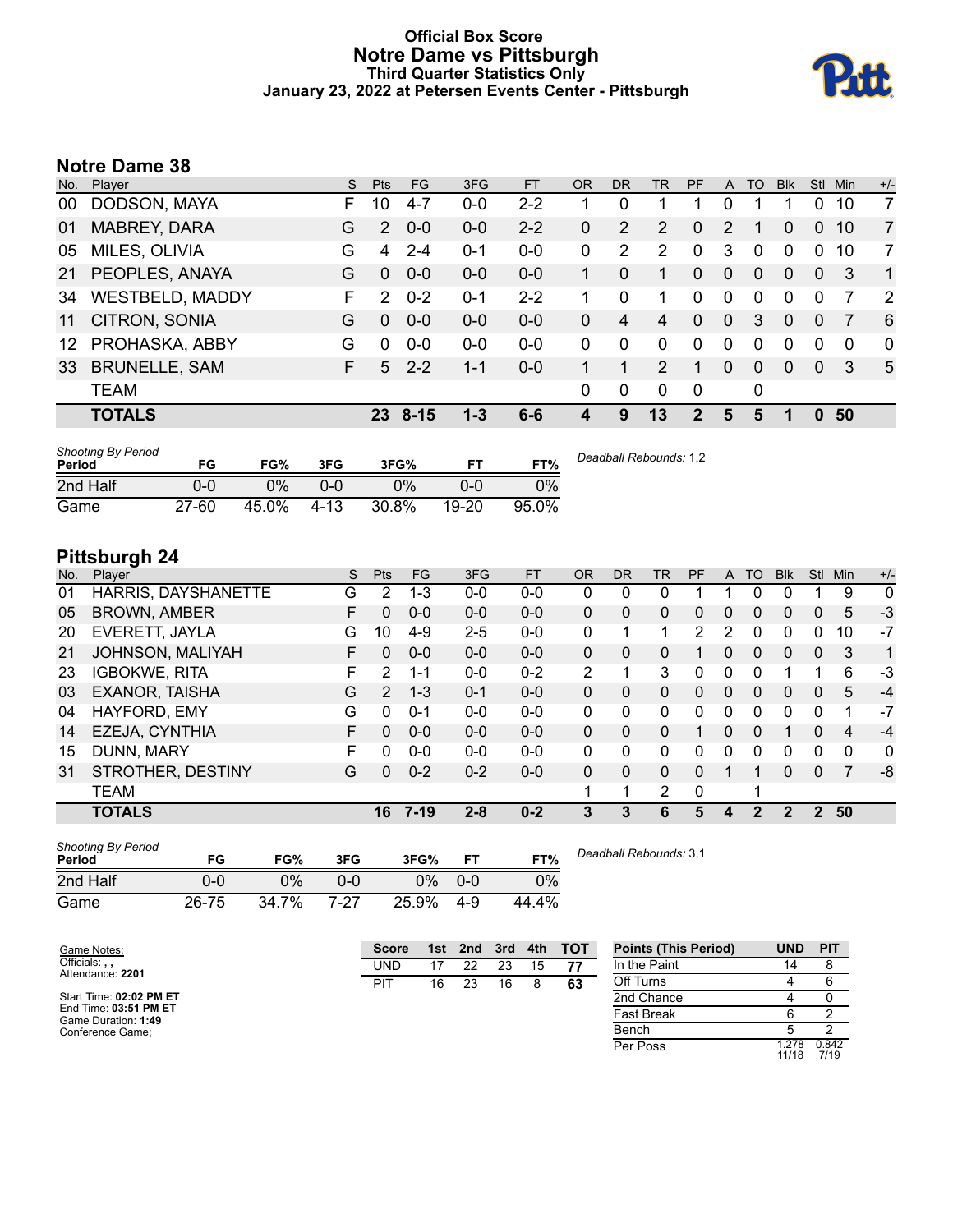## **Official Play-By-Play Notre Dame vs Pittsburgh Third Quarter January 23, 2022 at Petersen Events Center - Pittsburgh**



#### **Period 3**

<mark>Starters:</mark><br>Notre Dame: 0 DODSON,MAYA (F); 1 MABREY,DARA (G); 5 MILES,OLIVIA (G); 21 PEOPLES,ANAYA (G); 34 WESTBELD,MADDY (F);<br>Pittsburgh: 1 HARRIS,DAYSHANETTE (G); 5 BROWN,AMBER (F); 20 EVERETT,JAYLA (G); 21 JOHNSON,MALIY

| Time           | <b>VISITORS: Notre Dame</b>        | <b>Score</b> | <b>Margin</b>  | <b>HOME: Pittsburgh</b>              |
|----------------|------------------------------------|--------------|----------------|--------------------------------------|
| 10:00          |                                    |              |                | SUB OUT: EZEJA, CYNTHIA              |
| 10:00          |                                    |              |                | SUB OUT: STROTHER, DESTINY           |
| 10:00          |                                    |              |                | SUB IN: JOHNSON, MALIYAH             |
| 10:00          |                                    |              |                | SUB IN: IGBOKWE, RITA                |
| 10:00          | SUB OUT: CITRON, SONIA             |              |                |                                      |
| 10:00          | SUB IN: PEOPLES, ANAYA             |              |                |                                      |
| 10:00          | SUB OUT: PEOPLES, ANAYA            |              |                |                                      |
| 10:00          | SUB IN: CITRON, SONIA              |              |                |                                      |
| 09:51          | MISSED JUMPER by WESTBELD, MADDY   |              |                |                                      |
| 09:51          |                                    |              |                | BLOCK by IGBOKWE, RITA               |
| 09:50          |                                    |              |                | REBOUND (DEF) by IGBOKWE, RITA       |
| 09:23          |                                    |              |                | MISSED 3PTR by EVERETT, JAYLA        |
| 09:20          | REBOUND (DEF) by MILES, OLIVIA     |              |                |                                      |
| 09:03          | GOOD! LAYUP by MILES, OLIVIA [PNT] | 39-41        | V <sub>2</sub> |                                      |
| 08:29<br>08:29 |                                    |              |                | TURNOVER (SHOTCLOCK) by TEAM         |
| 08:29          |                                    |              |                | SUB OUT: BROWN, AMBER                |
| 08:16          | GOOD! LAYUP by MILES, OLIVIA       | 39-43        | V <sub>4</sub> | SUB IN: EXANOR, TAISHA               |
| 08:05          |                                    |              |                | MISSED 3PTR by EVERETT, JAYLA        |
| 08:01          |                                    |              |                | REBOUND (OFF) by IGBOKWE, RITA       |
| 07:46          |                                    |              |                | MISSED JUMPER by HARRIS, DAYSHANETTE |
| 07:43          | REBOUND (DEF) by MILES, OLIVIA     |              |                |                                      |
| 07:37          | TURNOVER (BADPASS) by MABREY, DARA |              |                |                                      |
| 07:37          |                                    |              |                | STEAL by IGBOKWE, RITA               |
| 07:26          |                                    | 42-43        | V <sub>1</sub> | GOOD! 3PTR by EVERETT, JAYLA         |
| 07:26          |                                    |              |                | ASSIST by HARRIS, DAYSHANETTE        |
| 07:04          | MISSED LAYUP by DODSON, MAYA       |              |                |                                      |
| 07:02          |                                    |              |                | REBOUND (DEF) by EVERETT, JAYLA      |
| 06:57          |                                    | 44-43        | H <sub>1</sub> | GOOD! LAYUP by EXANOR, TAISHA [FB]   |
| 06:57          |                                    |              |                | ASSIST by EVERETT, JAYLA             |
| 06:43          | MISSED JUMPER by DODSON, MAYA      |              |                |                                      |
| 06:40          | REBOUND (OFF) by WESTBELD, MADDY   |              |                |                                      |
| 06:39          |                                    |              |                | FOUL (PERSONAL) by JOHNSON, MALIYAH  |
| 06:39          |                                    |              |                | SUB OUT: HARRIS, DAYSHANETTE         |
| 06:39          |                                    |              |                | SUB OUT: JOHNSON, MALIYAH            |
| 06:39          |                                    |              |                | SUB OUT: IGBOKWE, RITA               |
| 06:39          |                                    |              |                | SUB IN: HAYFORD, EMY                 |
| 06:39          |                                    |              |                | SUB IN: EZEJA, CYNTHIA               |
| 06:39          |                                    |              |                | SUB IN: STROTHER, DESTINY            |
| 06:39          | GOOD! FT by WESTBELD, MADDY        | 44-44        | $\mathsf{T}$   |                                      |
| 06:39          | GOOD! FT by WESTBELD, MADDY        | 44-45        | V <sub>1</sub> |                                      |
| 06:39<br>06:39 | SUB OUT: WESTBELD, MADDY           |              |                |                                      |
| 06:28          | SUB IN: BRUNELLE, SAM              | 46-45        | H 1            | GOOD! JUMPER by EVERETT, JAYLA       |
| 06:11          | GOOD! 3PTR by BRUNELLE, SAM        | 46-48        | V <sub>2</sub> |                                      |
| 06:11          | ASSIST by MILES, OLIVIA            |              |                |                                      |
| 05:59          |                                    |              |                | MISSED JUMPER by EVERETT, JAYLA      |
| 05:57          | REBOUND (DEF) by CITRON, SONIA     |              |                |                                      |
| 05:44          |                                    |              |                | FOUL (PERSONAL) by EZEJA, CYNTHIA    |
| 05:44          |                                    |              |                | SUB OUT: EZEJA, CYNTHIA              |
| 05:44          |                                    |              |                | SUB IN: IGBOKWE, RITA                |
| 05:44          | GOOD! FT by DODSON, MAYA           | 46-49        | $V_3$          |                                      |
| 05:44          | GOOD! FT by DODSON, MAYA           | 46-50        | V <sub>4</sub> |                                      |
| 05:36          |                                    |              |                | MISSED LAYUP by HAYFORD, EMY         |
| 05:36          | BLOCK by DODSON, MAYA              |              |                |                                      |
| 05:33          | REBOUND (DEF) by MABREY, DARA      |              |                |                                      |
| 05:29          | GOOD! LAYUP by DODSON, MAYA [FB]   | 46-52        | $V_6$          |                                      |
| 05:29          | ASSIST by MILES, OLIVIA            |              |                |                                      |
| 05:28          |                                    |              |                | TIMEOUT 30SEC                        |
| 05:28          |                                    |              |                |                                      |
| 05:28          |                                    |              |                | SUB OUT: HAYFORD, EMY                |
| 05:28          |                                    |              |                | SUB IN: HARRIS, DAYSHANETTE          |
| 05:15          |                                    |              |                | MISSED JUMPER by EVERETT, JAYLA      |
| 05:13          |                                    |              |                | REBOUND (OFF) by IGBOKWE, RITA       |
| 05:13          | FOUL (PERSONAL) by BRUNELLE, SAM   |              |                |                                      |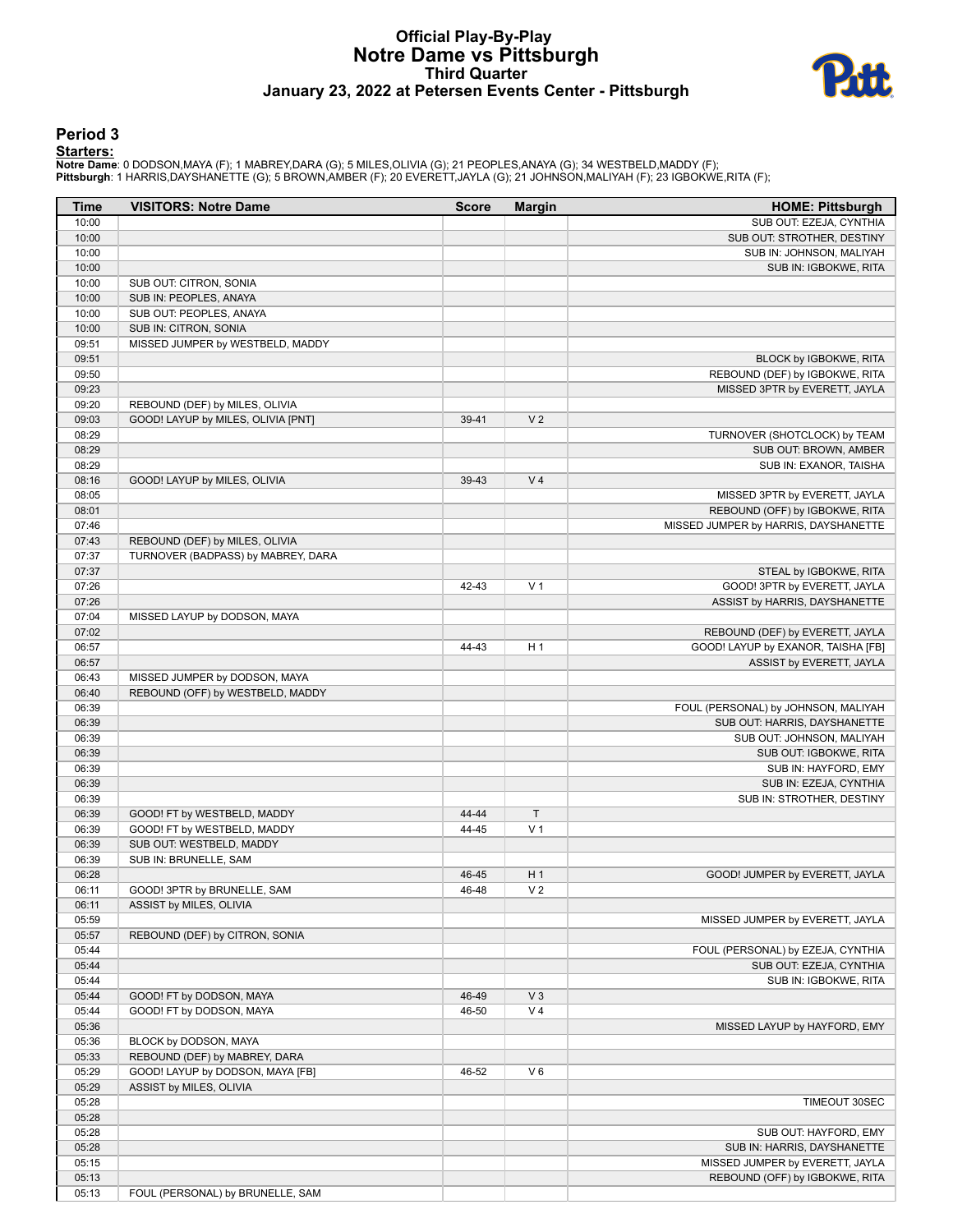| Time  | <b>VISITORS: Notre Dame</b>           | <b>Score</b> | <b>Margin</b>  | <b>HOME: Pittsburgh</b>                   |
|-------|---------------------------------------|--------------|----------------|-------------------------------------------|
| 05:13 |                                       |              |                | MISSED FT by IGBOKWE, RITA                |
| 05:13 |                                       |              |                | REBOUND (OFF) by TEAM                     |
| 05:13 |                                       |              |                | MISSED FT by IGBOKWE, RITA                |
| 05:12 | REBOUND (DEF) by BRUNELLE, SAM        |              |                |                                           |
| 05:00 | GOOD! LAYUP by BRUNELLE, SAM          | 46-54        | V8             |                                           |
| 04:48 |                                       | 48-54        | $V_6$          | GOOD! LAYUP by IGBOKWE, RITA              |
| 04:48 |                                       |              |                | ASSIST by EVERETT, JAYLA                  |
| 04:21 | MISSED 3PTR by MILES, OLIVIA          |              |                |                                           |
| 04:17 | REBOUND (OFF) by BRUNELLE, SAM        |              |                |                                           |
| 04:13 |                                       |              |                | FOUL (PERSONAL) by EVERETT, JAYLA         |
| 04:13 |                                       |              |                |                                           |
| 03:56 | MISSED JUMPER by MILES, OLIVIA        |              |                |                                           |
| 03:55 |                                       |              |                | REBOUND (DEF) by TEAM                     |
| 03:40 |                                       |              |                | MISSED LAYUP by EXANOR, TAISHA            |
| 03:38 | REBOUND (DEF) by CITRON, SONIA        |              |                |                                           |
| 03:37 | TURNOVER (BADPASS) by CITRON, SONIA   |              |                |                                           |
| 03:37 |                                       |              |                | STEAL by HARRIS, DAYSHANETTE              |
| 03:27 |                                       |              |                | MISSED 3PTR by EXANOR, TAISHA             |
| 03:23 | REBOUND (DEF) by CITRON, SONIA        |              |                |                                           |
| 03:13 | TURNOVER (BADPASS) by CITRON, SONIA   |              |                |                                           |
| 03:13 |                                       |              |                | SUB OUT: EXANOR, TAISHA                   |
| 03:13 |                                       |              |                | SUB OUT: IGBOKWE, RITA                    |
| 03:13 |                                       |              |                | SUB IN: BROWN, AMBER                      |
| 03:13 |                                       |              |                | SUB IN: EZEJA, CYNTHIA                    |
| 03:13 | SUB OUT: CITRON, SONIA                |              |                |                                           |
| 03:13 | SUB OUT: BRUNELLE, SAM                |              |                |                                           |
| 03:13 | SUB IN: PEOPLES, ANAYA                |              |                |                                           |
| 03:13 | SUB IN: WESTBELD, MADDY               |              |                |                                           |
| 02:58 |                                       | 51-54        | $V_3$          | GOOD! 3PTR by EVERETT, JAYLA              |
| 02:58 |                                       |              |                | ASSIST by STROTHER, DESTINY               |
| 02:37 | FOUL (OFF) by DODSON, MAYA            |              |                |                                           |
| 02:37 | TURNOVER (OFFENSIVE) by DODSON, MAYA  |              |                |                                           |
| 02:25 |                                       |              |                | TURNOVER (BADPASS) by STROTHER, DESTINY   |
| 02:13 | GOOD! LAYUP by DODSON, MAYA [FB]      | 51-56        | V <sub>5</sub> |                                           |
| 02:13 | ASSIST by MILES, OLIVIA               |              |                |                                           |
| 02:04 |                                       | 53-56        | $V_3$          | GOOD! JUMPER by HARRIS, DAYSHANETTE [PNT] |
| 01:53 | MISSED LAYUP by DODSON, MAYA          |              |                |                                           |
| 01:53 |                                       |              |                | BLOCK by EZEJA, CYNTHIA                   |
| 01:48 | REBOUND (OFF) by DODSON, MAYA         |              |                |                                           |
| 01:40 | MISSED 3PTR by WESTBELD, MADDY        |              |                |                                           |
| 01:37 | REBOUND (OFF) by PEOPLES, ANAYA       |              |                |                                           |
| 01:37 |                                       |              |                | FOUL (PERSONAL) by HARRIS, DAYSHANETTE    |
| 01:35 |                                       |              |                | FOUL (PERSONAL) by EVERETT, JAYLA         |
| 01:35 | GOOD! FT by MABREY, DARA              | 53-57        | V <sub>4</sub> |                                           |
| 01:35 | GOOD! FT by MABREY, DARA              | 53-58        | V <sub>5</sub> |                                           |
| 01:16 |                                       | 55-58        | $V_3$          | GOOD! LAYUP by EVERETT, JAYLA             |
| 01:04 | GOOD! JUMPER by DODSON, MAYA          | 55-60        | V <sub>5</sub> |                                           |
| 01:04 | ASSIST by MABREY, DARA                |              |                |                                           |
| 00:46 |                                       |              |                | MISSED 3PTR by STROTHER, DESTINY          |
| 00:44 | REBOUND (DEF) by MABREY, DARA         |              |                |                                           |
| 00:40 | GOOD! LAYUP by DODSON, MAYA [FB]      | 55-62        | V <sub>7</sub> |                                           |
| 00:40 | ASSIST by MABREY, DARA                |              |                |                                           |
| 00:21 |                                       |              |                | MISSED JUMPER by HARRIS, DAYSHANETTE      |
| 00:18 |                                       |              |                | REBOUND (OFF) by TEAM                     |
| 00:18 |                                       |              |                | SUB OUT: EZEJA, CYNTHIA                   |
| 00:18 |                                       |              |                | SUB IN: IGBOKWE, RITA                     |
| 00:18 | SUB OUT: MABREY, DARA                 |              |                |                                           |
| 00:18 | SUB IN: CITRON, SONIA                 |              |                |                                           |
| 00:04 |                                       |              |                | MISSED 3PTR by EVERETT, JAYLA             |
| 00:02 | REBOUND (DEF) by CITRON, SONIA        |              |                |                                           |
| 00:01 | TURNOVER (DRIBBLING) by CITRON, SONIA |              |                |                                           |
| 00:01 |                                       |              |                | MISSED 3PTR by STROTHER, DESTINY          |
| 00:00 | REBOUND (DEF) by TEAM                 |              |                |                                           |

# **Notre Dame 62, Pittsburgh 55**

| <b>Points (This Period)</b> | <b>UND</b>     | PIT           |
|-----------------------------|----------------|---------------|
| In the Paint                | 14             |               |
| Off Turns                   |                |               |
| 2nd Chance                  |                |               |
| <b>Fast Break</b>           |                |               |
| Bench                       |                |               |
| Per Poss                    | 1.278<br>11/18 | 0.842<br>7/19 |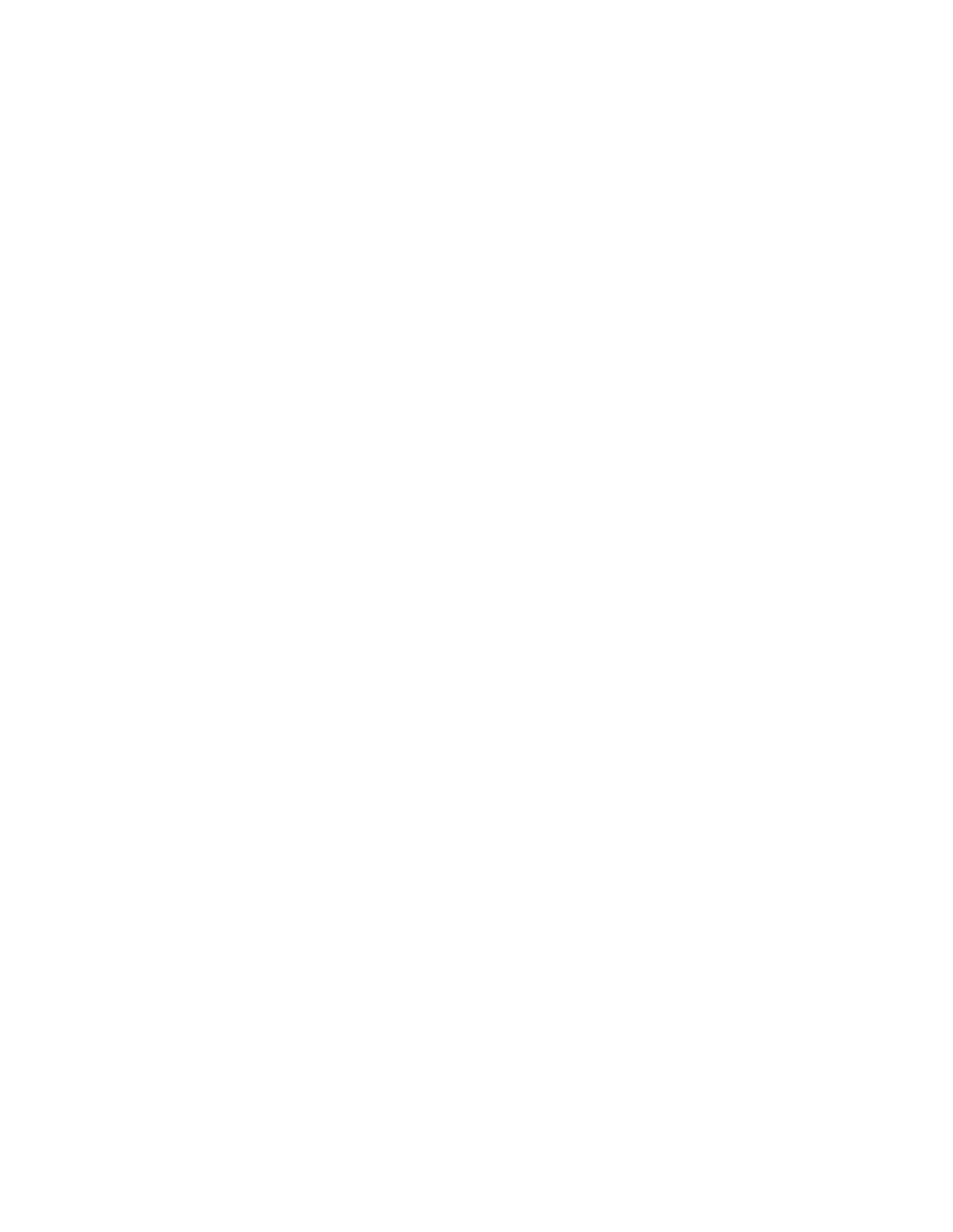### **Official Box Score Notre Dame vs Pittsburgh Fourth Quarter Statistics Only January 23, 2022 at Petersen Events Center - Pittsburgh**



# **Notre Dame 15**

|                 | No. Player             | S. | <b>Pts</b>    | FG      | 3FG     | <b>FT</b> | <b>OR</b> | <b>DR</b>    | TR             | PF             | A        | TO       | <b>Blk</b> | Stl            | Min | $+/-$          |
|-----------------|------------------------|----|---------------|---------|---------|-----------|-----------|--------------|----------------|----------------|----------|----------|------------|----------------|-----|----------------|
| 00              | DODSON, MAYA           | F  | 0             | $0 - 4$ | $0 - 0$ | $0 - 0$   | 1         | 2            | 3              | 1              | 0        | 0        |            |                | 8   | 9              |
| 01              | <b>MABREY, DARA</b>    | G  | 0             | $0 - 1$ | $0 - 0$ | $0-0$     | 0         | 0            | $\mathbf{0}$   | 0              | 0        | 0        | 0          | $\overline{0}$ | 5   | $\overline{7}$ |
| 05              | MILES, OLIVIA          | G  | 2             | $0 - 3$ | $0 - 1$ | $2 - 2$   | 0         | 2            | 2              | 0              | 0        |          | 0          |                | 10  | 7              |
| 21              | PEOPLES, ANAYA         | G  | 0             | $0-0$   | $0 - 0$ | $0-0$     |           |              | 2              | 0              | $\Omega$ | $\Omega$ | 0          | $\overline{0}$ | 5   | $\overline{0}$ |
| 34              | <b>WESTBELD, MADDY</b> | F. | $\mathcal{P}$ | $1 - 3$ | $0 - 1$ | $0-0$     | $\Omega$  | 2            | $\overline{2}$ | $\Omega$       | 1        | 0        | 1          | $\Omega$       | 8   | 3              |
| 11              | CITRON, SONIA          | G  | 8             | $3 - 4$ | $0-0$   | $2 - 2$   | 0         |              | 1              | $\mathcal{P}$  | $\Omega$ | $\Omega$ | $\Omega$   | $\mathcal{P}$  | 10  | $\overline{7}$ |
| 12 <sup>1</sup> | PROHASKA, ABBY         | G  | 0             | $0 - 0$ | $0 - 0$ | $0-0$     | $\Omega$  | 0            | $\Omega$       | 0              | 0        | 0        | 0          | $\Omega$       | 0   | $\mathbf{0}$   |
| 33              | <b>BRUNELLE, SAM</b>   | F. | 3             | $1 - 1$ | $0 - 0$ | $1 - 1$   | $\Omega$  | $\mathbf{0}$ | $\mathbf{0}$   | $\overline{2}$ | $\Omega$ |          | 0          | $\Omega$       | 4   | $\overline{2}$ |
|                 | <b>TEAM</b>            |    |               |         |         |           | 1         |              | $\overline{2}$ | $\mathbf 0$    |          |          |            |                |     |                |
|                 | <b>TOTALS</b>          |    | 15            | - 5-16  | $0 - 2$ | $5 - 5$   | 3         | 9            | 12             | 5              |          | 3        | 2          | 4              | 50  |                |
|                 |                        |    |               |         |         |           |           |              |                |                |          |          |            |                |     |                |

| <b>Shooting By Period</b><br>Period | FG        | FG%   | 3FG     | 3FG%     | FT        | FT%   | Deadball Rebounds: 1,2 |
|-------------------------------------|-----------|-------|---------|----------|-----------|-------|------------------------|
| Game                                | $27 - 60$ | 45.0% | $-4-13$ | $30.8\%$ | $19 - 20$ | 95.0% |                        |

# **Pittsburgh 8**

| No. | Plaver                | S  | <b>Pts</b>    | <b>FG</b> | 3FG     | <b>FT</b> | <b>OR</b> | <b>DR</b> | <b>TR</b>    | PF | A            | TO       | <b>Blk</b> | Stl          | Min | $+/-$        |
|-----|-----------------------|----|---------------|-----------|---------|-----------|-----------|-----------|--------------|----|--------------|----------|------------|--------------|-----|--------------|
| 01  | HARRIS, DAYSHANETTE   | G  | 0             | $0 - 4$   | $0 - 0$ | $0 - 0$   | 0         | 0         | 0            |    |              |          |            |              | 9   | -3           |
| 05  | <b>BROWN, AMBER</b>   | F  | 3             | $1 - 1$   | $0 - 0$ | $1 - 2$   |           | 2         | 3            | 2  | 0            |          | 0          | 0            | 8   | $-4$         |
| 20  | EVERETT, JAYLA        | G  | 3             | 1-6       | $0 - 3$ | $1 - 2$   | 0         | 3         | 3            | 0  | 0            |          |            | 0            |     | $-7$         |
| 21  | JOHNSON, MALIYAH      | F. | 0             | $0 - 2$   | $0 - 1$ | $0 - 0$   | 1         | $\Omega$  | 1            | 0  | $\mathbf{0}$ | $\Omega$ | 0          | $\mathbf{0}$ | 4   | $-1$         |
| 23  | <b>IGBOKWE, RITA</b>  | F  | $\mathcal{P}$ | $1 - 1$   | $0 - 0$ | $0 - 1$   | 2         | 2         | 4            | 1  | $\Omega$     | 2        | 3          | 0            | 9   | -5           |
| 03  | <b>EXANOR, TAISHA</b> | G  | $\Omega$      | $0 - 2$   | $0 - 0$ | $0 - 0$   | 1.        | $\Omega$  | $\mathbf{1}$ | 0  | $\mathbf{0}$ | $\Omega$ | $\Omega$   | $\Omega$     | 8   | $-7$         |
| 04  | HAYFORD, EMY          | G  | $\Omega$      | $0 - 0$   | $0 - 0$ | $0-0$     | 0         | $\Omega$  | 0            |    | $\mathbf{0}$ | $\Omega$ | 0          | $\Omega$     | 3   | -6           |
| 14  | EZEJA, CYNTHIA        | F  | 0             | $0 - 0$   | $0 - 0$ | $0 - 0$   | $\Omega$  |           | 1            | 0  | $\mathbf{0}$ | $\Omega$ | 0          | $\Omega$     |     | $-2$         |
| 15  | DUNN, MARY            | F  | O             | $0 - 0$   | $0 - 0$ | $0 - 0$   | 0         | 0         | 0            | 0  | 0            | 0        | 0          | 0            | 0   | 0            |
| 31  | STROTHER, DESTINY     | G  | 0             | $0 - 2$   | $0 - 2$ | $0 - 0$   | $\Omega$  | 0         | 0            | 0  | $\Omega$     | $\Omega$ | $\Omega$   | $\Omega$     | 2   | $\mathbf{0}$ |
|     | <b>TEAM</b>           |    |               |           |         |           | 1         | 0         | 1            | 0  |              | 0        |            |              |     |              |
|     | <b>TOTALS</b>         |    | 8             | $3 - 18$  | $0 - 6$ | $2 - 5$   | 6         | 8         | 14           | 5  |              | 5        | 4          | 1            | 50  |              |

| <b>Shooting By Period</b> |       |       |      |       |     |       |
|---------------------------|-------|-------|------|-------|-----|-------|
| Period                    | FG    | FG%   | 3FG  | 3FG%  | FТ  | FT%   |
| Game                      | 26-75 | 34.7% | 7-27 | 25.9% | 4-9 | 44.4% |

*Deadball Rebounds:* 3,1

| Game Notes:                                  | <b>Score</b> |    | 1st 2nd | $\blacksquare$ 3rd | 4th | тот | <b>Points (This Period)</b> | <b>UND</b>    | <b>PIT</b>    |
|----------------------------------------------|--------------|----|---------|--------------------|-----|-----|-----------------------------|---------------|---------------|
| Officials: , ,<br>Attendance: 2201           | <b>UND</b>   |    | 22      | 23                 | 15  |     | In the Paint                |               |               |
|                                              | PI1          | 16 | 23      | 16                 |     | 63  | Off Turns                   |               |               |
| Start Time: 02:02 PM ET                      |              |    |         |                    |     |     | 2nd Chance                  |               |               |
| End Time: 03:51 PM ET<br>Game Duration: 1:49 |              |    |         |                    |     |     | Fast Break                  |               |               |
| Conference Game:                             |              |    |         |                    |     |     | Bench                       |               |               |
|                                              |              |    |         |                    |     |     | Per Poss                    | 0.833<br>8/18 | 0.421<br>4/19 |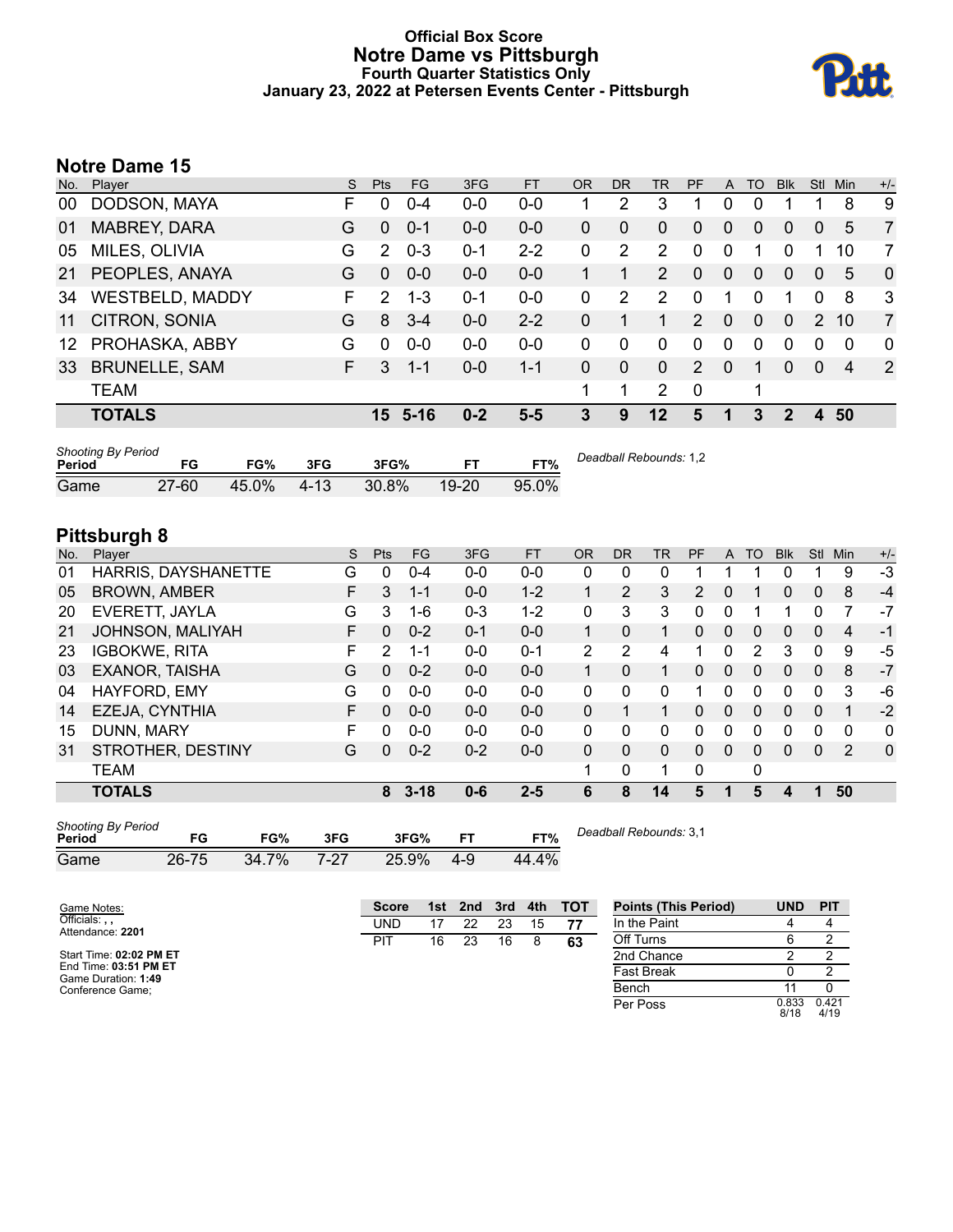## **Official Play-By-Play Notre Dame vs Pittsburgh Fourth Quarter January 23, 2022 at Petersen Events Center - Pittsburgh**



#### **Period 4**

#### **Starters:**

Notre Dame: 0 DODSON,MAYA (F); 1 MABREY,DARA (G); 5 MILES,OLIVIA (G); 21 PEOPLES,ANAYA (G); 34 WESTBELD,MADDY (F);<br>Pittsburgh: 1 HARRIS,DAYSHANETTE (G); 5 BROWN,AMBER (F); 20 EVERETT,JAYLA (G); 21 JOHNSON,MALIYAH (F); 23 I

| <b>Time</b>    | <b>VISITORS: Notre Dame</b>         | <b>Score</b>   | <b>Margin</b>  | <b>HOME: Pittsburgh</b>                           |
|----------------|-------------------------------------|----------------|----------------|---------------------------------------------------|
| 09:44          |                                     |                |                | MISSED LAYUP by EVERETT, JAYLA                    |
| 09:41          | REBOUND (DEF) by DODSON, MAYA       |                |                |                                                   |
| 09:32          | MISSED LAYUP by DODSON, MAYA        |                |                |                                                   |
| 09:32          |                                     |                |                | BLOCK by IGBOKWE, RITA                            |
| 09:28          |                                     |                |                | REBOUND (DEF) by EVERETT, JAYLA                   |
| 09:23          |                                     | 57-62          | V <sub>5</sub> | GOOD! LAYUP by BROWN, AMBER [FB]                  |
| 09:23          |                                     |                |                | ASSIST by HARRIS, DAYSHANETTE                     |
| 09:02          | MISSED LAYUP by DODSON, MAYA        |                |                |                                                   |
| 09:00          |                                     |                |                | REBOUND (DEF) by BROWN, AMBER                     |
| 08:56          |                                     |                |                | TURNOVER (BADPASS) by BROWN, AMBER                |
| 08:56          |                                     |                |                | SUB OUT: EVERETT, JAYLA                           |
| 08:56          |                                     |                |                | SUB OUT: STROTHER, DESTINY                        |
| 08:56          |                                     |                |                | SUB IN: EXANOR, TAISHA                            |
| 08:56          |                                     |                |                | SUB IN: JOHNSON, MALIYAH                          |
| 08:56          | SUB OUT: DODSON, MAYA               |                |                |                                                   |
| 08:56          | SUB IN: BRUNELLE, SAM               |                |                |                                                   |
| 08:35          | MISSED 3PTR by MILES, OLIVIA        |                |                |                                                   |
| 08:32          | REBOUND (OFF) by PEOPLES, ANAYA     |                |                |                                                   |
| 08:16          | TURNOVER (BADPASS) by MILES, OLIVIA |                |                |                                                   |
| 08:16          |                                     |                |                | STEAL by HARRIS, DAYSHANETTE                      |
| 08:14          | FOUL (PERSONAL) by CITRON, SONIA    |                |                |                                                   |
| 07:57          |                                     |                |                | MISSED JUMPER by EXANOR, TAISHA                   |
| 07:55          |                                     |                |                | REBOUND (OFF) by IGBOKWE, RITA                    |
| 07:55          |                                     | 59-62          | $V_3$          | GOOD! LAYUP by IGBOKWE, RITA                      |
| 07:55          | FOUL (PERSONAL) by BRUNELLE, SAM    |                |                |                                                   |
| 07:55          |                                     |                |                | MISSED FT by IGBOKWE, RITA                        |
| 07:54          |                                     |                |                | REBOUND (OFF) by BROWN, AMBER                     |
| 07:51          |                                     |                |                | MISSED 3PTR by JOHNSON, MALIYAH                   |
| 07:48          |                                     |                |                | REBOUND (OFF) by JOHNSON, MALIYAH                 |
| 07:30          |                                     |                |                | MISSED JUMPER by HARRIS, DAYSHANETTE              |
| 07:26          |                                     |                |                | REBOUND (OFF) by IGBOKWE, RITA                    |
| 07:24          |                                     |                |                | TURNOVER (LOSTBALL) by IGBOKWE, RITA              |
| 07:24          | STEAL by CITRON, SONIA              |                |                |                                                   |
| 07:24          |                                     |                |                | FOUL (PERSONAL) by BROWN, AMBER                   |
| 07:24          |                                     |                |                | SUB OUT: HARRIS, DAYSHANETTE                      |
| 07:24          |                                     |                |                | SUB OUT: JOHNSON, MALIYAH                         |
| 07:24          |                                     |                |                | SUB IN: HAYFORD, EMY                              |
| 07:24          |                                     |                |                | SUB IN: EVERETT, JAYLA                            |
| 07:24          | SUB OUT: PEOPLES, ANAYA             |                |                |                                                   |
| 07:24          | SUB OUT: WESTBELD, MADDY            |                |                |                                                   |
| 07:24          | SUB IN: DODSON, MAYA                |                |                |                                                   |
| 07:24          | SUB IN: MABREY, DARA                |                |                |                                                   |
| 07:12          | GOOD! JUMPER by CITRON, SONIA       | 59-64          | V <sub>5</sub> |                                                   |
| 06:43          |                                     |                |                | TURNOVER (LOSTBALL) by IGBOKWE, RITA              |
| 06:43          | STEAL by DODSON, MAYA               |                |                |                                                   |
| 06:24          | MISSED LAYUP by CITRON, SONIA       |                |                |                                                   |
| 06:24<br>06:24 |                                     |                |                | BLOCK by IGBOKWE, RITA                            |
| 06:24          | REBOUND (OFF) by TEAM               |                |                | FOUL (PERSONAL) by BROWN, AMBER                   |
| 06:23          | MISSED JUMPER by MABREY, DARA       |                |                |                                                   |
| 06:19          |                                     |                |                | REBOUND (DEF) by EVERETT, JAYLA                   |
| 06:10          | FOUL (PERSONAL) by DODSON, MAYA     |                |                |                                                   |
| 06:10          |                                     |                |                | MISSED FT by BROWN, AMBER                         |
|                |                                     |                |                |                                                   |
| 06:10<br>06:10 |                                     |                | V <sub>4</sub> | REBOUND (OFF) by TEAM<br>GOOD! FT by BROWN, AMBER |
| 05:57          | GOOD! JUMPER by BRUNELLE, SAM       | 60-64<br>60-66 | $V_6$          |                                                   |
| 05:57          |                                     |                |                | FOUL (PERSONAL) by HAYFORD, EMY                   |
| 05:57          |                                     | 60-67          | V <sub>7</sub> |                                                   |
|                | GOOD! FT by BRUNELLE, SAM           |                |                |                                                   |
| 05:57<br>05:57 |                                     |                |                | SUB OUT: HAYFORD, EMY                             |
| 05:44          |                                     |                |                | SUB IN: HARRIS, DAYSHANETTE                       |
| 05:44          | STEAL by CITRON, SONIA              |                |                | TURNOVER (BADPASS) by HARRIS, DAYSHANETTE         |
| 05:36          | GOOD! JUMPER by CITRON, SONIA       | 60-69          | V <sub>9</sub> |                                                   |
| 05:22          |                                     | 62-69          | V <sub>7</sub> | GOOD! JUMPER by EVERETT, JAYLA                    |
| 05:07          | FOUL (OFF) by BRUNELLE, SAM         |                |                |                                                   |
|                |                                     |                |                |                                                   |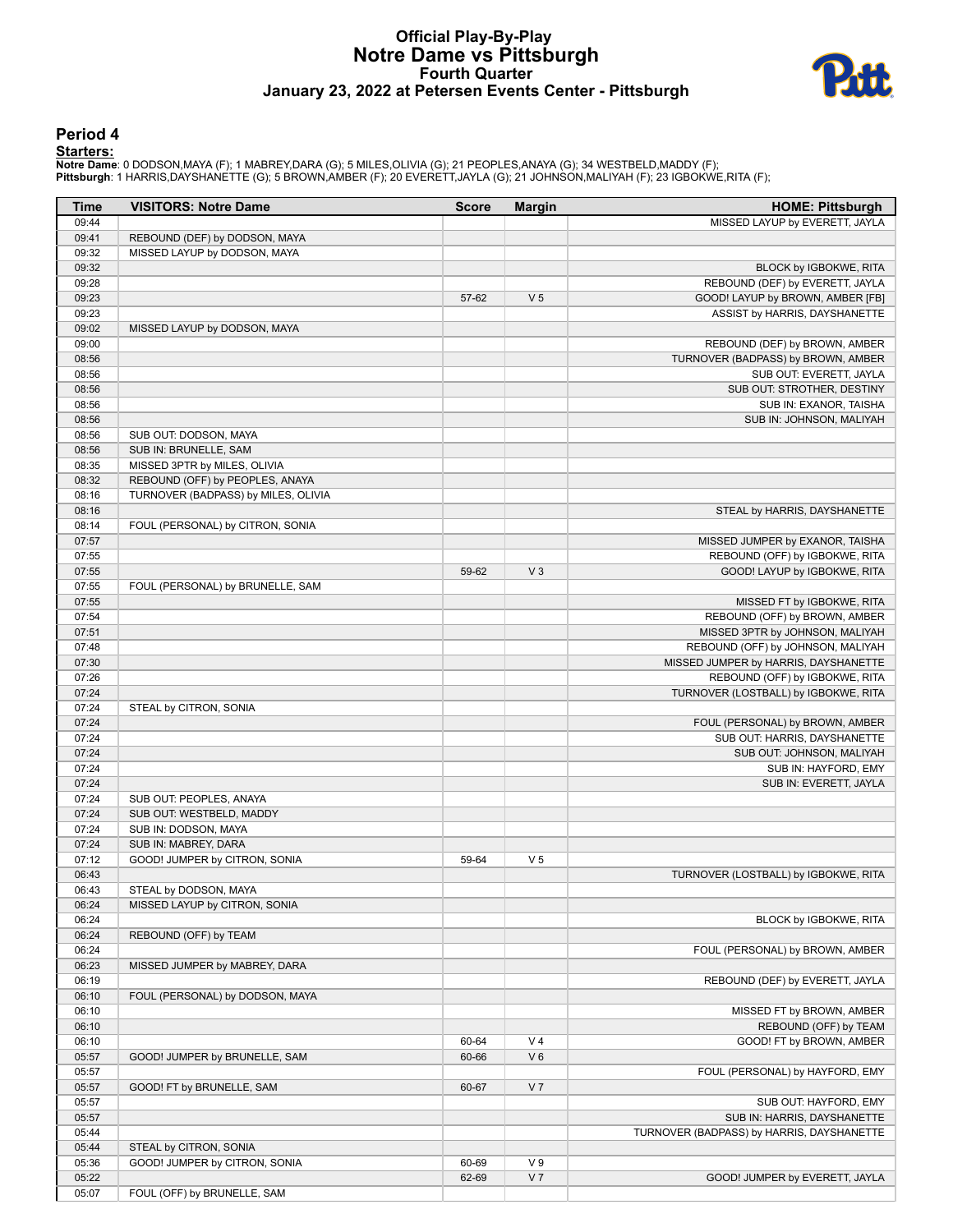| Time  | <b>VISITORS: Notre Dame</b>           | <b>Score</b> | <b>Margin</b>   | <b>HOME: Pittsburgh</b>                |
|-------|---------------------------------------|--------------|-----------------|----------------------------------------|
| 05:07 | TURNOVER (OFFENSIVE) by BRUNELLE, SAM |              |                 |                                        |
| 05:07 | SUB OUT: BRUNELLE, SAM                |              |                 |                                        |
| 05:07 | SUB IN: WESTBELD, MADDY               |              |                 |                                        |
| 04:56 |                                       |              |                 | MISSED 3PTR by EVERETT, JAYLA          |
| 04:52 | REBOUND (DEF) by MILES, OLIVIA        |              |                 |                                        |
| 04:47 | MISSED LAYUP by MILES, OLIVIA         |              |                 |                                        |
| 04:46 | REBOUND (OFF) by DODSON, MAYA         |              |                 |                                        |
| 04:46 |                                       |              |                 |                                        |
| 04:46 |                                       |              |                 | SUB OUT: BROWN, AMBER                  |
| 04:46 |                                       |              |                 | SUB IN: JOHNSON, MALIYAH               |
| 04:26 | GOOD! LAYUP by WESTBELD, MADDY [PNT]  | 62-71        | V <sub>9</sub>  |                                        |
| 04:11 |                                       |              |                 | MISSED LAYUP by JOHNSON, MALIYAH       |
| 04:11 | BLOCK by WESTBELD, MADDY              |              |                 |                                        |
| 04:11 |                                       |              |                 | REBOUND (OFF) by TEAM                  |
| 04:09 |                                       |              |                 | MISSED JUMPER by EVERETT, JAYLA        |
| 04:05 |                                       |              |                 | REBOUND (OFF) by EXANOR, TAISHA        |
| 03:53 |                                       |              |                 | MISSED JUMPER by HARRIS, DAYSHANETTE   |
| 03:50 | REBOUND (DEF) by TEAM                 |              |                 |                                        |
| 03:38 |                                       |              |                 | FOUL (PERSONAL) by HARRIS, DAYSHANETTE |
| 03:38 | GOOD! FT by CITRON, SONIA             | 62-72        | $V$ 10          |                                        |
| 03:38 | GOOD! FT by CITRON, SONIA             | 62-73        | $V$ 11          |                                        |
| 03:38 | SUB OUT: MABREY, DARA                 |              |                 |                                        |
| 03:38 | SUB IN: PEOPLES, ANAYA                |              |                 |                                        |
| 03:25 | FOUL (PERSONAL) by CITRON, SONIA      |              |                 |                                        |
| 03:25 | SUB OUT: PEOPLES, ANAYA               |              |                 |                                        |
| 03:25 | SUB IN: MABREY, DARA                  |              |                 |                                        |
| 03:25 |                                       |              |                 | MISSED FT by EVERETT, JAYLA            |
| 03:25 |                                       |              |                 | REBOUND (OFF) by TEAM                  |
| 03:25 |                                       | 63-73        | $V$ 10          | GOOD! FT by EVERETT, JAYLA             |
| 03:09 | MISSED LAYUP by WESTBELD, MADDY       |              |                 |                                        |
| 03:09 |                                       |              |                 | BLOCK by IGBOKWE, RITA                 |
| 03:05 |                                       |              |                 | REBOUND (DEF) by IGBOKWE, RITA         |
| 03:01 |                                       |              |                 | MISSED 3PTR by EVERETT, JAYLA          |
| 02:57 | REBOUND (DEF) by WESTBELD, MADDY      |              |                 |                                        |
| 02:36 | MISSED LAYUP by DODSON, MAYA          |              |                 |                                        |
| 02:36 |                                       |              |                 | BLOCK by EVERETT, JAYLA                |
| 02:31 |                                       |              |                 | REBOUND (DEF) by EVERETT, JAYLA        |
| 02:30 |                                       |              |                 | TURNOVER (LOSTBALL) by EVERETT, JAYLA  |
| 02:30 | STEAL by MILES, OLIVIA                |              |                 |                                        |
| 02:30 |                                       |              |                 | FOUL (PERSONAL) by IGBOKWE, RITA       |
| 02:30 |                                       |              |                 | SUB OUT: JOHNSON, MALIYAH              |
| 02:30 |                                       |              |                 | SUB IN: BROWN, AMBER                   |
| 02:30 | SUB OUT: MABREY, DARA                 |              |                 |                                        |
| 02:30 | SUB IN: PEOPLES, ANAYA                |              |                 |                                        |
| 02:30 | GOOD! FT by MILES, OLIVIA             | 63-74        | V <sub>11</sub> |                                        |
| 02:30 | GOOD! FT by MILES, OLIVIA             | 63-75        | V <sub>12</sub> |                                        |
| 02:21 |                                       |              |                 | MISSED LAYUP by HARRIS, DAYSHANETTE    |
| 02:21 | BLOCK by DODSON, MAYA                 |              |                 |                                        |
| 02:18 | REBOUND (DEF) by CITRON, SONIA        |              |                 |                                        |
| 02:16 | MISSED LAYUP by MILES, OLIVIA         |              |                 |                                        |
| 02:14 |                                       |              |                 | REBOUND (DEF) by BROWN, AMBER          |
| 02:09 |                                       |              |                 | MISSED LAYUP by EXANOR, TAISHA         |
| 02:07 | REBOUND (DEF) by MILES, OLIVIA        |              |                 |                                        |
| 01:45 | MISSED 3PTR by WESTBELD, MADDY        |              |                 |                                        |
| 01:41 |                                       |              |                 | REBOUND (DEF) by IGBOKWE, RITA         |
| 01:32 |                                       |              |                 | MISSED 3PTR by EVERETT, JAYLA          |
| 01:29 | REBOUND (DEF) by PEOPLES, ANAYA       |              |                 |                                        |
| 01:24 | TURNOVER (10SEC) by TEAM              |              |                 |                                        |
| 01:24 |                                       |              |                 | SUB OUT: EXANOR, TAISHA                |
| 01:24 |                                       |              |                 | SUB OUT: EVERETT, JAYLA                |
| 01:24 |                                       |              |                 | SUB OUT: IGBOKWE, RITA                 |
| 01:24 |                                       |              |                 | SUB IN: HAYFORD, EMY                   |
| 01:24 |                                       |              |                 | SUB IN: EZEJA, CYNTHIA                 |
| 01:24 |                                       |              |                 | SUB IN: STROTHER, DESTINY              |
| 01:15 |                                       |              |                 | MISSED 3PTR by STROTHER, DESTINY       |
| 01:10 | REBOUND (DEF) by WESTBELD, MADDY      |              |                 |                                        |
| 00:42 | GOOD! LAYUP by CITRON, SONIA          | 63-77        | V <sub>14</sub> |                                        |
| 00:42 | ASSIST by WESTBELD, MADDY             |              |                 |                                        |
| 00:34 |                                       |              |                 | MISSED JUMPER by HARRIS, DAYSHANETTE   |
| 00:30 | REBOUND (DEF) by DODSON, MAYA         |              |                 |                                        |
| 00:09 | MISSED LAYUP by DODSON, MAYA          |              |                 |                                        |
| 00:06 |                                       |              |                 | REBOUND (DEF) by EZEJA, CYNTHIA        |
| 00:01 |                                       |              |                 | MISSED 3PTR by STROTHER, DESTINY       |
| 00:00 | REBOUND (DEF) by TEAM                 |              |                 |                                        |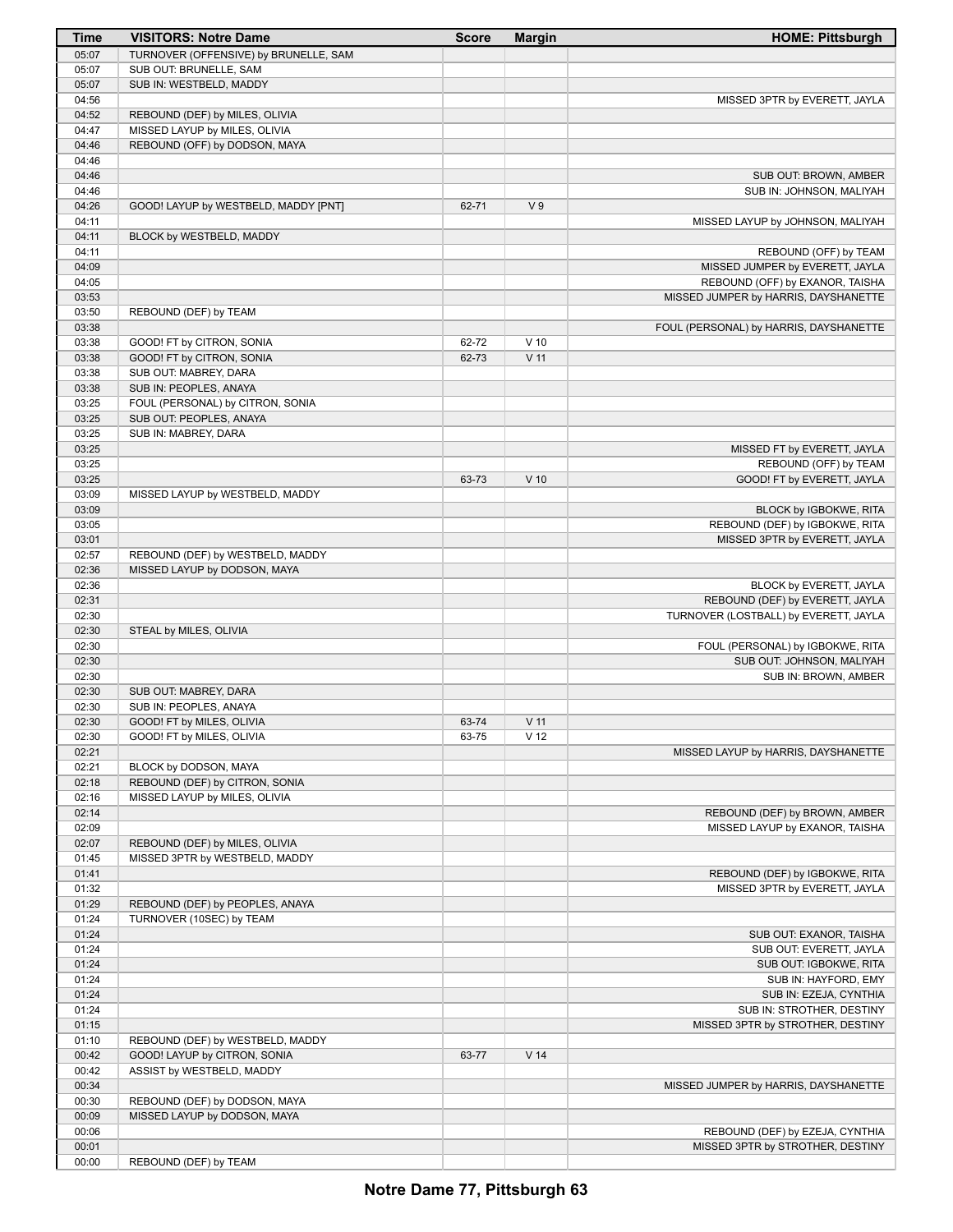| <b>Points (This Period)</b> | <b>UND</b>    | PIT           |
|-----------------------------|---------------|---------------|
| In the Paint                |               |               |
| Off Turns                   | 6             |               |
| 2nd Chance                  |               |               |
| Fast Break                  |               |               |
| Bench                       | 11            |               |
| Per Poss                    | 0.833<br>8/18 | 0.421<br>4/19 |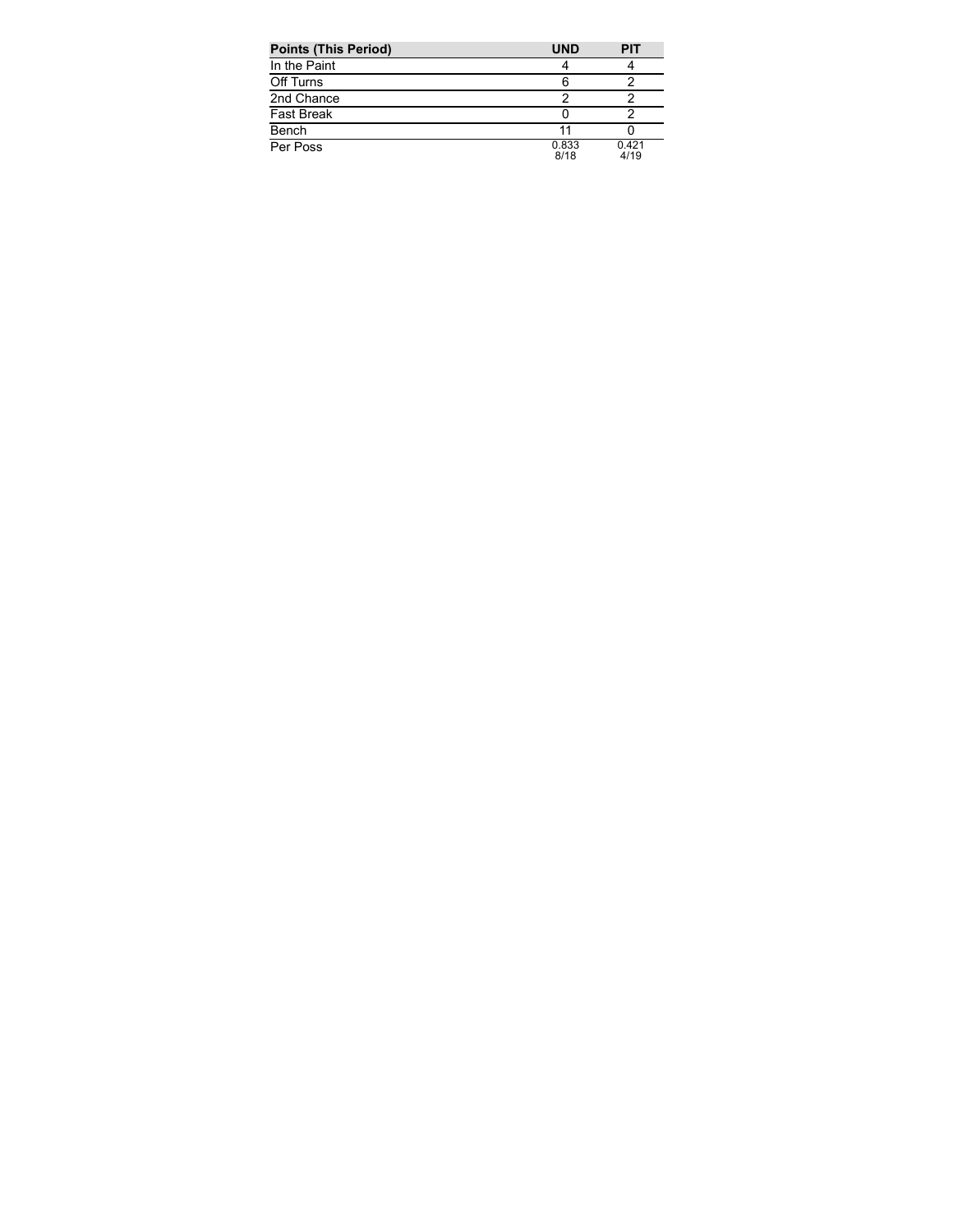# **Official Scoring/Possession Reference Chart Notre Dame vs Pittsburgh Period 1 January 23, 2022 at Petersen Events Center - Pittsburgh**



#### **Period 1**

#### **Starters:**

Notre Dame: 0 DODSON,MAYA (F); 1 MABREY,DARA (G); 5 MILES,OLIVIA (G); 21 PEOPLES,ANAYA (G); 34 WESTBELD,MADDY (F);<br>Pittsburgh: 1 HARRIS,DAYSHANETTE (G); 5 BROWN,AMBER (F); 20 EVERETT,JAYLA (G); 21 JOHNSON,MALIYAH (F); 23 I

| <b>Time</b> | <b>VISITORS: Notre Dame</b>      | <b>Score</b> | <b>Margin</b>  | <b>HOME: Pittsburgh</b>              |
|-------------|----------------------------------|--------------|----------------|--------------------------------------|
| 09:32       | GOOD! LAYUP by DODSON, MAYA      | $0 - 2$      | V <sub>2</sub> |                                      |
| 09:01       | GOOD! LAYUP by DODSON, MAYA      | $0 - 4$      | V <sub>4</sub> |                                      |
| 08:37       |                                  | $2 - 4$      | V <sub>2</sub> | GOOD! LAYUP by EVERETT, JAYLA [FB]   |
| 08:15       |                                  | $4 - 4$      | Τ              | GOOD! LAYUP by HARRIS, DAYSHANETTE   |
| 07:59       | GOOD! JUMPER by MILES, OLIVIA    | $4-6$        | V <sub>2</sub> |                                      |
| 07:40       |                                  | $6-6$        | Τ              | GOOD! LAYUP by IGBOKWE, RITA         |
| 07:22       | GOOD! LAYUP by MILES, OLIVIA     | $6 - 8$      | V <sub>2</sub> |                                      |
| 05:54       |                                  | $8 - 8$      | т              | GOOD! LAYUP by HAYFORD, EMY          |
| 04:33       |                                  | $11 - 8$     | $H_3$          | GOOD! 3PTR by STROTHER, DESTINY      |
| 04:11       |                                  | $14 - 8$     | H <sub>6</sub> | GOOD! 3PTR by STROTHER, DESTINY [FB] |
| 02:41       | GOOD! LAYUP by DODSON, MAYA [FB] | $14 - 10$    | H 4            |                                      |
| 01:49       | GOOD! 3PTR by MABREY, DARA       | $14 - 13$    | H <sub>1</sub> |                                      |
| 01:32       |                                  | $16 - 13$    | $H_3$          | GOOD! JUMPER by HARRIS, DAYSHANETTE  |
| 01:12       | GOOD! LAYUP by WESTBELD, MADDY   | $16 - 15$    | H <sub>1</sub> |                                      |
| 00:50       | GOOD! LAYUP by MILES, OLIVIA     | $16 - 17$    | V <sub>1</sub> |                                      |

**Notre Dame 17, Pittsburgh 16**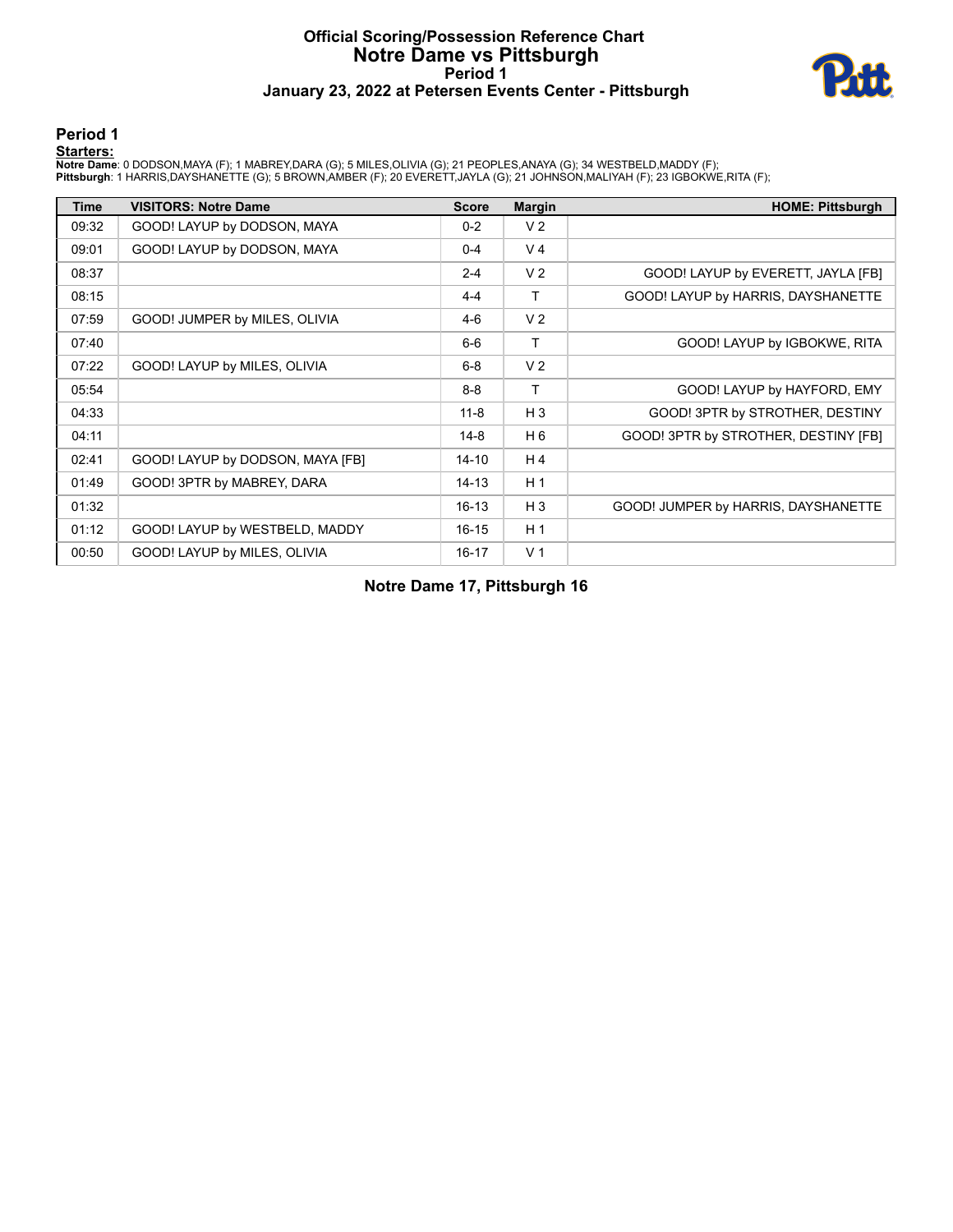# **Official Scoring/Possession Reference Chart Notre Dame vs Pittsburgh Period 2 January 23, 2022 at Petersen Events Center - Pittsburgh**



#### **Period 2**

**Starters:**

Notre Dame: 0 DODSON,MAYA (F); 1 MABREY,DARA (G); 5 MILES,OLIVIA (G); 21 PEOPLES,ANAYA (G); 34 WESTBELD,MADDY (F);<br>Pittsburgh: 1 HARRIS,DAYSHANETTE (G); 5 BROWN,AMBER (F); 20 EVERETT,JAYLA (G); 21 JOHNSON,MALIYAH (F); 23 I

| <b>Time</b> | <b>VISITORS: Notre Dame</b>       | <b>Score</b> | <b>Margin</b>  | <b>HOME: Pittsburgh</b>              |
|-------------|-----------------------------------|--------------|----------------|--------------------------------------|
| 09:47       | GOOD! LAYUP by DODSON, MAYA       | 16-19        | V <sub>3</sub> |                                      |
| 09:47       | GOOD! FT by DODSON, MAYA          | 16-20        | V <sub>4</sub> |                                      |
| 08:33       | GOOD! LAYUP by WESTBELD, MADDY    | 16-22        | $V_6$          |                                      |
| 08:20       |                                   | 19-22        | V <sub>3</sub> | GOOD! 3PTR by STROTHER, DESTINY      |
| 08:02       | GOOD! LAYUP by DODSON, MAYA       | 19-24        | V <sub>5</sub> |                                      |
| 07:45       |                                   | $22 - 24$    | V <sub>2</sub> | GOOD! 3PTR by STROTHER, DESTINY      |
| 07:16       | GOOD! 3PTR by MABREY, DARA        | 22-27        | V <sub>5</sub> |                                      |
| 06:59       |                                   | 24-27        | V <sub>3</sub> | GOOD! JUMPER by STROTHER, DESTINY    |
| 06:41       | GOOD! FT by DODSON, MAYA          | 24-28        | V <sub>4</sub> |                                      |
| 06:41       | GOOD! FT by DODSON, MAYA          | 24-29        | V <sub>5</sub> |                                      |
| 06:09       | GOOD! FT by MILES, OLIVIA         | 24-30        | $V_6$          |                                      |
| 06:09       | GOOD! FT by MILES, OLIVIA         | 24-31        | V <sub>7</sub> |                                      |
| 05:35       |                                   | 26-31        | V <sub>5</sub> | GOOD! JUMPER by HARRIS, DAYSHANETTE  |
| 04:37       | GOOD! FT by MABREY, DARA [FB]     | 26-32        | $V_6$          |                                      |
| 04:37       | GOOD! FT by MABREY, DARA [FB]     | 26-33        | V <sub>7</sub> |                                      |
| 04:05       |                                   | 28-33        | V <sub>5</sub> | GOOD! LAYUP by IGBOKWE, RITA         |
| 03:41       |                                   | $31 - 33$    | V <sub>2</sub> | GOOD! 3PTR by JOHNSON, MALIYAH [FB]  |
| 03:23       |                                   | 33-33        | $\mathsf{T}$   | GOOD! LAYUP by EXANOR, TAISHA [FB]   |
| 02:54       | GOOD! LAYUP by BRUNELLE, SAM [FB] | 33-35        | V <sub>2</sub> |                                      |
| 02:36       |                                   | 35-35        | $\mathsf{T}$   | GOOD! JUMPER by EXANOR, TAISHA [PNT] |
| 01:45       |                                   | 36-35        | H <sub>1</sub> | GOOD! FT by HARRIS, DAYSHANETTE      |
| 01:45       |                                   | 37-35        | H <sub>2</sub> | GOOD! FT by HARRIS, DAYSHANETTE      |
| 01:19       | GOOD! FT by CITRON, SONIA         | 37-36        | H <sub>1</sub> |                                      |
| 01:05       |                                   | 39-36        | $H_3$          | GOOD! LAYUP by HARRIS, DAYSHANETTE   |
| 00:48       | GOOD! 3PTR by CITRON, SONIA       | 39-39        | $\mathsf{T}$   |                                      |

**Notre Dame 39, Pittsburgh 39**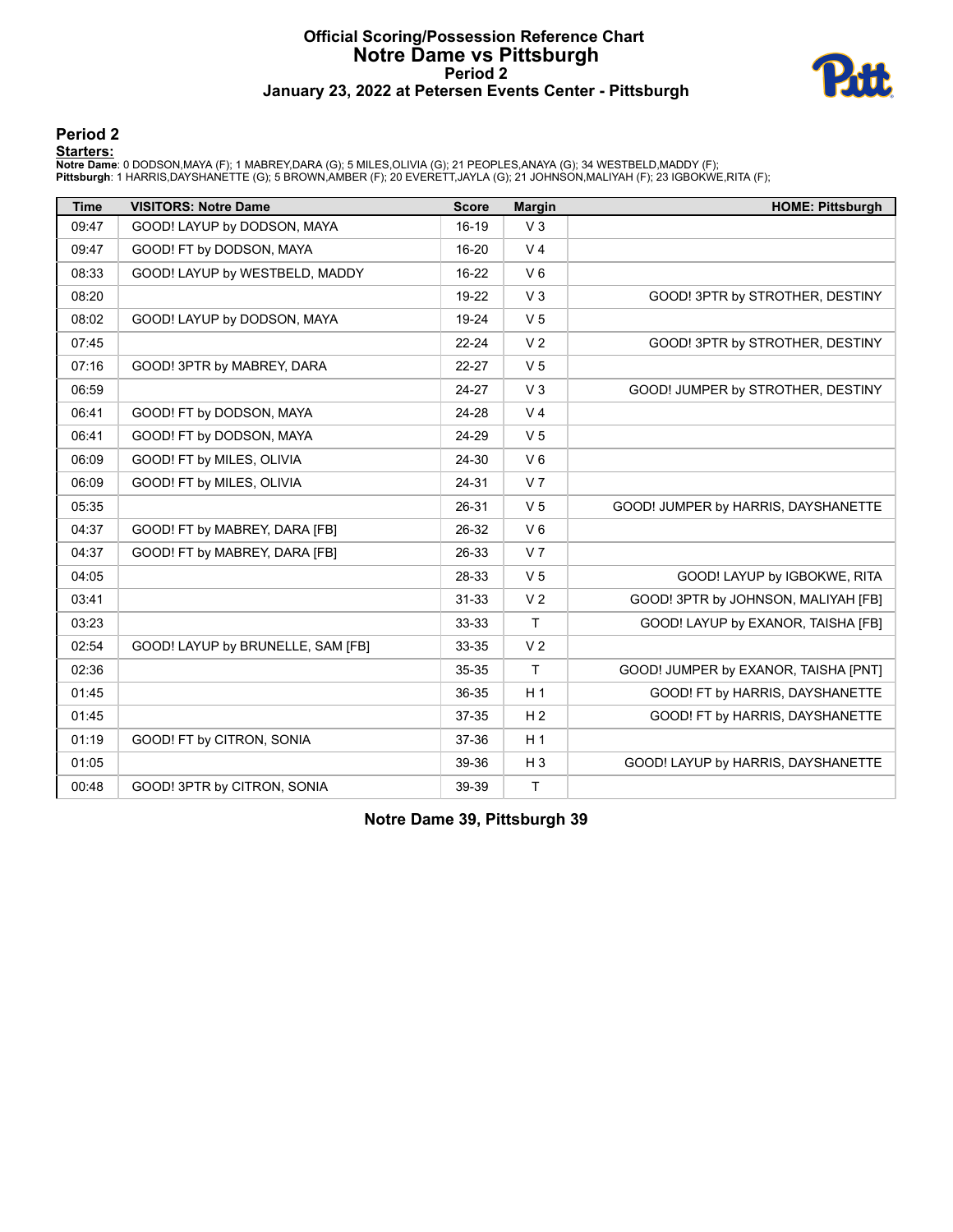# **Official Scoring/Possession Reference Chart Notre Dame vs Pittsburgh Period 3 January 23, 2022 at Petersen Events Center - Pittsburgh**



#### **Period 3**

**Starters:**

Notre Dame: 0 DODSON,MAYA (F); 1 MABREY,DARA (G); 5 MILES,OLIVIA (G); 21 PEOPLES,ANAYA (G); 34 WESTBELD,MADDY (F);<br>Pittsburgh: 1 HARRIS,DAYSHANETTE (G); 5 BROWN,AMBER (F); 20 EVERETT,JAYLA (G); 21 JOHNSON,MALIYAH (F); 23 I

| <b>Time</b> | <b>VISITORS: Notre Dame</b>        | <b>Score</b> | <b>Margin</b>  | <b>HOME: Pittsburgh</b>                   |
|-------------|------------------------------------|--------------|----------------|-------------------------------------------|
| 09:03       | GOOD! LAYUP by MILES, OLIVIA [PNT] | 39-41        | V <sub>2</sub> |                                           |
| 08:16       | GOOD! LAYUP by MILES, OLIVIA       | 39-43        | V <sub>4</sub> |                                           |
| 07:26       |                                    | 42-43        | V <sub>1</sub> | GOOD! 3PTR by EVERETT, JAYLA              |
| 06:57       |                                    | 44-43        | H <sub>1</sub> | GOOD! LAYUP by EXANOR, TAISHA [FB]        |
| 06:39       | GOOD! FT by WESTBELD, MADDY        | 44-44        | T              |                                           |
| 06:39       | GOOD! FT by WESTBELD, MADDY        | 44-45        | V <sub>1</sub> |                                           |
| 06:28       |                                    | 46-45        | H <sub>1</sub> | GOOD! JUMPER by EVERETT, JAYLA            |
| 06:11       | GOOD! 3PTR by BRUNELLE, SAM        | 46-48        | V <sub>2</sub> |                                           |
| 05:44       | GOOD! FT by DODSON, MAYA           | 46-49        | V <sub>3</sub> |                                           |
| 05:44       | GOOD! FT by DODSON, MAYA           | 46-50        | V <sub>4</sub> |                                           |
| 05:29       | GOOD! LAYUP by DODSON, MAYA [FB]   | 46-52        | $V_6$          |                                           |
| 05:00       | GOOD! LAYUP by BRUNELLE, SAM       | 46-54        | V8             |                                           |
| 04:48       |                                    | 48-54        | $V_6$          | GOOD! LAYUP by IGBOKWE, RITA              |
| 02:58       |                                    | 51-54        | $V_3$          | GOOD! 3PTR by EVERETT, JAYLA              |
| 02:13       | GOOD! LAYUP by DODSON, MAYA [FB]   | 51-56        | V <sub>5</sub> |                                           |
| 02:04       |                                    | 53-56        | $V_3$          | GOOD! JUMPER by HARRIS, DAYSHANETTE [PNT] |
| 01:35       | GOOD! FT by MABREY, DARA           | 53-57        | V <sub>4</sub> |                                           |
| 01:35       | GOOD! FT by MABREY, DARA           | 53-58        | V <sub>5</sub> |                                           |
| 01:16       |                                    | 55-58        | $V_3$          | GOOD! LAYUP by EVERETT, JAYLA             |
| 01:04       | GOOD! JUMPER by DODSON, MAYA       | 55-60        | V <sub>5</sub> |                                           |
| 00:40       | GOOD! LAYUP by DODSON, MAYA [FB]   | 55-62        | V <sub>7</sub> |                                           |

**Notre Dame 62, Pittsburgh 55**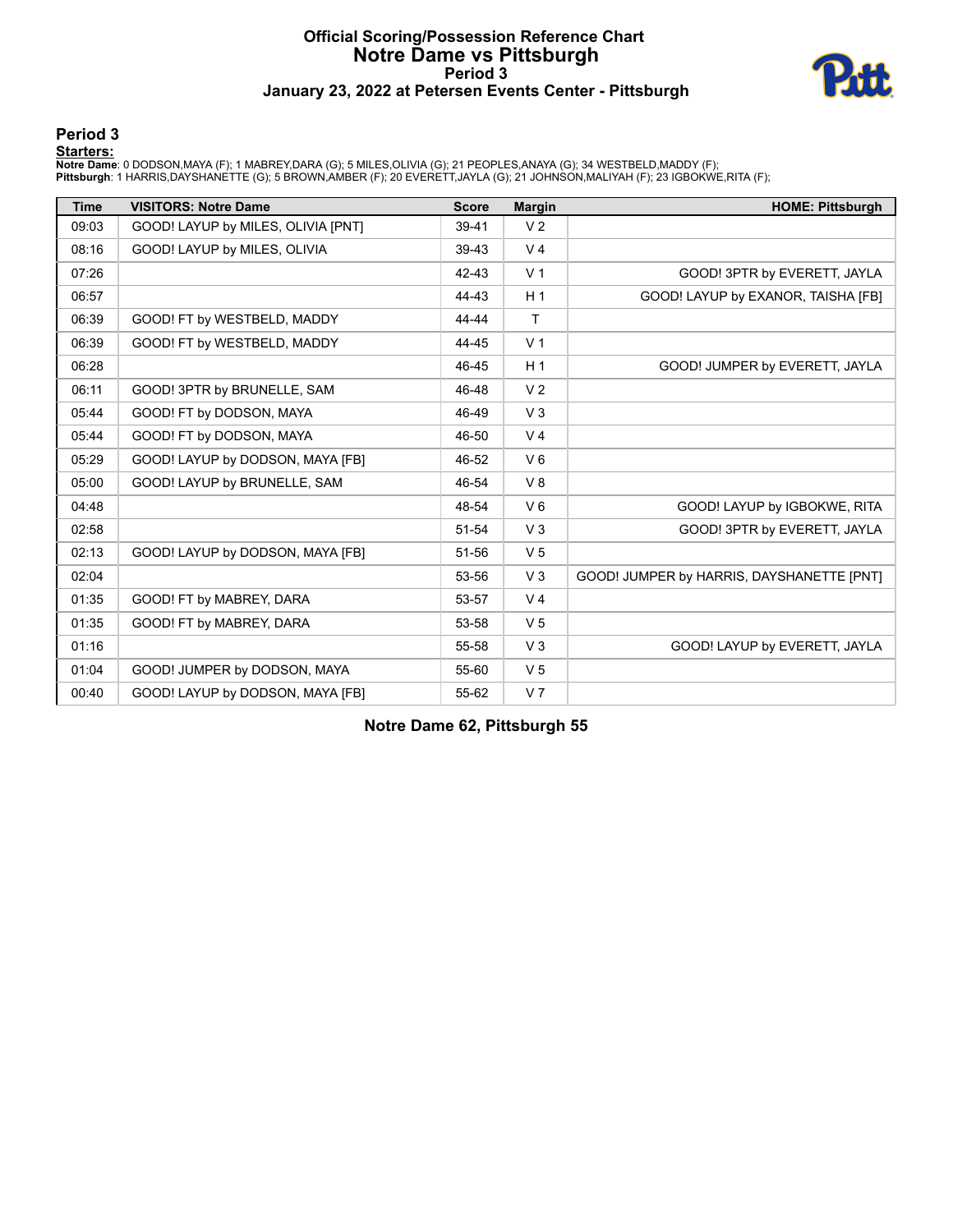# **Official Scoring/Possession Reference Chart Notre Dame vs Pittsburgh Period 4 January 23, 2022 at Petersen Events Center - Pittsburgh**



#### **Period 4**

#### **Starters:**

Notre Dame: 0 DODSON,MAYA (F); 1 MABREY,DARA (G); 5 MILES,OLIVIA (G); 21 PEOPLES,ANAYA (G); 34 WESTBELD,MADDY (F);<br>Pittsburgh: 1 HARRIS,DAYSHANETTE (G); 5 BROWN,AMBER (F); 20 EVERETT,JAYLA (G); 21 JOHNSON,MALIYAH (F); 23 I

| <b>Time</b> | <b>VISITORS: Notre Dame</b>          | <b>Score</b> | <b>Margin</b>   | <b>HOME: Pittsburgh</b>          |
|-------------|--------------------------------------|--------------|-----------------|----------------------------------|
| 09:23       |                                      | 57-62        | V <sub>5</sub>  | GOOD! LAYUP by BROWN, AMBER [FB] |
| 07:55       |                                      | 59-62        | $V_3$           | GOOD! LAYUP by IGBOKWE, RITA     |
| 07:12       | GOOD! JUMPER by CITRON, SONIA        | 59-64        | V <sub>5</sub>  |                                  |
| 06:10       |                                      | 60-64        | V <sub>4</sub>  | GOOD! FT by BROWN, AMBER         |
| 05:57       | GOOD! JUMPER by BRUNELLE, SAM        | 60-66        | $V_6$           |                                  |
| 05:57       | GOOD! FT by BRUNELLE, SAM            | 60-67        | V <sub>7</sub>  |                                  |
| 05:36       | GOOD! JUMPER by CITRON, SONIA        | 60-69        | V <sub>9</sub>  |                                  |
| 05:22       |                                      | 62-69        | V <sub>7</sub>  | GOOD! JUMPER by EVERETT, JAYLA   |
| 04:26       | GOOD! LAYUP by WESTBELD, MADDY [PNT] | 62-71        | V <sub>9</sub>  |                                  |
| 03:38       | GOOD! FT by CITRON, SONIA            | 62-72        | $V$ 10          |                                  |
| 03:38       | GOOD! FT by CITRON, SONIA            | 62-73        | V <sub>11</sub> |                                  |
| 03:25       |                                      | 63-73        | $V$ 10          | GOOD! FT by EVERETT, JAYLA       |
| 02:30       | GOOD! FT by MILES, OLIVIA            | 63-74        | V <sub>11</sub> |                                  |
| 02:30       | GOOD! FT by MILES, OLIVIA            | 63-75        | V <sub>12</sub> |                                  |
| 00:42       | GOOD! LAYUP by CITRON, SONIA         | 63-77        | V <sub>14</sub> |                                  |

**Notre Dame 77, Pittsburgh 63**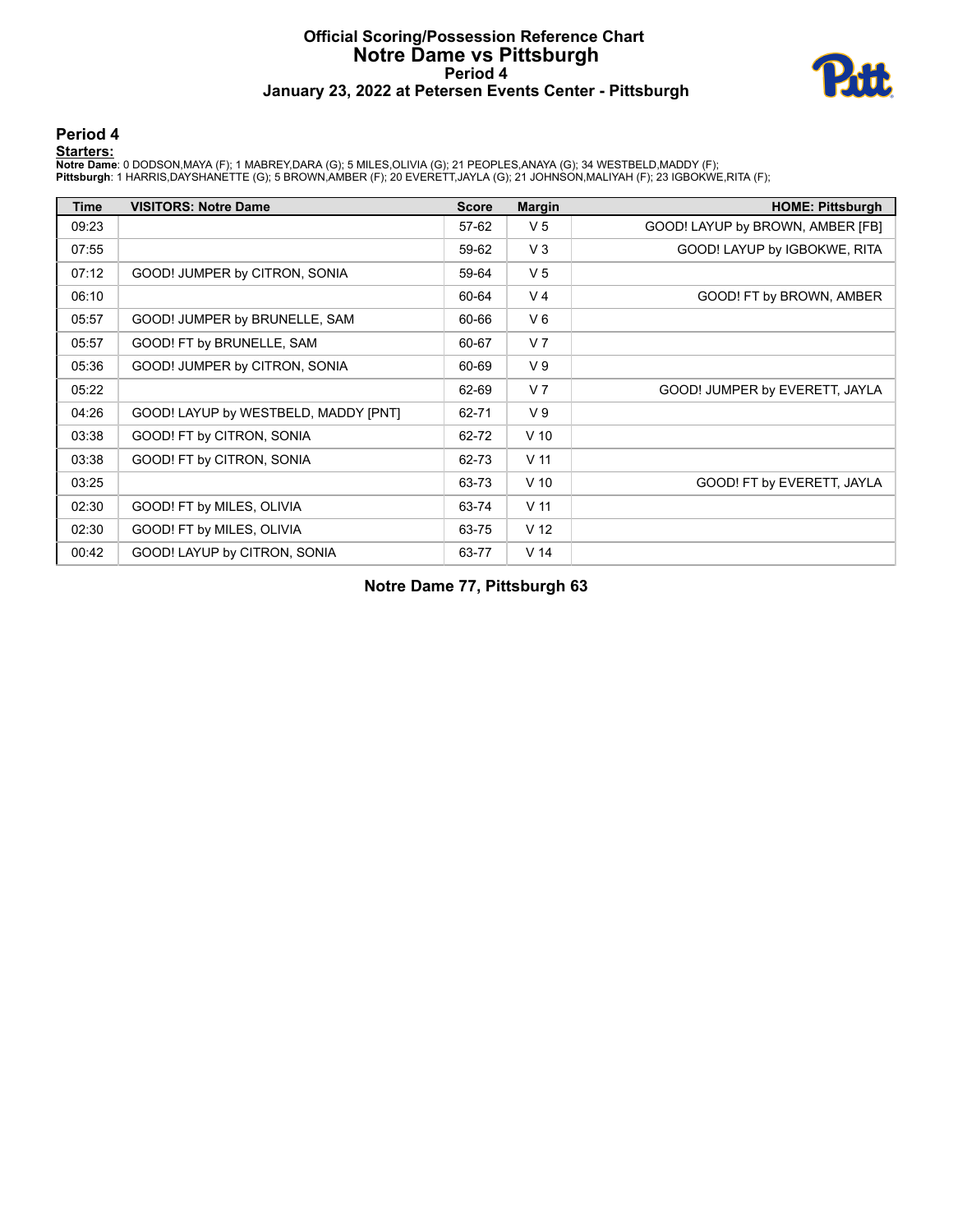### **Official Substitutions Log Notre Dame vs Pittsburgh Period 1 January 23, 2022 at Petersen Events Center - Pittsburgh**



| <b>VISITORS: Notre Dame</b> | <b>Time</b> | <b>Score</b> | <b>HOME: Pittsburgh</b>      |
|-----------------------------|-------------|--------------|------------------------------|
| 0 DODSON, MAYA              |             |              | 1 HARRIS, DAYSHANETTE        |
| 1 MABREY, DARA              |             |              | 5 BROWN, AMBER               |
| 5 MILES, OLIVIA             |             |              | 20 EVERETT, JAYLA            |
| 21 PEOPLES, ANAYA           |             |              | 21 JOHNSON, MALIYAH          |
| 34 WESTBELD, MADDY          |             |              | 23 IGBOKWE, RITA             |
|                             | 06:49       | $8-6$        | SUB OUT: HARRIS, DAYSHANETTE |
|                             | 06:49       |              | SUB OUT: BROWN, AMBER        |
|                             | 06:49       |              | SUB OUT: JOHNSON.MALIYAH     |
|                             | 06:49       |              | SUB OUT: IGBOKWE, RITA       |
|                             | 06:49       |              | SUB IN: EXANOR, TAISHA       |
|                             | 06:49       |              | SUB IN: HAYFORD, EMY         |
|                             | 06:49       |              | SUB IN: EZEJA, CYNTHIA       |
|                             | 06:49       |              | SUB IN: STROTHER, DESTINY    |
| SUB OUT: 21 PEOPLES, ANAYA  | 06:49       |              |                              |
| SUB OUT: 34 WESTBELD, MADDY | 06:49       |              |                              |
| SUB IN: 11 CITRON, SONIA    | 06:49       |              |                              |
| SUB IN: 33 BRUNELLE, SAM    | 06:49       |              |                              |
|                             | 05:16       | $8 - 8$      | SUB OUT: HAYFORD, EMY        |
|                             | 05:16       |              | SUB OUT: EVERETT, JAYLA      |
|                             | 05:16       |              | SUB IN: HARRIS, DAYSHANETTE  |
|                             | 05:16       |              | SUB IN: JOHNSON, MALIYAH     |
| SUB OUT: 0 DODSON, MAYA     | 05:16       |              |                              |
| SUB OUT: 5 MILES, OLIVIA    | 05:16       |              |                              |
| SUB IN: 21 PEOPLES, ANAYA   | 05:16       |              |                              |
| SUB IN: 34 WESTBELD, MADDY  | 05:16       |              |                              |
| SUB OUT: 33 BRUNELLE, SAM   | 03:55       | $8 - 14$     |                              |
| SUB IN: 0 DODSON, MAYA      | 03:55       |              |                              |
|                             | 03:33       | $8 - 14$     | SUB OUT: EZEJA, CYNTHIA      |
|                             | 03:33       |              | SUB OUT: STROTHER, DESTINY   |
|                             | 03:33       |              | SUB IN: EVERETT, JAYLA       |
|                             | 03:33       |              | SUB IN: IGBOKWE, RITA        |
| SUB OUT: 21 PEOPLES, ANAYA  | 03:07       | $8 - 14$     |                              |
| SUB IN: 5 MILES, OLIVIA     | 03:07       |              |                              |

**Notre Dame 17, Pittsburgh 16**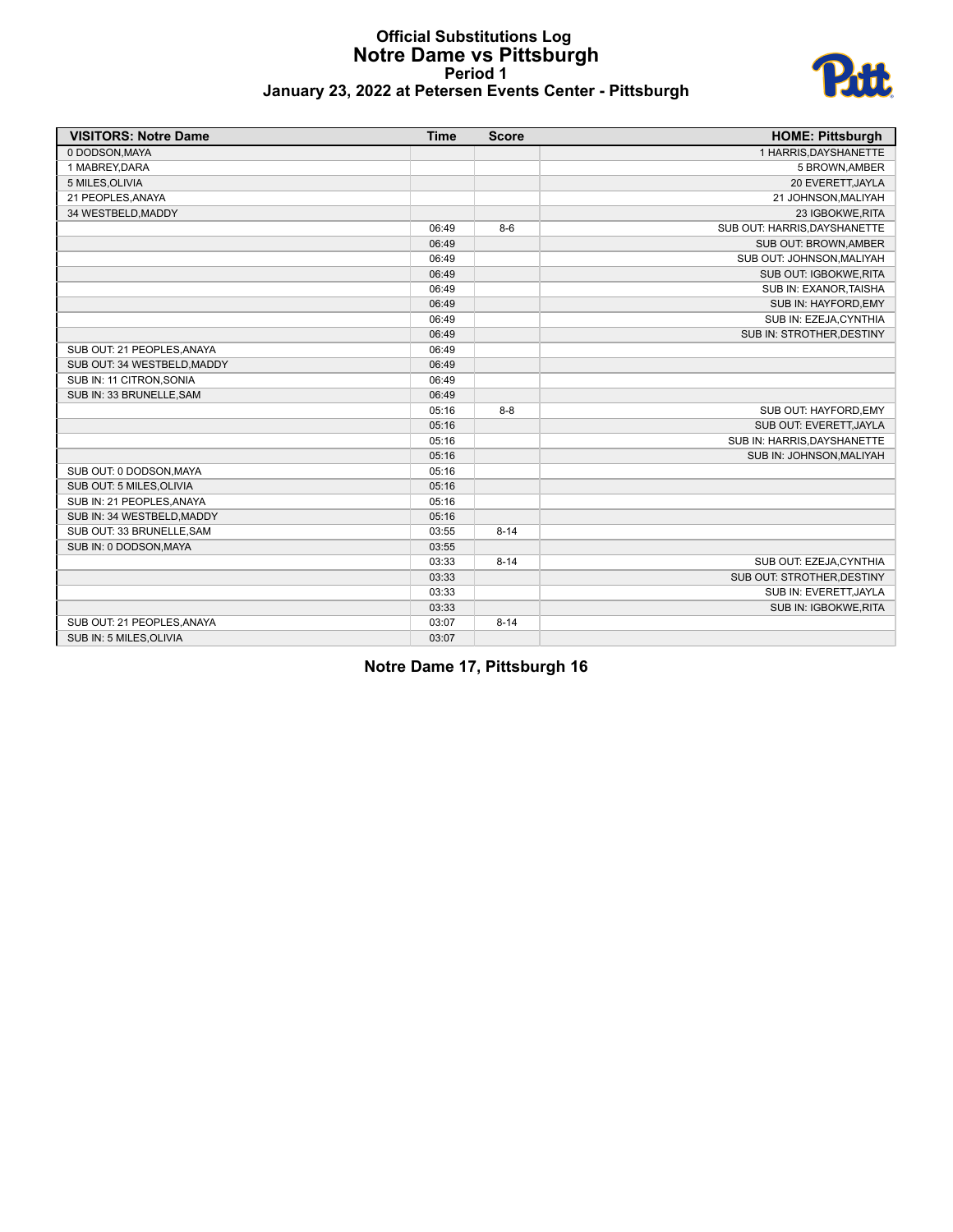#### **Official Substitutions Log Notre Dame vs Pittsburgh Period 2 January 23, 2022 at Petersen Events Center - Pittsburgh**



| <b>VISITORS: Notre Dame</b> | <b>Time</b> | <b>Score</b>   | <b>HOME: Pittsburgh</b>      |
|-----------------------------|-------------|----------------|------------------------------|
| 0 DODSON, MAYA              |             |                | 1 HARRIS, DAYSHANETTE        |
| 1 MABREY, DARA              |             |                | 5 BROWN, AMBER               |
| 5 MILES, OLIVIA             |             |                | 20 EVERETT, JAYLA            |
| 21 PEOPLES, ANAYA           |             |                | 21 JOHNSON, MALIYAH          |
| 34 WESTBELD, MADDY          |             |                | 23 IGBOKWE, RITA             |
|                             | 10:00       | $\overline{a}$ | SUB OUT: HARRIS, DAYSHANETTE |
|                             | 10:00       |                | SUB OUT: EXANOR, TAISHA      |
|                             | 10:00       |                | SUB OUT: JOHNSON, MALIYAH    |
|                             | 10:00       |                | SUB OUT: IGBOKWE, RITA       |
|                             | 10:00       |                | SUB IN: HAYFORD, EMY         |
|                             | 10:00       |                | SUB IN: BROWN, AMBER         |
|                             | 10:00       |                | SUB IN: DUNN, MARY           |
|                             | 10:00       |                | SUB IN: STROTHER, DESTINY    |
| SUB OUT: 1 MABREY, DARA     | 10:00       |                |                              |
| SUB IN: 12 PROHASKA, ABBY   | 10:00       |                |                              |
|                             | 07:18       | 24-22          | SUB OUT: HAYFORD, EMY        |
|                             | 07:18       |                | <b>SUB OUT: BROWN, AMBER</b> |
|                             | 07:18       |                | SUB OUT: DUNN, MARY          |
|                             | 07:18       |                | SUB IN: HARRIS, DAYSHANETTE  |
|                             | 07:18       |                | SUB IN: EXANOR, TAISHA       |
|                             | 07:18       |                | SUB IN: EZEJA, CYNTHIA       |
| SUB OUT: 12 PROHASKA, ABBY  | 07:18       |                |                              |
| SUB OUT: 34 WESTBELD, MADDY | 07:18       |                |                              |
| SUB IN: 1 MABREY, DARA      | 07:18       |                |                              |
| SUB IN: 33 BRUNELLE, SAM    | 07:18       |                |                              |
|                             | 06:15       | 29-24          | SUB OUT: EZEJA, CYNTHIA      |
|                             | 06:15       |                | SUB IN: IGBOKWE, RITA        |
|                             | 04:37       | $31 - 26$      | SUB OUT: EVERETT, JAYLA      |
|                             | 04:37       |                |                              |
|                             |             |                | SUB OUT: STROTHER, DESTINY   |
|                             | 04:37       |                | SUB IN: HAYFORD, EMY         |
|                             | 04:37       |                | SUB IN: JOHNSON, MALIYAH     |
| SUB OUT: 11 CITRON, SONIA   | 04:37       |                |                              |
| SUB IN: 21 PEOPLES, ANAYA   | 04:37       |                |                              |
|                             | 02:54       | 35-33          | SUB OUT: HAYFORD, EMY        |
|                             | 02:54       |                | SUB OUT: IGBOKWE, RITA       |
|                             | 02:54       |                | SUB IN: EZEJA, CYNTHIA       |
|                             | 02:54       |                | SUB IN: EVERETT, JAYLA       |
| SUB OUT: 21 PEOPLES, ANAYA  | 02:54       |                |                              |
| SUB IN: 11 CITRON, SONIA    | 02:54       |                |                              |
| SUB OUT: 33 BRUNELLE, SAM   | 02:12       | 35-35          |                              |
| SUB IN: 34 WESTBELD, MADDY  | 02:12       |                |                              |
|                             | 01:45       | 35-35          | SUB OUT: EXANOR, TAISHA      |
|                             | 01:45       |                | SUB OUT: JOHNSON, MALIYAH    |
|                             | 01:45       |                | SUB IN: BROWN, AMBER         |
|                             | 01:45       |                | SUB IN: STROTHER, DESTINY    |

**Notre Dame 39, Pittsburgh 39**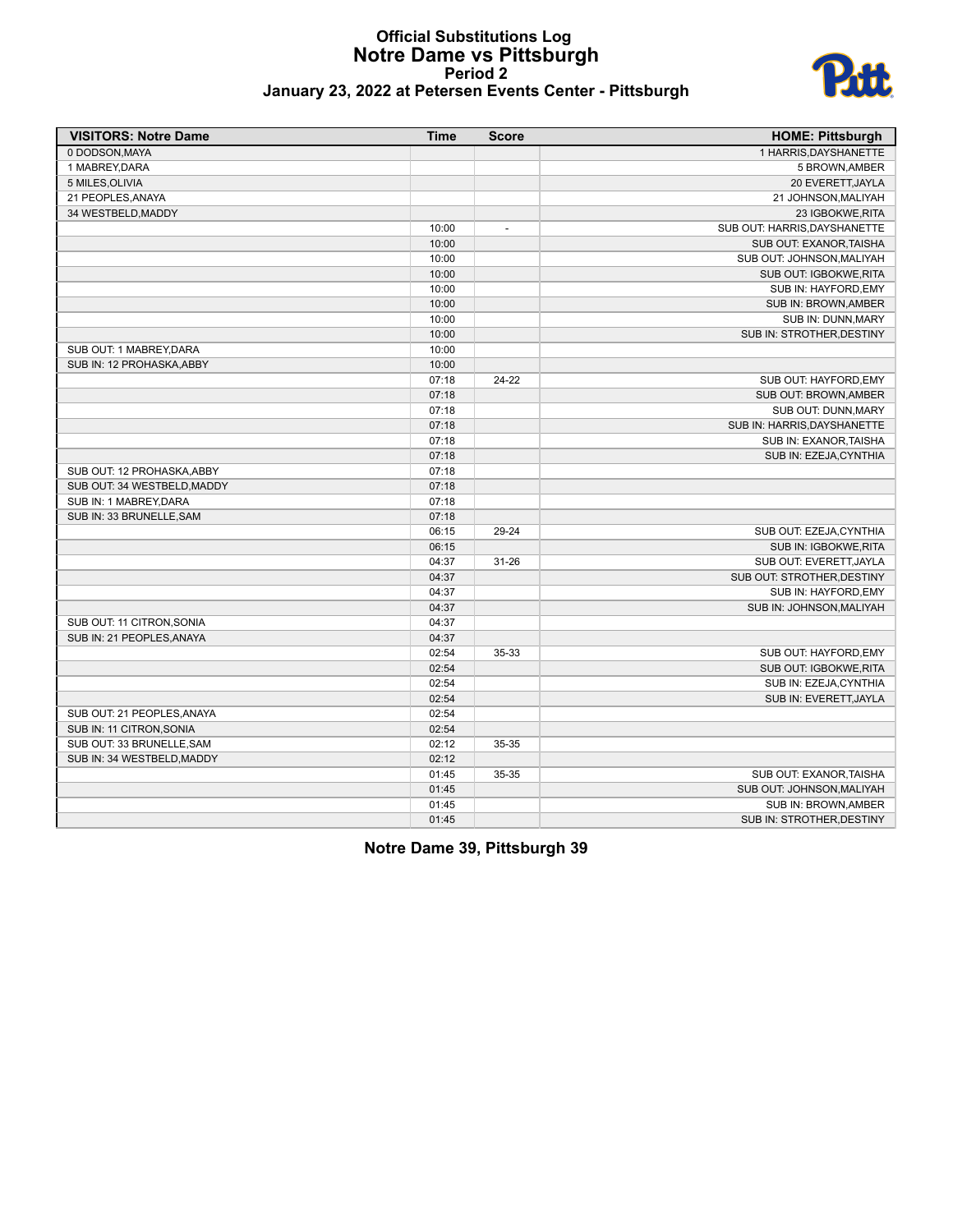

### **Official Substitutions Log Notre Dame vs Pittsburgh Period 3 January 23, 2022 at Petersen Events Center - Pittsburgh**

| <b>VISITORS: Notre Dame</b> | <b>Time</b> | <b>Score</b>             | <b>HOME: Pittsburgh</b>      |
|-----------------------------|-------------|--------------------------|------------------------------|
| 0 DODSON, MAYA              |             |                          | 1 HARRIS, DAYSHANETTE        |
| 1 MABREY, DARA              |             |                          | 5 BROWN, AMBER               |
| 5 MILES.OLIVIA              |             |                          | 20 EVERETT, JAYLA            |
| 21 PEOPLES, ANAYA           |             |                          | 21 JOHNSON, MALIYAH          |
| 34 WESTBELD, MADDY          |             |                          | 23 IGBOKWE, RITA             |
|                             | 10:00       | $\overline{\phantom{a}}$ | SUB OUT: EZEJA, CYNTHIA      |
|                             | 10:00       |                          | SUB OUT: STROTHER, DESTINY   |
|                             | 10:00       |                          | SUB IN: JOHNSON, MALIYAH     |
|                             | 10:00       |                          | SUB IN: IGBOKWE, RITA        |
| SUB OUT: 11 CITRON, SONIA   | 10:00       |                          |                              |
| SUB IN: 21 PEOPLES, ANAYA   | 10:00       |                          |                              |
| SUB OUT: 21 PEOPLES, ANAYA  | 10:00       |                          |                              |
| SUB IN: 11 CITRON, SONIA    | 10:00       |                          |                              |
|                             | 08:29       | 41-39                    | SUB OUT: BROWN, AMBER        |
|                             | 08:29       |                          | SUB IN: EXANOR, TAISHA       |
|                             | 06:39       | 43-44                    | SUB OUT: HARRIS, DAYSHANETTE |
|                             | 06:39       |                          | SUB OUT: JOHNSON, MALIYAH    |
|                             | 06:39       |                          | SUB OUT: IGBOKWE, RITA       |
|                             | 06:39       |                          | SUB IN: HAYFORD, EMY         |
|                             | 06:39       |                          | SUB IN: EZEJA, CYNTHIA       |
|                             | 06:39       |                          | SUB IN: STROTHER, DESTINY    |
| SUB OUT: 34 WESTBELD, MADDY | 06:39       |                          |                              |
| SUB IN: 33 BRUNELLE, SAM    | 06:39       |                          |                              |
|                             | 05:44       | 48-46                    | SUB OUT: EZEJA, CYNTHIA      |
|                             | 05:44       |                          | SUB IN: IGBOKWE, RITA        |
|                             | 05:28       | $52 - 46$                | SUB OUT: HAYFORD, EMY        |
|                             | 05:28       |                          | SUB IN: HARRIS, DAYSHANETTE  |
|                             | 03:13       | 54-48                    | SUB OUT: EXANOR, TAISHA      |
|                             | 03:13       |                          | SUB OUT: IGBOKWE, RITA       |
|                             | 03:13       |                          | SUB IN: BROWN, AMBER         |
|                             | 03:13       |                          | SUB IN: EZEJA, CYNTHIA       |
| SUB OUT: 11 CITRON, SONIA   | 03:13       |                          |                              |
| SUB OUT: 33 BRUNELLE, SAM   | 03:13       |                          |                              |
| SUB IN: 21 PEOPLES, ANAYA   | 03:13       |                          |                              |
| SUB IN: 34 WESTBELD.MADDY   | 03:13       |                          |                              |
|                             | 00:18       | 62-55                    | SUB OUT: EZEJA, CYNTHIA      |
|                             | 00:18       |                          | SUB IN: IGBOKWE, RITA        |
| SUB OUT: 1 MABREY.DARA      | 00:18       |                          |                              |
| SUB IN: 11 CITRON, SONIA    | 00:18       |                          |                              |

**Notre Dame 62, Pittsburgh 55**